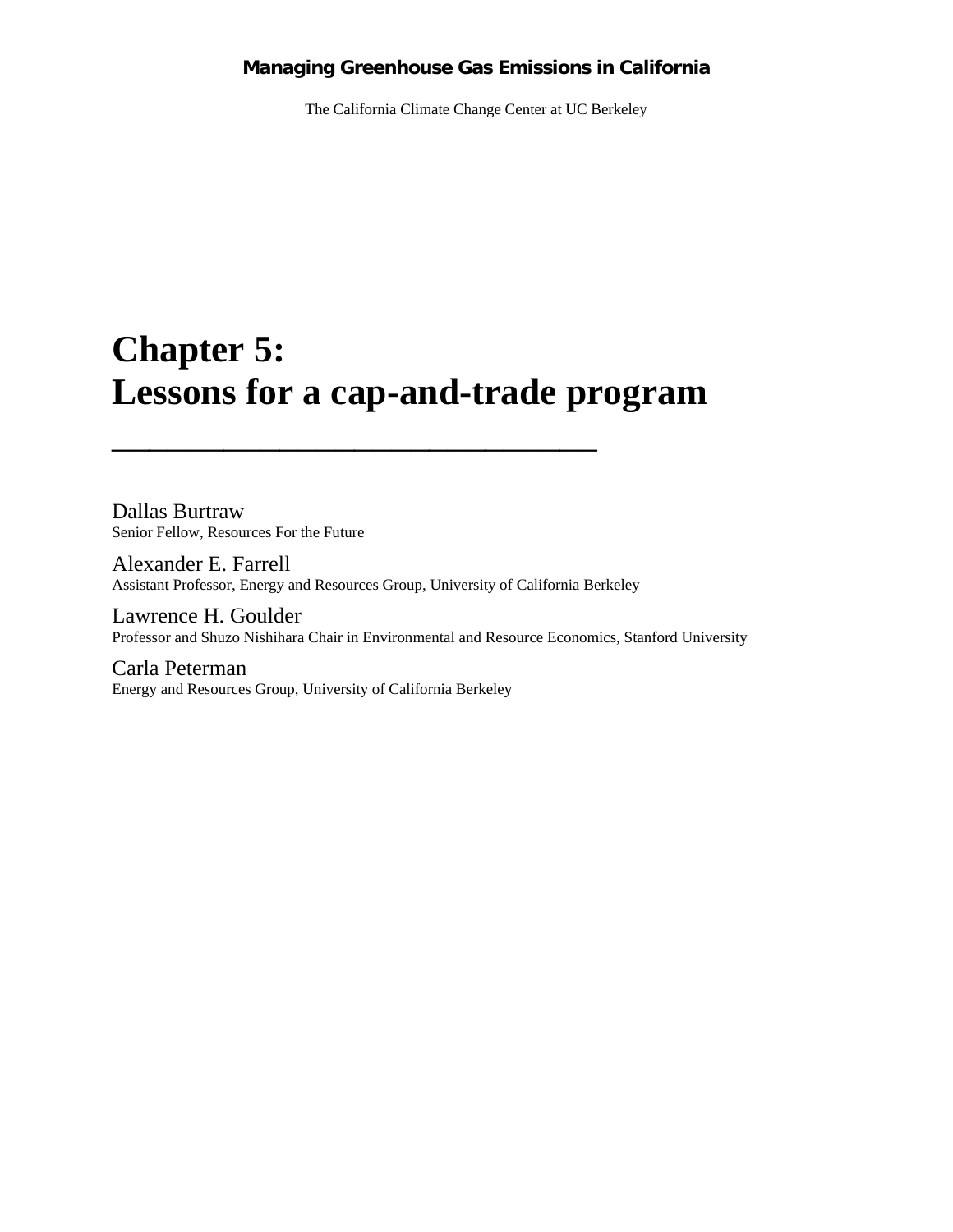## **OUTLINE**

## **1. Introduction**

1.1. California's GHG Emission Reduction Goals

## **2. Varieties of Emission Trading Systems**

- 2.1. Baseline and Credit Systems
- 2.2. Cap-and-Trade Systems
- 2.3. Open Market Trading

## **3. Key Issues**

- 3.1. Mandatory Caps
- 3.2. Scope: Point of Regulation, Regulated Sources and Emissions
- 3.3. Allocation: The Initial Distribution of Allowances
- 3.4. Banking
- 3.5. Linkages Between Cap-and-Trade Systems
- 3.6. Offsets
- 3.7. Price Certainty
- 3.8. Environmental Justice

## **4. The Performance Record**

- 4.1. U.S. Acid Rain Program (SO<sub>2</sub>)
- 4.2. The Regional  $NO<sub>X</sub> Cap-And-Trade Programs$
- 4.3. California RECLAIM
- 4.4. Existing GHG programs

## **5. Recommendations for California**

- 5.1. Mandatory Caps
- 5.2. Scope
- 5.3. Allocation
- 5.4. Banking
- 5.5. Linkage
- 5.6. Offsets
- 5.7. Price Certainty
- 5.8. Environmental Justice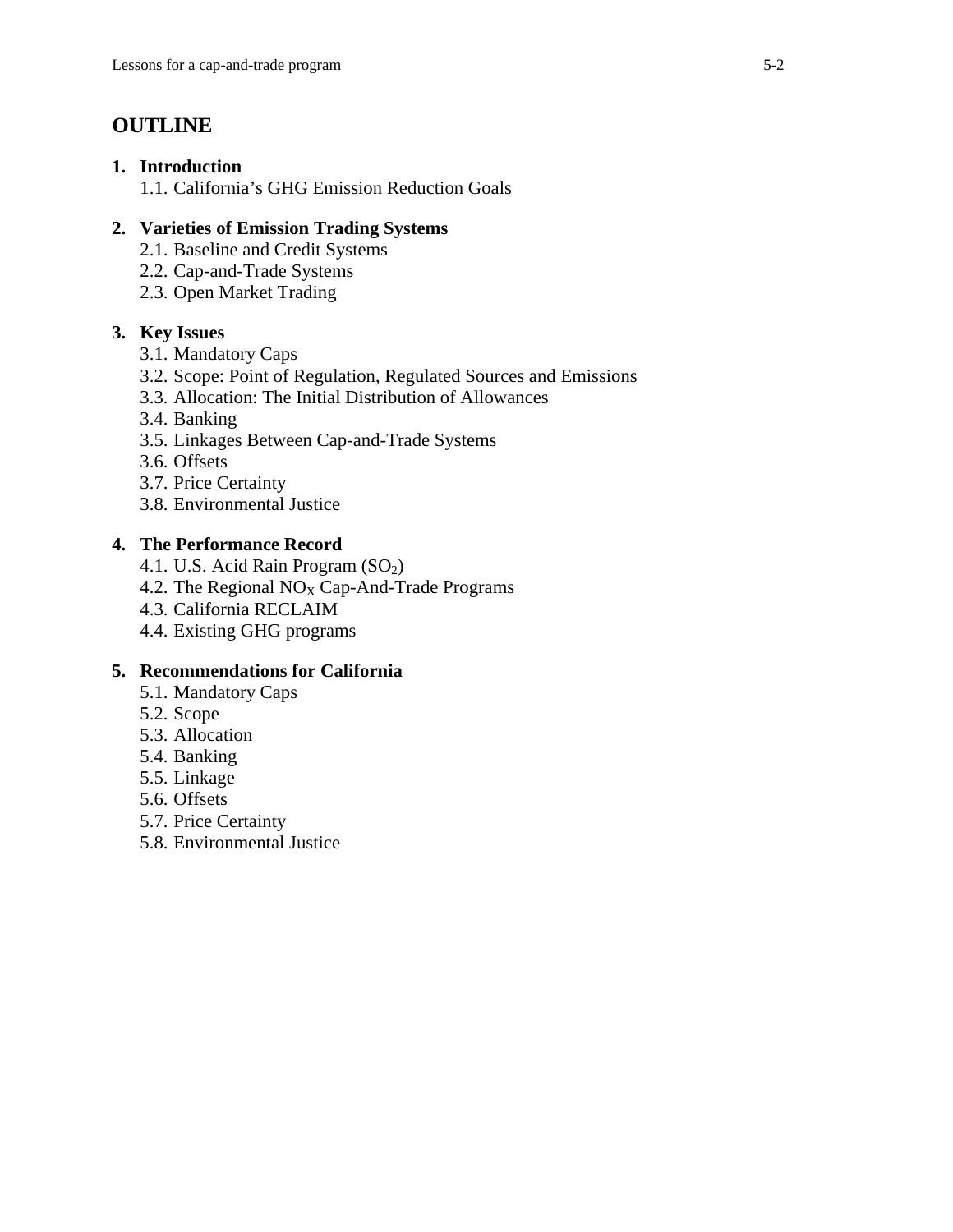## **1 Introduction**

There is broad scientific consensus that rising concentrations of greenhouse gases (GHGs) in the atmosphere have already caused perceptible changes in climate and will lead to further climate change in the future (Intergovernmental Panel on Climate Change 2001). The impact of climate change in California may be significant for water resources, agriculture, and ecosystems (Shaw 2002; Roos 2003; Hayhoe et al. 2004). Avoiding the most serious climate change impacts will be challenging; our economy is based in processes that produce greenhouse gases. Deep (greater than 75%) cuts in global GHG emissions will be required to stabilize the climate, while at the same time people in developing countries will be using greater amounts of energy as they modernize (Wigley et al. 1996; O'Neill and Oppenheimer 2002). Thus, industrialized economies like California will have to slash GHG emissions even more, perhaps by more than 90%.

Most of the energy sources we rely upon cause substantial releases of greenhouse gases. Even the large non-energy agriculture and forestry sectors of the California economy have the potential to significantly affect net carbon flux, in part by storing carbon in soils and biomass (e.g. standing forest). No environmental challenge, as a consequence, is more difficult to tackle. Confronting climate change will require significant changes from current practices, especially in the way that energy is consumed throughout the global economy, and in the direction of innovative activity (Azar and Dowlatabadi 1999; Hoffert et al. 2002). Such changes will not come about without some form of government action. This is due to the fact that avoiding environmental protection is a public good and is thus under-provided by markets. In addition, innovation designed to achieve public goods tends to also be under-provided by markets (Arrow et al. 1995; Norberg-Bohm 1999; Rubin et al. 2004).

Avoiding dangerous climate change is a great challenge that will require effective and economically efficient government action. In considering policy responses to climate change, the heterogeneity of the causes, as well as the wide range of potential solutions, makes a source-bysource government prescription a daunting and resource-intensive task. Yet, this same pervasiveness of the problem also demands a comprehensive response. A cap and trade (C/T) system is one of the most promising options to control GHG emissions in the State of California because this approach provides a broad market signal that can guide investments and economic behavior in an efficient way while allowing for considerable flexibility in the way any given emitter might respond (Stavins 2000; Nordhaus and Danish 2003).

C/T systems have been successfully applied for several different air pollutants and are attractive for a number of reasons (Stavins 2003). First, well-designed C/T programs have provided flexibility to regulated firms while protecting human health and the environment, and simultaneously promoting important social values, such as fairness (Farrell and Lave 2004). This is not an automatic feature of C/T systems, however. Some existing C/T systems have been flawed. Some pollutants (e.g. toxics) are poorly suited for a C/T program. Fortunately, all major GHGs are nontoxic. Second, C/T systems yield cost savings by establishing a market that encourages emissions abatement where it can be accomplished the most cheaply. C/T systems provide incentives to firms to improve environmental performance, rather than prescribing technical standards.

Third, C/T systems can make environmental protection look more like an ordinary business issue to managers and can allow them to apply risk management tools, perhaps in the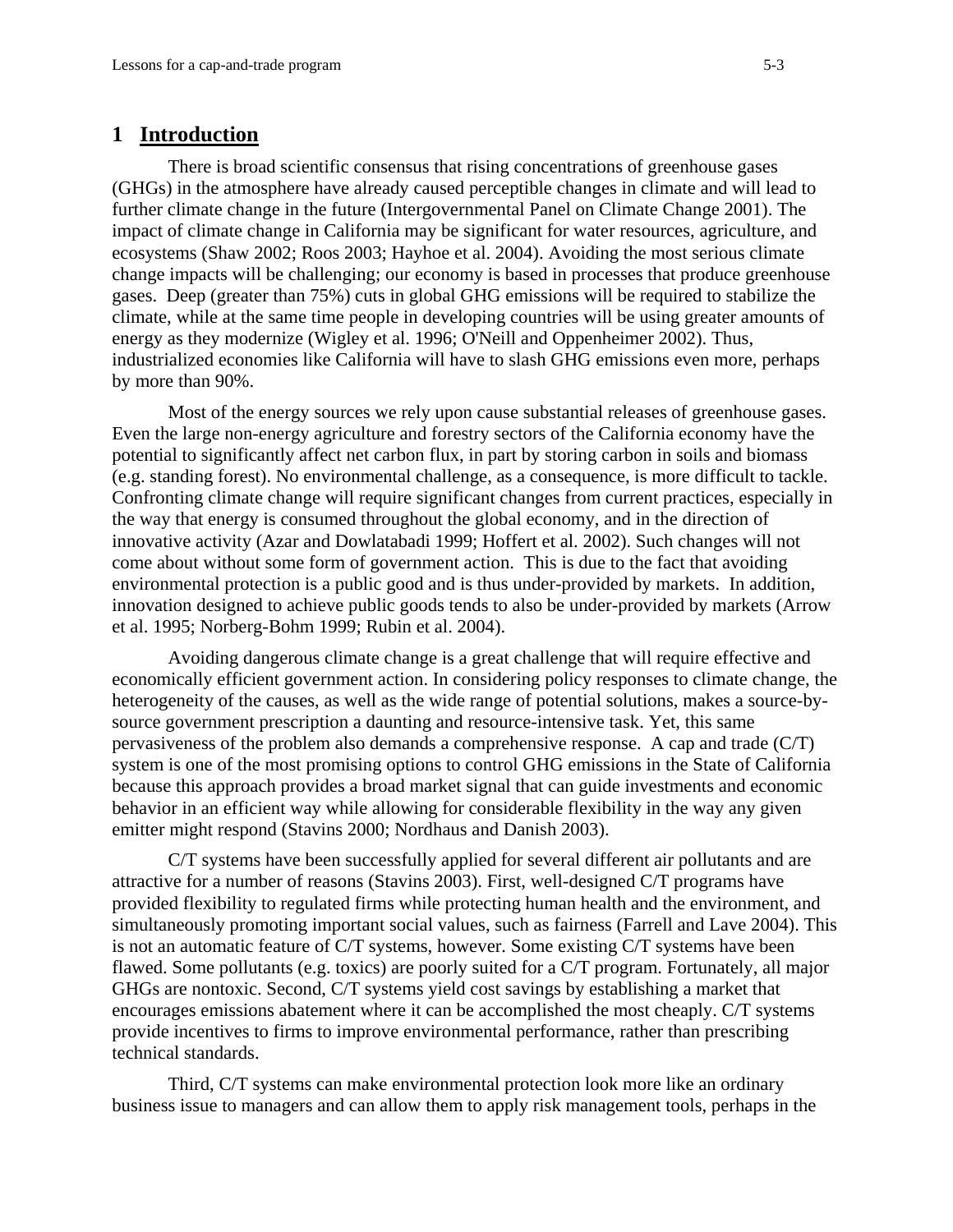form of financial derivatives. Fourth, C/T systems can be easier to implement than traditional regulation because government does need to use intrusive inspections or detailed permitting processes that require considerable industry knowledge, which many types of traditional regulation require. Instead of inspections, C/T systems require good quality monitoring and verification, which can be relatively easy to accomplish. Finally, C/T systems provide significant incentives for diffusion of technology. These systems also provide support for technological innovation, both managerially and technologically, although by themselves C/T systems are not thought to be adequate to fuel the research that is needed to address climate change in the long term. The benefits of a C/T system vary greatly with the details of the program design and implementation.

#### **1.1 California's GHG Emission Reduction Goals**

This report examines the potential for a C/T system as part of a set of policies to implement Governor Schwarzenegger's Executive Order S-3-05. Signed on June 1, 2005, the Executive Order established the following GHG emission reduction targets for California:

- by 2010, reduce GHG emissions to 2000 levels;
- by 2020, reduce GHG emissions to 1990 levels; and,
- by 2050, reduce GHG emissions to 80 percent below 1990 levels.

A C/T system may be an important part of the effort to reach those goals. However, other policies will be necessary to prepare the state to develop new technologies and build experience with them. Additional policies will be especially useful in promoting the invention of new, clean, and low-cost technologies that will be necessary to meet the 2050 target.

The C/T system might well expand over time. To meet the 2050 targets, virtually all GHG emissions in California may need to be managed in some way. In the near term, however, monitoring costs justify leaving certain sectors out of the C/T system, although not necessarily outside of California's GHG policy entirely. For example,  $N_2O$  emissions from the agricultural sector might currently be too costly to monitor. As monitoring technologies improve, it will make sense to bring additional sectors into the program. A well-designed GHG policy can provide support and incentives to solve technology and policy design problems associated with gases and sectors that are hard to include in a C/T system. Such a program should have an architecture that will enable the inclusion of additional sectors and gases into the program when it is economically advantageous to do so.

This paper provides a strategy for the near term application of a cap-and-trade system to reduce GHG emissions in California. In the next section we summarize the evolution of C/T policies. In Section 3 we survey the concepts that form the cornerstones of C/T. Section 4 reports on the empirical experience. We conclude in Section 5 with recommendations for the design of C/T aimed at achieving the Governor's goals in 2010 and 2020, and which can evolve in ways that will be necessary to progress toward more dramatic emission reduction targets by 2050.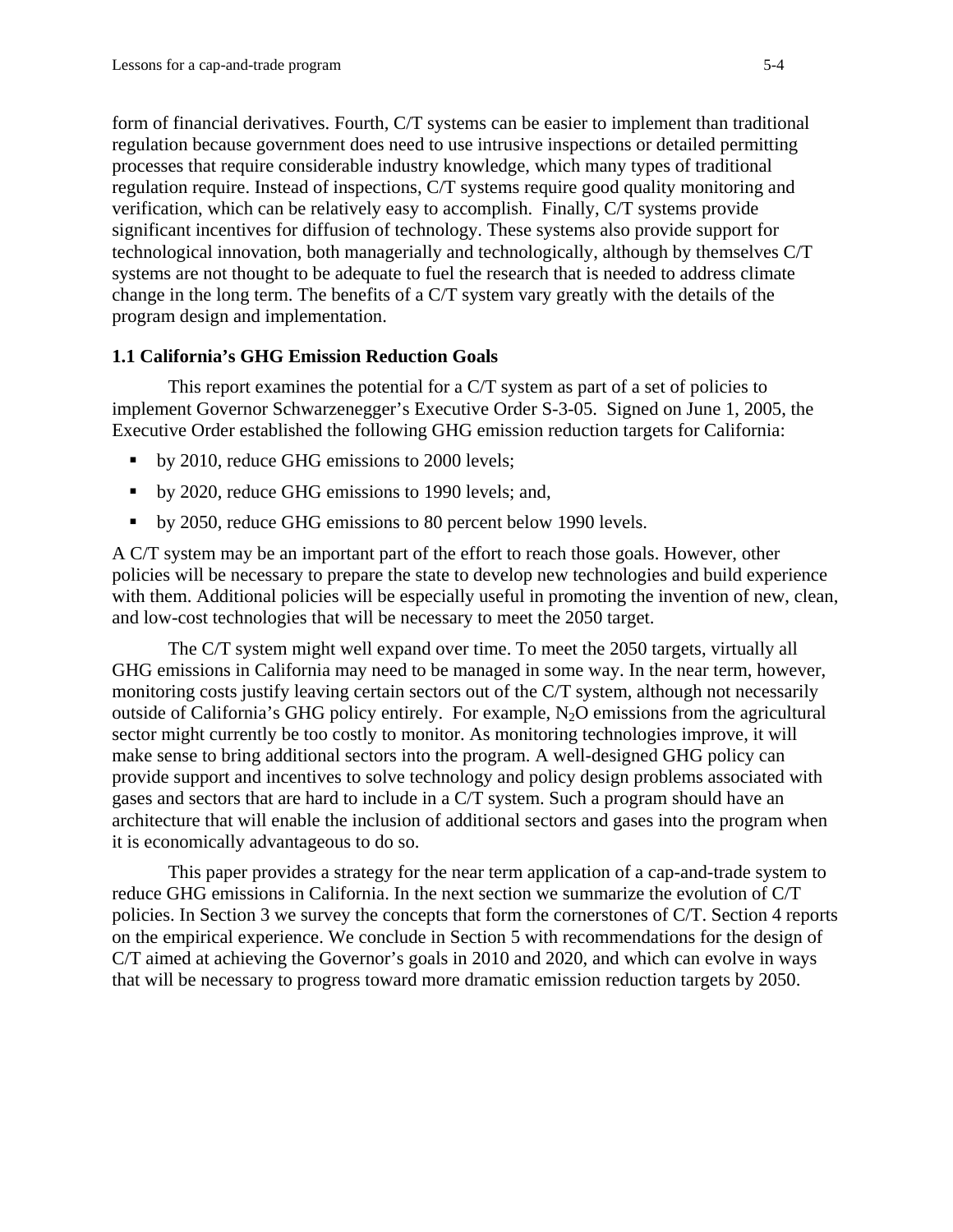#### **2 Varieties of Emissions Trading Systems**

 Emission allowance trading provides a policy tool that allows society to achieve environmental goals at less cost than would other prescriptive regulations. Allowance trading leads to emissions reductions by those facilities that can achieve such reductions relatively cheaply.

#### **2.1 Baseline and Credit Systems**

Current C/T systems can be seen as extensions of earlier emissions trading systems based on facility-specific baselines that provided the opportunity for facilities to operate above or below their baseline by using credits (Hahn and Hester 1989). Baseline and credit systems can be further differentiated into systems in which the credits are considered permanent (commonly called Emission Reduction Credits, or ERCs) or one-time (commonly called Discrete Emission Reduction, or DER, credits).

The first application of emissions trading was developed by economists and policy analysts in EPA's Regulatory Reform group in 1975–76, which sought a way to permit localities violating the air quality health standards to support economic development without further increasing emissions (Hahn and Hester 1989). To accomplish this they designed an ERC system, whereby new emitting sources could pay existing sources to reduce their emissions sufficiently to offset any increase in emissions. Hence these credits were labeled emission offsets. Under this program, the local government could obtain emission reductions from among existing sources (i.e. firms within the local government's jurisdiction) and sell or give them away to newly established businesses, thereby offsetting emissions increases with reductions elsewhere.

This approach featured bilateral trades and no aggregate cap on emissions. The government had to approve every transaction and often mediated these transactions, which is very different from the C/T system we are proposing. Nevertheless, emission offsets provided a way for localities experiencing economic growth to avoid being constrained by clean air requirements. Variations on this theme include the "bubble" policy, whereby one could imagine placing a bubble over the multiple emission stacks of a plant and permit emissions of a particular type to be traded, (more precisely, allocated) among these stacks. EPA remained concerned only about the aggregate emissions from the metaphorical bubble. Bubbles could also cover smokestacks from multiple, co-located, facilities. In the 1977 Clean Air Act Amendments, Congress recognized the offset policy in law and also made it possible to "bank" emission reductions for later use.

An important feature of ERC systems is that they are voluntary (although the underlying regulations are not). In practice, this has meant that the incentives to create allowances and put them on the market have been weak (Hahn and Hester 1989). Firms generally do not go out of their way to create ERCs, because they do not see themselves as being in the ERC business and prefer to invest capital in their core activities. Firms often want to keep ERCs to support possible expansions of their own facilities in the future rather than selling them into a market (where potential competitors might buy them).

One problem is obtaining agreement between regulators, environmental advocates, and industry about the size of emission reductions, because it is often impossible to measure emissions directly and because disputes often arise over appropriate historical baselines. Firms must prove that the ERCs are "surplus" or "additional"—that is, that the actions that create the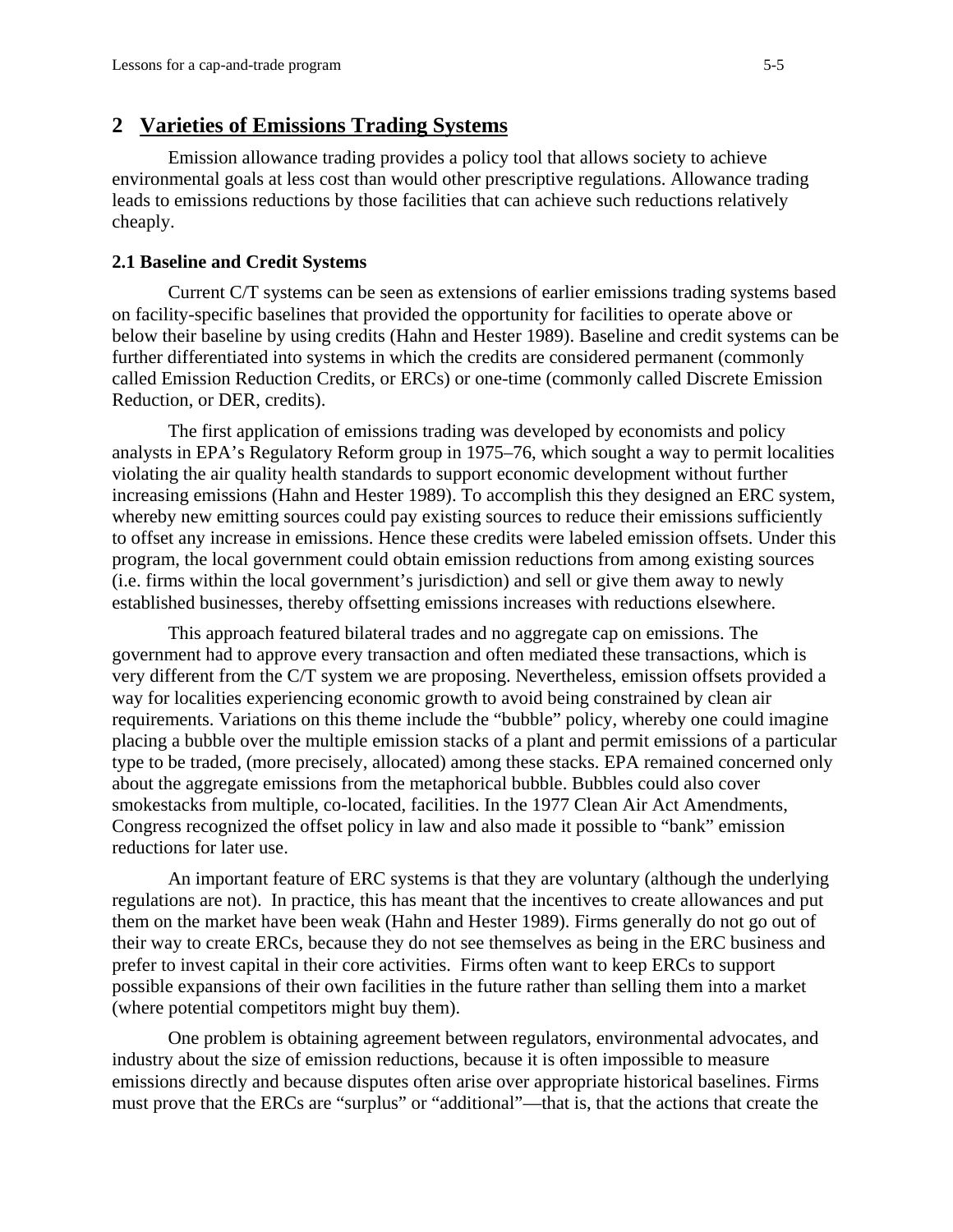ERCs would not have taken place anyway (Stavins 1997). This problem besets offsets as well, as discussed below.

Further, firms may harbor the concern that by voluntarily creating ERCs, they will provide regulators with additional information that emission control costs in that industry or process are lower than might be otherwise believed, leading regulators to mandate such emission reductions (Dudek and Palmisano 1988). Unfortunately, these problems can limit the number of available emission credits, making it hard for new entrants to buy credits to support new businesses. Additionally, the limited number of programs, the terms and conditions associated with ERCs, and the relatively small markets for them have hindered the development of risk management tools (e.g., futures and options) for them, limiting their utility. One of the reactions to this problem has been for local governments to obtain ERCs as part of the process approving their creation. These ERCs can be used to foster growth (and job creation) by giving them to new companies entering the area.

In the United States, ERC systems have had limited success. They have rarely been used elsewhere (Stavins 1997; Solomon and Gorman 1998). These systems have played a role in programs for federal air pollution control, as above, and are used by a few states. In California, the experience with ERCs has been mixed. The particularly difficult air quality challenges facing the state have led to more stringent rules governing ERCs for air pollutants than elsewhere, resulting in higher transaction costs and a less efficient outcome (Foster and Hahn 1995).

#### **2.2 Cap-And-Trade Systems**

In a C/T system, the government defines the regulated sources and the total amount of allowable emissions during a set period – the *cap*. Typically, the cap is set in mass units (e.g., tons), is lower than historical emissions, and declines over time. Environmental advocates consider the certain emission reductions implied by the cap to be the major virtue of this approach, however, it can also be a disadvantage. Caps are typically set in political processes that balance costs and benefits, and agreements on how to set a cap can be very difficult to change, even if the costs or benefits turn out to be very different from those assumed during the original negotiations. Thus, if emission reductions turn out to be less costly or more beneficial than originally thought (there is evidence for both in the case of sulfur dioxide, or  $SO_2$ ), net social benefits would increase if the cap were lowered. On the other hand, a cap prohibits emission increases even in the event of unanticipated high cost. This has led some observers to suggest designing emission caps in ways such that the cap would respond to signals about the marginal costs of the program and be adjusted accordingly.

The second major feature of C/T systems is the *trade* of emission allowances. Each allowance entitles its owner to emit a given quantity of a pollutant. The regulating authority decides which sources will be regulated and the size of the cap for those sources. It then creates emission allowances equal to the size of the cap and a mechanism for distributing allowances to regulated entities, called the *allocation* mechanism (discussed in more detail below). Then, the government requires regulated facilities to measure (or estimate) their emissions and periodically (e.g. annually) to surrender emission allowances equal to their emissions. The government will also set procedures for emissions monitoring, establish rules for how allowances may be used, and apply enforcement measures (if needed).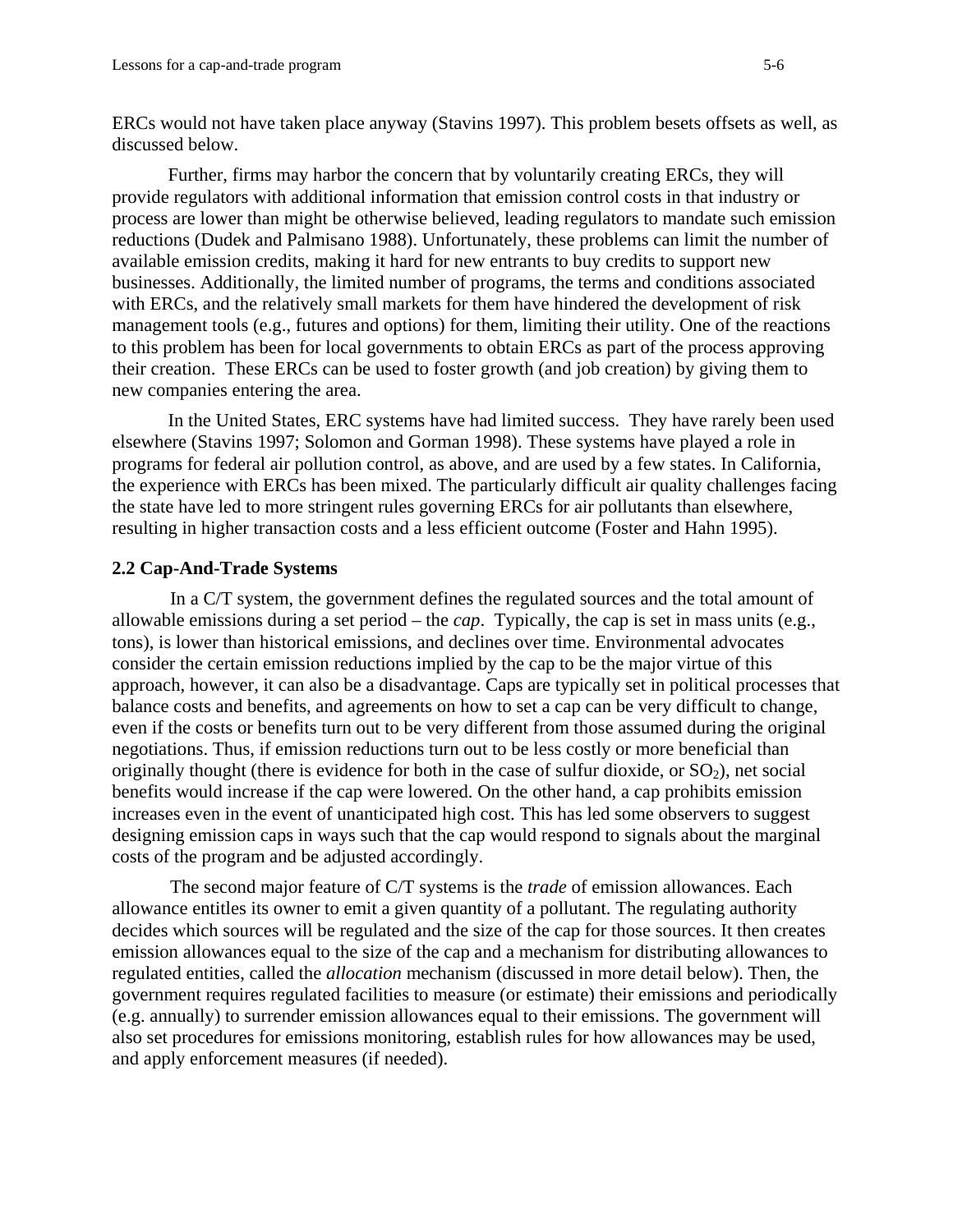Through trades of emissions allowances, sources or facilities for which the cost of reducing emissions is particularly high can purchase additional emissions allowances, thereby relaxing their obligations for emissions reductions. Likewise, facilities that have relatively low costs of emissions reductions will find it profitable to sell some of their allowances. This obliges them to take on greater abatement responsibilities, but the proceeds from the sale will more than compensate for the added abatement costs. Both buyer and seller benefit from such trade, which is the feature that the business community tends to prefer. At the same time, because the market leads to greater reductions by low-cost emitters, the overall economic cost of achieving emissions reductions is lowered as well. The business community finds these cost reductions to be the major virtue of C/T systems.

Trades in emissions allowances do not change the overall amount of emissions; but they reallocate emissions-reduction efforts across firms. So long as the damages from emissions are the same regardless of the source, the trades have no impact on overall damages. In the case of GHGs, emissions from all sources are indeed equivalent because GHGs are uniformly mixing in the atmosphere.

The regulating authority controls the trading of emissions allowances differently in various C/T systems. The government usually acts as the accountant for C/T systems by establishing a registry for participants and assigning a serial number for each allowance. In some programs participants must report the size of transactions and the names of the buyer and seller, in other programs reporting transactions is voluntary, but the number of a specific allowance is identified at time of compliance. There is usually no requirement that market participants disclose the price at which a sale was made, nor any requirement that they inform government of the trade in a timely manner. This lack of information can limit the transparency of the market, as participants may delay reporting trades in order to conceal strategic information, but these characteristics are no different from other product markets. Brokerage and consulting firms complete the picture by providing services to market participants, including developing derivative commodities (e.g. options) and providing information about the markets. Simplicity in market design and competition among brokers has tended to keep transaction costs low in emission allowance C/T markets, which has helped lead to their success.

Some key features of C/T systems are worth noting. First, a cap on total emissions means that as an economy grows, new emissions-control technologies or emission-free production processes will be needed. Some observers worry that a fixed emissions cap is a limit to economic growth. While there have been modeling studies on this issue, there appears to be no analysis of the effect of existing emission trading programs on economic growth (Hoffert et al. 1998; Energy Information Administration 2001; Ono 2002). However, all existing programs to date may simply be too small to have a noticeable effect on growth, so such a study may not be feasible at this time. Significant GHG emission reductions might have far larger effects. Second, the standardization of C/T allowances allows for larger emissions markets and permits brokers to offer derivative securities based on them. This has proved important since the ability to use derivative securities like options and futures greatly enhances the flexibility a firm has in planning its operations.

The environmental performance of cap and trade programs have been quite favorable compared to the performance of more prescriptive approaches to regulation (Ellerman et al. 2003). Experience with the  $SO<sub>2</sub>$  program indicates that the opportunity for banking led to early over-compliance and accelerated emission reductions compared to the anticipated schedule for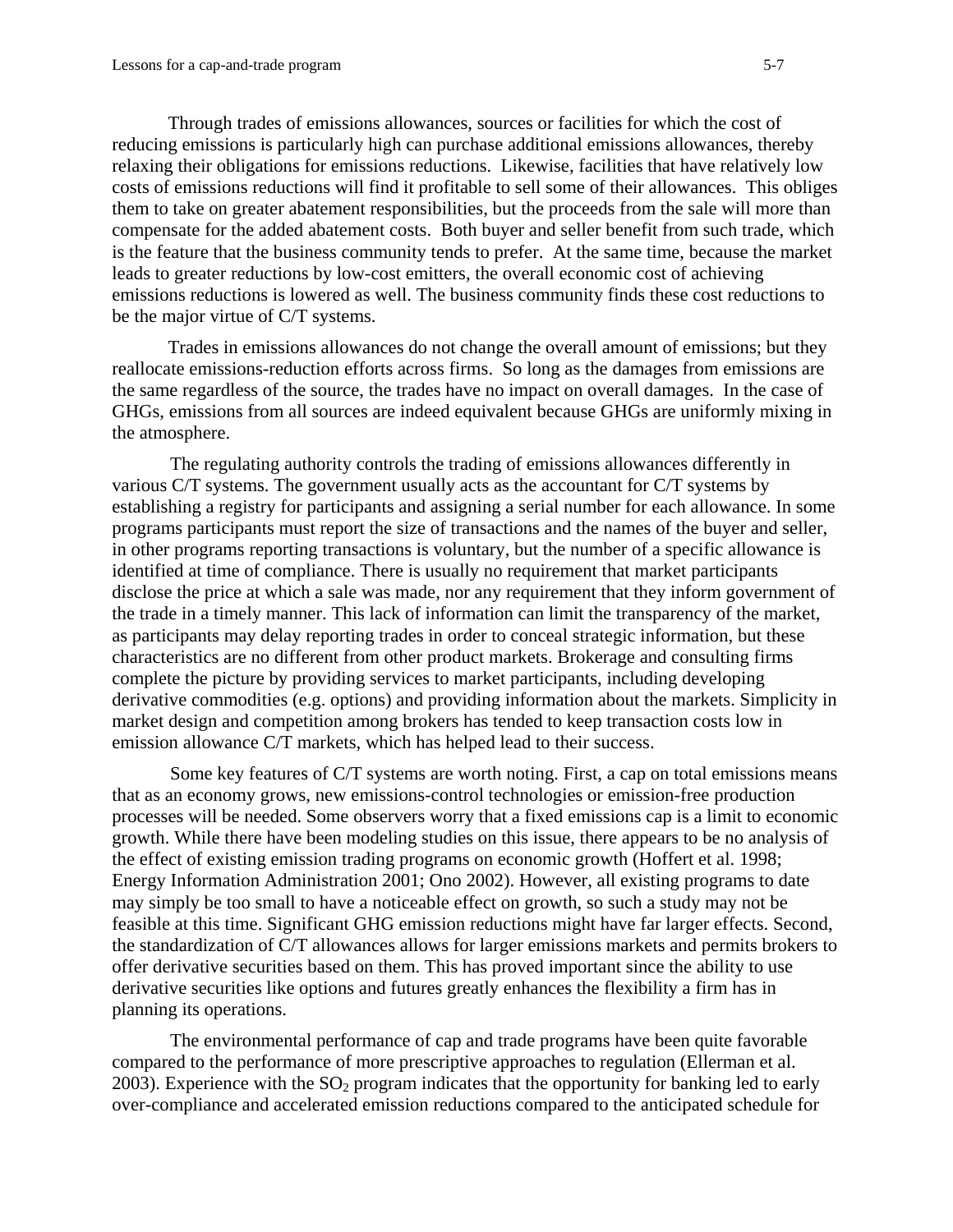reductions. Implementation of cap and trade programs typically happens quickly, especially compared to the timeline required for many prescriptive policies. The  $SO<sub>2</sub>$  program has achieved virtually 100% compliance, as has the NO*x* trading programs. The exception to 100% compliance has been the RECLAIM program in southern California, which saw emissions in excess of the caps during the California electricity market disruptions of 2000. Those excess emissions were ultimately "paid back" through subsequent emission reductions.

Emission trading is particularly well suited for greenhouse gases because they are uniformly mixed and do not require limitations on trading to minimize "hot spots." A key component to the success of emission trading in other programs is strong monitoring and enforcement provisions, including reasonably accurate emissions measurement, automatic excess emissions penalties that are not subject to appeal or waivers (Swift 2001; Ellerman, Joskow et al. 2003), and public access to emissions and trading data through the use of information technology and the Internet (Kruger et al. 2000; Tietenberg 2003).

One of the central issues in designing a cap-and-trade policy is the mechanism for the initial distribution of allowances to the regulated entities or potentially to other parties. This mechanism must be viewed as fair and equitable, balancing the diverse interests of the regulated entities as well as the public interest.

There are two principal methods of allocation: free allocation and auctions. In free allocation, allowances are given to the regulated entities or others at no cost based on a formula or prescribed method for determining the distribution. In an auction, the regulating authority sells allowances to the highest bidders. Of course, mixed (or hybrid) approaches can be used. The auction approach has potential efficiency advantages, related to benefits from the use of auction revenues, impacts on electricity prices, and impacts on innovation. These are discussed further below.

If an auction is not used, the allowances would be distributed for free according to some agreed-upon process. The most common way is often called "grandfathering," which bases free distribution to incumbent firms on a historic measure of performance. The measure might be related to inputs (in electricity this is the heat content of fuel used at a facility) or to output (in electricity this would be electricity generation). Typically, the allocation takes into account facility-specific factors, for instance, mass emissions (tons per year) or emissions rate (tons per unit of output). This type of allocation is used in the SO2 emission trading program and many others. Free distribution of allowances conveys a valuable asset to the recipient, worth potentially billions of dollars annually. Hence this approach is relatively popular with incumbent firms. However, this method produces no revenues for the government and is problematic for new entrants.

In some previous programs firms have expressed concern about the liquidity of the allowance market, and whether allowances would be available for new sources. To address this issue, a portion of the emission cap can be set aside for free distribution to new sources. Alternatively, as in the  $SO_2$  program, a share of the cap could be set aside to be auctioned off, so that all sources, new and existing, could bid.

An important alternative to grandfathering is free allocation based on constantly *updating* the measure on which allowances are distributed, perhaps as a rolling average of performance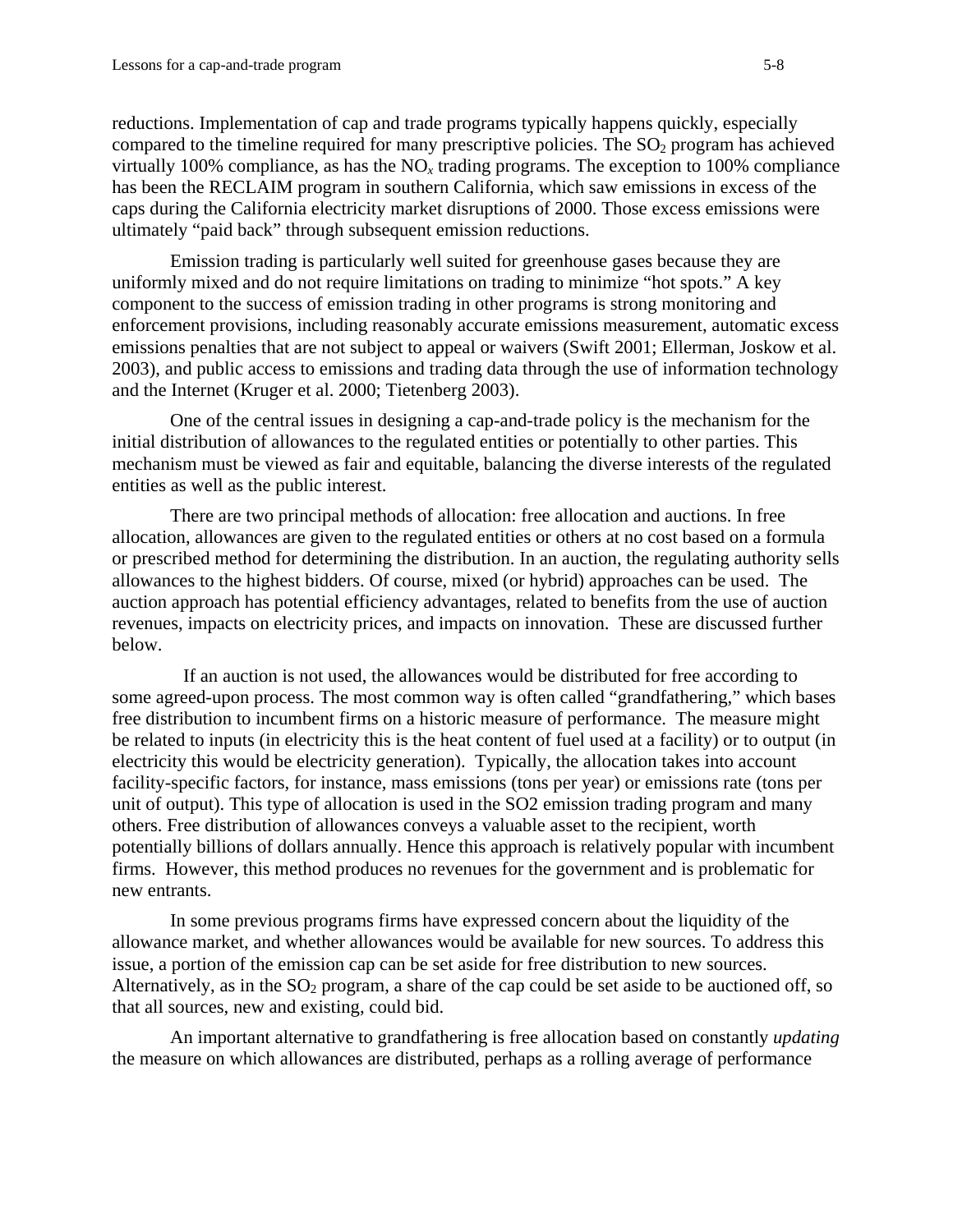several years previous to the year of the allocation.<sup>1</sup> Variations of this approach are used in some states for  $NO<sub>x</sub>$  emission trading. This alternative is discussed further below also.

#### **2.3 Open Market Trading**

<u>.</u>

 There have been attempts to allow DERs to be used in C/T systems—a concept called "Open Market Trading" (OMTR) (Ayres 1994; U.S. Environmental Protection Agency 1995). Advocates of this approach typically look to create DERs in the mobile source sector (by buying and scrapping old vehicles, or paying for upgrades to cleaner vehicles) to sell to stationary sources. Although the open market trading approach has been attempted several times, it has usually failed, often due to disagreements over credit certification requirements (National Healthy Air License Exchange 1995; Goffman 1997; EPA - Office of the Inspector General 2002). For instance, a prominent OMTR program in New Jersey collapsed in late 2002 after years of development. It appears that the costs of adequate monitoring and verification for the use of DERs in C/T systems may be high enough to largely eliminate the value of OMTR programs.

<sup>&</sup>lt;sup>1</sup> For example, an updating approach in year X may depend on a measure of electricity output in year X-3.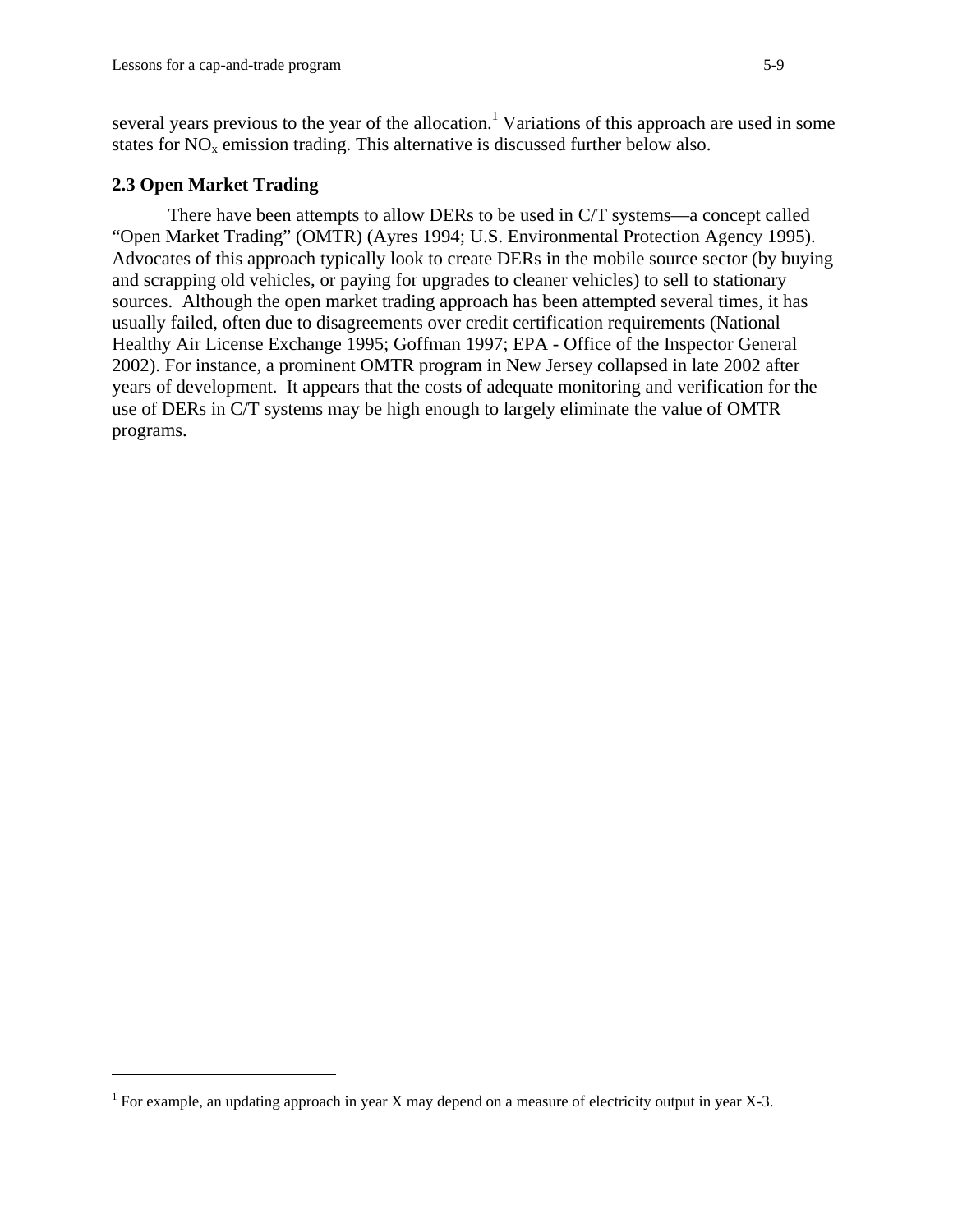## **3 Key Issues**

Several major issues are involved with implementing and operating an emissions trading program, and with managing a business under an emissions trading program.

## **3.1 Mandatory Caps**

As noted previously, there are a variety of less formal approaches to incentive-based environmental regulation that do not involve mandatory emission caps. These include offset and banking programs, open market trading programs and performance standards. There have been many examples of successful efforts using these less formal approaches, although most are characterized by costs that are well above the least cost compliance activities that have been identified in simulation models. Moreover, these programs have been widely criticized for having large transaction costs and creating uncertain investment climates. An environmental criticism of these programs has been that the emission reductions are not certain except when there is a mandatory emission cap.

The EPA's Regulatory Reform group recognized the virtue of emission trading when imposing a mandatory emission cap when it sought ways of introducing flexibility to allow economic growth without increasing emissions in areas that were in non-attainment with air quality standards. Among all the approaches that have been tried, cap and trade programs built on mandatory emission caps have generated the most attention because the approach has successfully bridged the concerns of the environmental and business communities, achieving significant emission reductions in a way that saved costs for business.

Efforts to improve public and corporate knowledge about GHG emission reduction possibilities and encourage their voluntary adoption have great appeal in principal. They foster responsible citizenship, tend to empower those with the most detailed information about costeffective steps, and can encourage innovation. However, the practical, on-the-ground results of education, information, and voluntary approaches have been limited, and many of the supposed benefits of specific voluntary approaches may have occurred anyway due to other forces and trends (Wilbanks and Stern 2002; Harrison and Antweiler 2003)}. The empirical evaluation of these programs is weak. One reviewer thought that this was a systematic problem that reflected, "…a pathology of unclear targets and the kinds of monitoring, verification, and public reporting needed to support program evaluation" (General Accounting Office 1994; Harrison 2002 p. 277). For instance in reviewing the EPA's 33/50 program, the reviewer noted that much of the reductions in emissions occurred before the program's inception, and that non-participants made similar improvements. Without better program review, it would be hard to understand what effect such a program had.

In a book devoted to evaluating the prospect of corporate environmental management systems (EMSs) for public policy purposes, the idea of EMSs substituting for public policy is rejected in favor of considering how the two can work together (Coglianese and Nash 2001). While the authors find that EMSs are very useful in *responding to* public policy, they suggest some caution before accepting EMSs as a basis for public policy. They argue that whereas "many managers find EMSs to be an important and helpful tool, public policy designed to encourage or incorporate EMSs into regulatory strategy may steer both firms and agencies in the wrong direction. EMSs may incorporate goals that represent manager's aspirations, not society's. This approach may distract agencies from more promising policy options. The incentives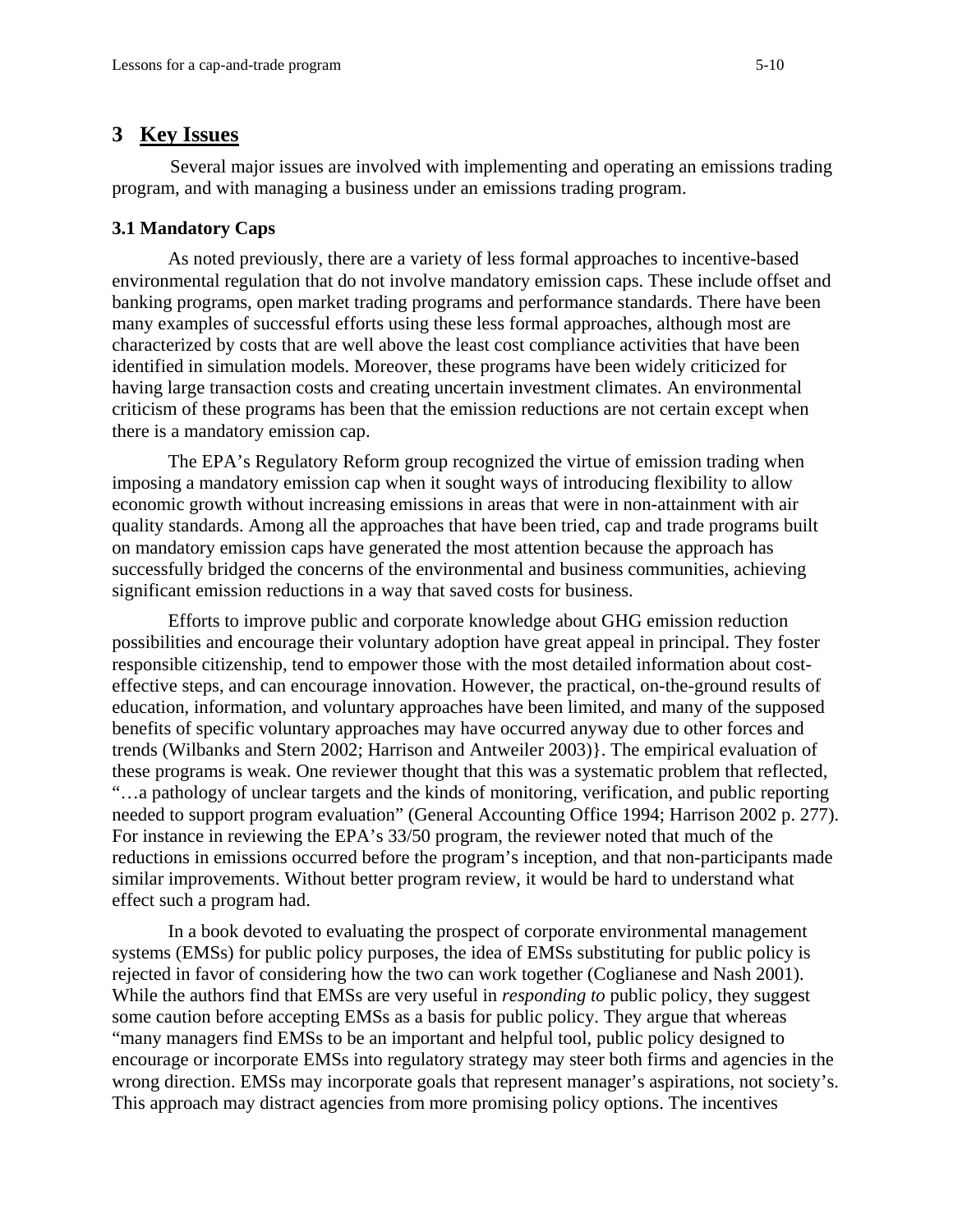agencies provide may encourage EMS adoption, but not the underlying managerial dedication that makes such systems meaningful. Furthermore, EMS-based policy initiatives may consume resources of firms and agencies without leading to results that would justify the commitment of these resources." (Coglianese and Nash 2001 p. 226)

Given the importance and scale of the challenge facing California in avoiding dangerous climate change, EMS and other voluntary strategies are too weak and unreliable to form the basis for public policy. Nonetheless, real world experience shows that there are specific steps that can make education, information, and voluntary approaches more likely to have a positive impact. Such approaches should neither be ignored, nor relied upon solely. Mandatory policy such as an emission cap has to be a centerpiece of policy if the state intends to reach the Governor's goals.

#### **3.2 Scope: Point of Regulation, Regulated Sources and Emissions**

 The government has several options concerning the point of regulation (upstream or downstream), the sectors to be covered, and the gases to be included.

*Upstream vs. downstream and sectoral coverage.* Many analysts have noted that the ideal program for GHG trading would be economy-wide, rather than limited to specific sectors (e.g., electric power) (Kruger 2005). This is because of the prevalence of  $CO<sub>2</sub>$  in virtually every economic sector and the efficiencies that arise by equalizing marginal costs across the entire economy. To facilitate an economy-wide system, these analysts have argued that  $CO<sub>2</sub>$  emissions should be regulated "upstream" (i.e., by producers or processors of fuel) rather than "downstream" (i.e., direct emitters such as power plants and industrial facilities) to capture the largest percentage of emissions and to encompass the fewest number of sources. A hybrid system with both upstream and downstream elements is also possible (Environmental Law Institute 1997).

Since carbon dioxide emissions are largely determined by the carbon content of fossil fuels, one way to introduce an upstream system is to regulate the supply or use of fossil fuels as they enter the California economy. Under this approach,  $CO<sub>2</sub>$  related to petroleum use would be accounted for through caps on petroleum input to California oil refineries and storage facilities;  $CO<sub>2</sub>$  associated with natural gas use would be accounted for through caps on natural gas throughput to pipelines and on the natural gas input to California load-serving electric power facilities; and  $CO<sub>2</sub>$  stemming from coal use would be covered through caps on coal input to California load-serving electric power facilities.

In contrast, a thoroughly downstream approach might attempt to monitor economic activity on a decentralized basis and to associate emissions with certain activities and fuel inputs. A sector-based approach is somewhat intermediate. The program could include some sectors and not other sectors.

 Although an upstream approach has advantages, a difficulty with this approach, many economists warn, is that the price effect of a cost based on the carbon content of fuel would have little effect on individual driving habits or on vehicle choice. Even though technology exists that has a relatively short payback period, there appear to be practical hurdles in bringing it to market. This has motivated alternative approaches to improve efficiency in the transportation sector, such as AB1493, which regulates emissions from tailpipes. This has led many observers to suggest that the transportation sector could be excluded, at least initially, from a C/T policy in the state.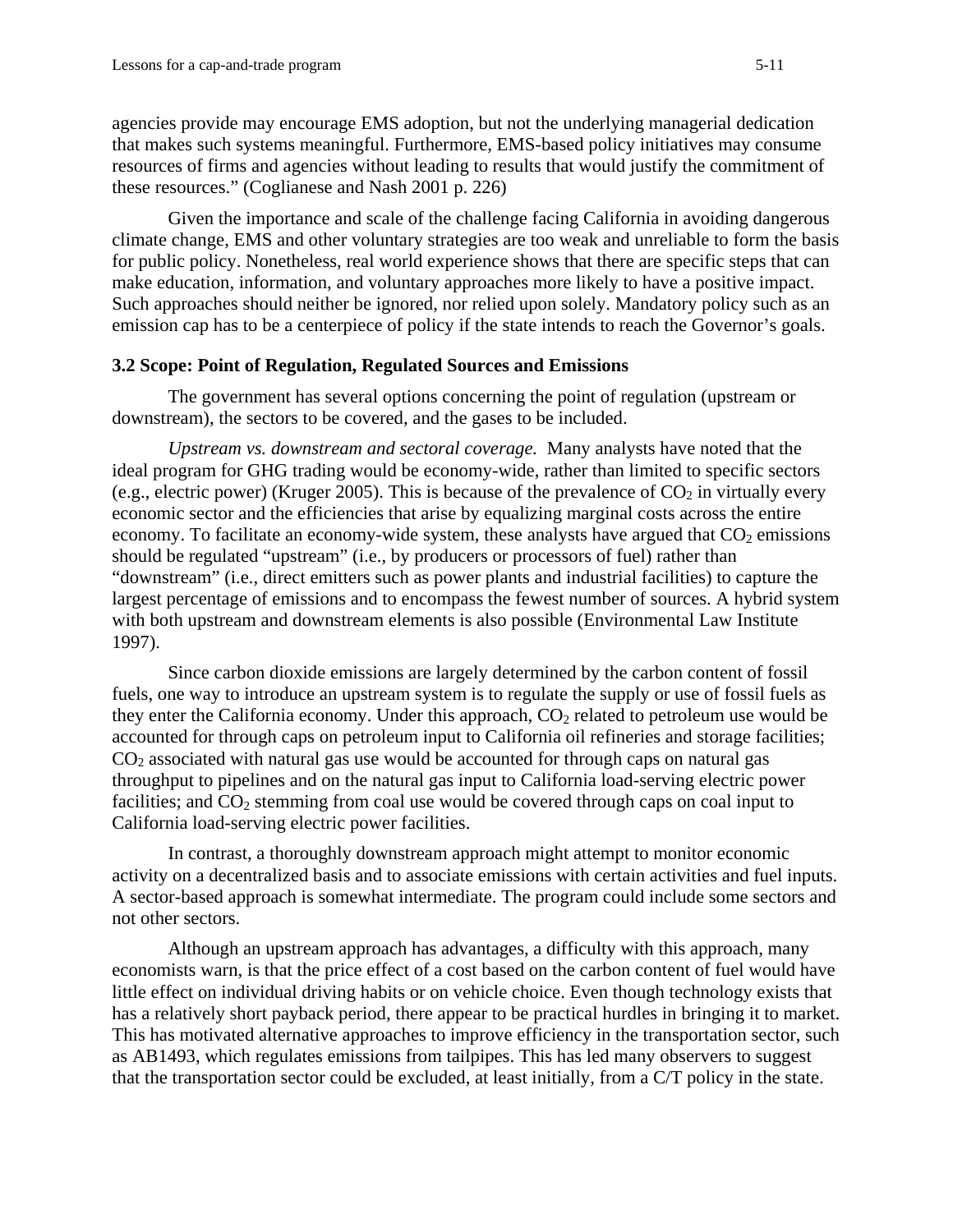*Gases covered.* In principle, a trading system should not only be economy-wide but it should consider multiple greenhouse gases to capture the widest array of cost-effective sources. For example, Reilly et al. find that inclusion of all six greenhouse gases regulated under the Kyoto agreements could provide increased emissions reduction at a lower cost, although this study does not consider the costs of monitoring the various gases (Reilly et al. 2003). When several gases are covered in a C/T system, it is necessary to determine what constitutes equivalent reductions across different gases. Under the Kyoto Protocol, this is accomplished by calculating the global warming potential (GWP) of each gas. These GWPs serve as an "exchange rate" to set equivalencies for the six gases regulated under the Kyoto agreement.

*Electricity-sector issues: generator-based vs. load-based regulation and leakage.* A concern with a regional cap-and-trade program that might cover only California or the western region, and that might cover only some sectors of the economy, is the effect that the program will have on the level of CO<sub>2</sub> emissions outside the region. This is commonly called *emissions leakage*. If the program covers the power sector and thereby raises the cost of generating electricity from fossil sources in the state, then sources outside of the State gain a cost-advantage. Many of these outside sources are fossil-fired. Thus, if the California program caused generation from these outside sources to rise, the program's intended impact on GHG emissions would be compromised. California currently imports about 20% of its electric power, although roughly 50% of the  $CO<sub>2</sub>$  emissions associated with electricity consumption in California result from these electricity imports.

The choice of point of regulation has important implications for the degree of emissions leakage. In the electricity sector, two options are generator-based and load-based regulation. Under the generator-based regulation, the emissions restrictions apply to the generators. Thus, each generator's emissions are restricted to the amount authorized by the number of allowances it owns. Under load-based regulation, emissions restrictions apply to load-serving entities (LSEs), that is, the utilities or facilities that buy power and then distribute it to industrial, commercial, and residential purchasers. The LSE is responsible for compliance and surrendering an emission allowance for each ton of emission. The generator remains responsible for monitoring and reporting its fuel use.

In the northeast states, which have been considering the Regional Greenhouse Gas Initiative (RGGI), several analyses have been conducted to anticipate the leakage problem. In the absence of the policy, that region currently imports about 18% of its power according to modeling by ICF and RFF. Analysis in RGGI has focused strictly on generator-based regulation and has shown a range of estimates about leakage, from nearly zero to nearly complete. These have depended on assumptions about policies outside the region in the U.S. and Canada, and also it depends on the expectations of firms about future climate policy and how they take these expectations into account in capacity planning. An overall estimate of leakage in RGGI might be 20-30% of emission reductions in the region (Burtraw et al. 2005). The amount of leakage is reduced somewhat if emission allowances are distributed on an updated measure of performance because this provides an incentive to expand electricity generation inside the region.

If the GHG policy places enforcement at the generator level it would be difficult to deal with the leakage problem. This is because, under the law, California could only directly regulate the generators located within the State. Hence, under generator-based regulation a California program would likely lead to considerable increases in generation from outside the State. In contrast, load-based regulation can significantly reduce the potential for leakage. Under this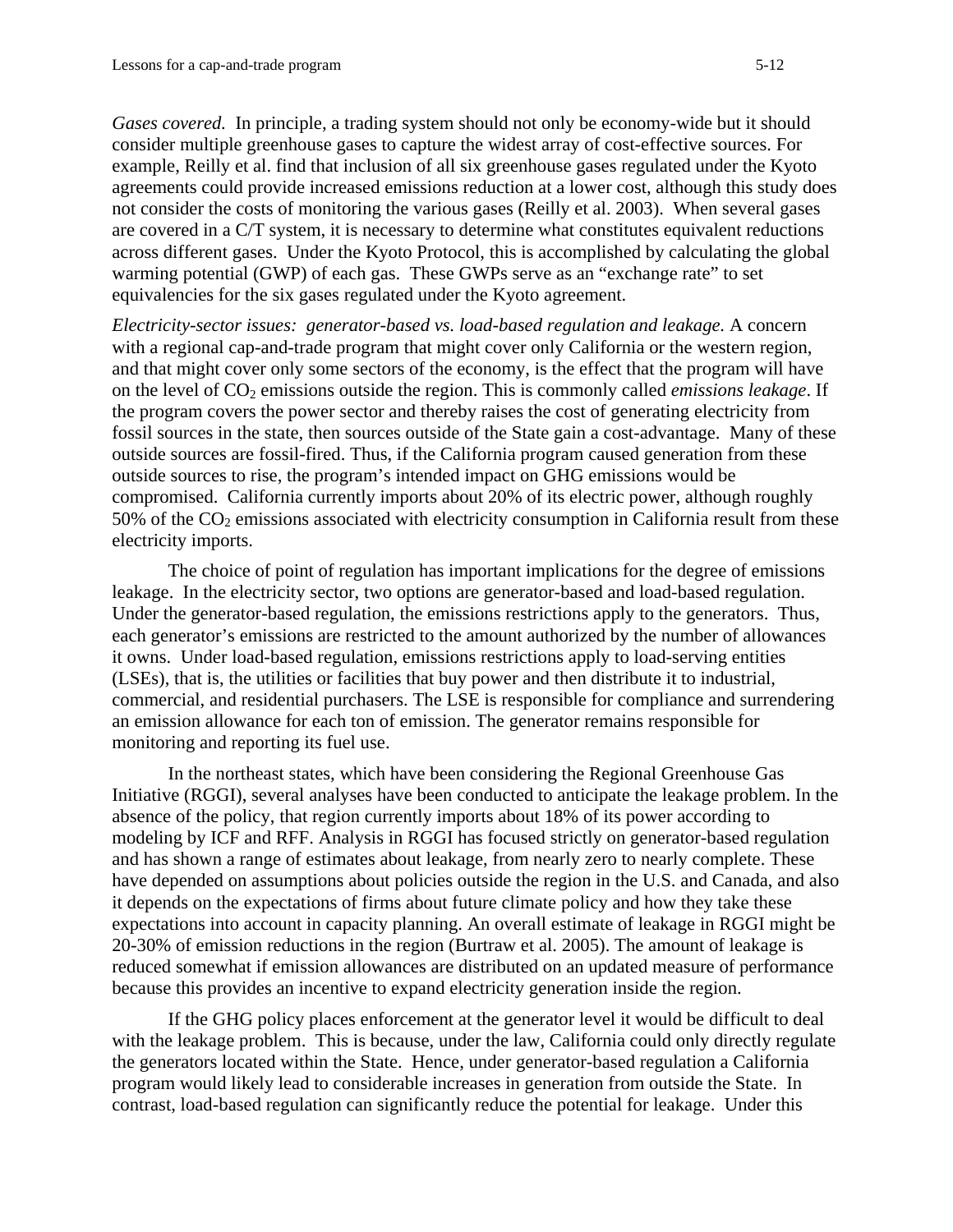form of regulation, each load-based facility would be responsible for the emissions associated with the generation of its electricity, regardless of whether this power was generated within or outside of the State. Hence, this form of regulation does not enable facilities to directly escape the regulation by purchasing more power from outside of the State.

The LSE could directly account for emissions from direct purchases from generation facilities. Some of these might include out-of-state generators. A small remaining portion of power is purchased off the spot market. One cannot directly associate an emission source with this power; rather, it is the average of sources generating in the region that are not under contract. To account for emissions from these sources an accounting procedure would be developed, presumably by a state authority. Although regulation of LSEs provides a better handle for capturing out-of-state emission sources, it does introduce a dilemma. LSEs and generators will have an incentive under the program to dedicate relatively clean non-emitting sources to contracts with LSEs and to shuffle dirtier sources to customers outside of California (Center for Clean Air Policy 2005). The contract-shuffling problem could pose a major challenge to accurate accounting of emissions and it constitutes an important potential source of leakage, but it will not directly undermine the incentives for construction of new clean facilities.

In this context, it is worth noting the relevance of the Interstate Commerce clause, which prohibits state policies that discriminate between in-state and out-of-state enterprises. Loadbased regulation does not discriminate, since it treats in-state and out-of-state generators on an equal bases.

Another factor that can affect the extent of emissions leakage is the way allowances are initially distributed. If emission allowances are distributed based on an updating measure or performance, such as electricity sales under contract with in-state generators or non-emitting sources out of state, then the recipient LSE has an incentive to expand these sales in order to earn a larger allocation (Fischer 2003; Fischer and Fox 2004; Burtraw, Kahn et al. 2005).

Leakage also can occur as a result of the decision to self-generate electricity and bypass the electricity grid. Distributed generation is a generic term that is used to describe the emerging technologies that allow parties to generate electricity away from central power stations. Many observers find there are promising environmental and technological options emerging through distributed generation. However, it is also the case that these facilities may be sources of GHG emissions that would not be captured by a system that targeted just grid-connected electricity generation. This is especially important as a result of our recommendation to regulate at the sector level. In contrast, a comprehensive fuels approach to an emissions program could capture the emissions from distributed generation more easily than a downstream system that regulates on a sector-specific basis. One remedy to this problem would be to account for emissions associated with fuel use at facilities that connect to the electricity grid for back up reliability, and to require reporting of fuel use as part of providing backup reliability connections to the grid.

#### **3.3 Allocation: The Initial Distribution of Emission Allowances**

 An important design choice is how to initially distribute the allowances to emitters or regulated facilities. Two options are free allocation and auctioning.

 Auctioning has potential advantages in terms of economic efficiency, for several reasons. First, the revenues received from an auction can be used to finance government activities, thereby reducing the need for the government to rely as much on ordinary taxes. To the extent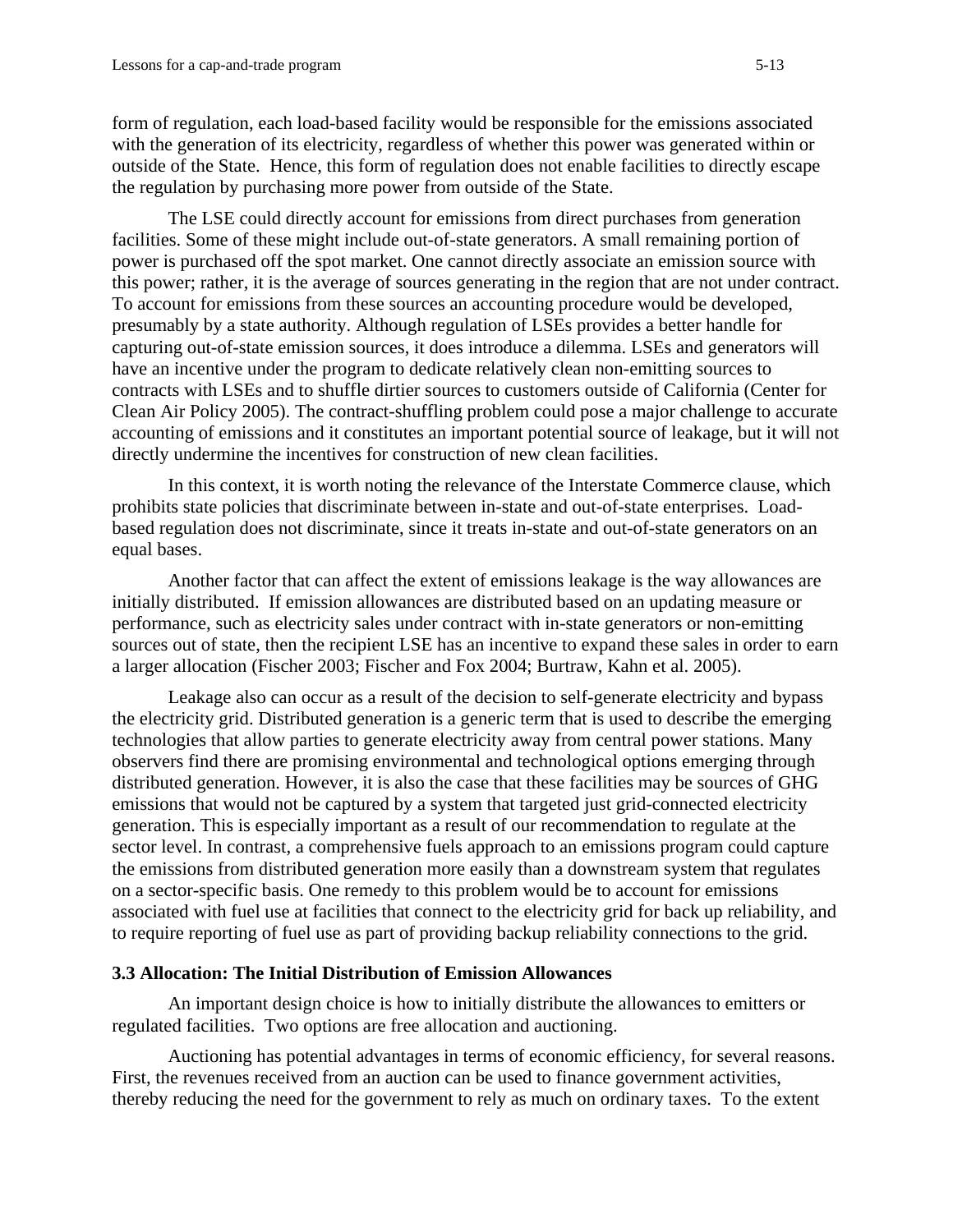that the government can do this, it will avoid some of the excess burden or distortionary cost that these ordinary taxes would otherwise produce. This efficiency-benefit from using auction revenues to finance cuts in distortionary taxes has been termed the *revenue-recycling effect*. (Goulder et al. 1997; Parry 1997; Goulder et al. 1999). In contrast, free allocation of emissions allowances yields no revenue. Hence it cannot yield this efficiency benefit.

 Second, auctioning may lead to efficiency benefits related to electricity pricing. Retail electricity prices for most customers in California are regulated. Prices are set based on the cost of service for load serving entities. Electricity prices equal average cost but differ from marginal cost systematically. Burtraw et al. show that the approach to the initial distribution of emission allowances can have a large effect on electricity price and on the efficiency of the program (Burtraw et al. 2001). An auction approach tends to lessen the difference between price and marginal cost, while free allocation tends to amplify this difference. As with the tax interaction effect, the efficiency costs are significant. Free allocation in regulated markets can lead to social costs that are 2-3 times greater than if allowances are auctioned, simply due to interactions with regulatory institutions in the electricity market.

Finally, auctioning may stimulate greater innovation and may lead to more efficient investments in technology (Milliman and Prince 1989; Kerr and Newell 2003; Popp 2003). Realworld complexities, however, such as multiple distortionary taxes and policies, monopoly power, and differences among regulated firms complicate the issue, making the optimal choice less clear (Babiker et al. 2003; Fischer et al. 2003; Parry 2005). The same is true for the specific method used to initially distribute grandfathered allowances (those given away for free to pre-existing units), whether based on heat input, generation output, or historic emissions. Output-based allocations are likely to be more efficient, though this depends on specific circumstances (Babiker, Metcalf et al. 2003).

 On the other hand, free allocation is a form of compensation to firms that are affected by the regulation because the allowances are a valuable asset. To receive these allowances for free, rather than having to purchase them, reduces the regulatory burden for the firm. Indeed, several studies show that freely allocating all carbon emission allowances to U.S. fossil fuel suppliers generally will cause those firms to enjoy *higher* profits than in the absence of C/T policy; and freely allocating a small fraction of the allowances may be sufficient to keep profits from falling (Bovenberg and Goulder 2001; Burtraw et al. 2001; Palmer et al. 2005). This leaves a significant portion of allowances to be given away to other affected parties, or to be auctioned with revenues directed to other purposes. These considerations reveal a potential trade-off between efficiency and political feasibility: auctioning tends to be more cost-effective, while free allocation has distributional consequences that may reduce political resistance.

 The other important effect of allocation hinges on the way in which free allocation is implemented. If allocation hinges on a historic measure such as heat input or electricity production then there is no incentive at the margin to change economic behavior associated with the allocation per se; the incentive of the program is created strictly from the opportunity cost of the allowances. However, if the metric for allocation is updated over time, then the firm may recognize an incentive to change its behavior in order to change its allocation in a future period. One important aspect of this incentive is that if the firm is rewarded only for electricity sales, then it will strive to expand sales potentially to the detriment of conservation efforts. Consequently it is important that the LSE earn allowances for the provision of electricity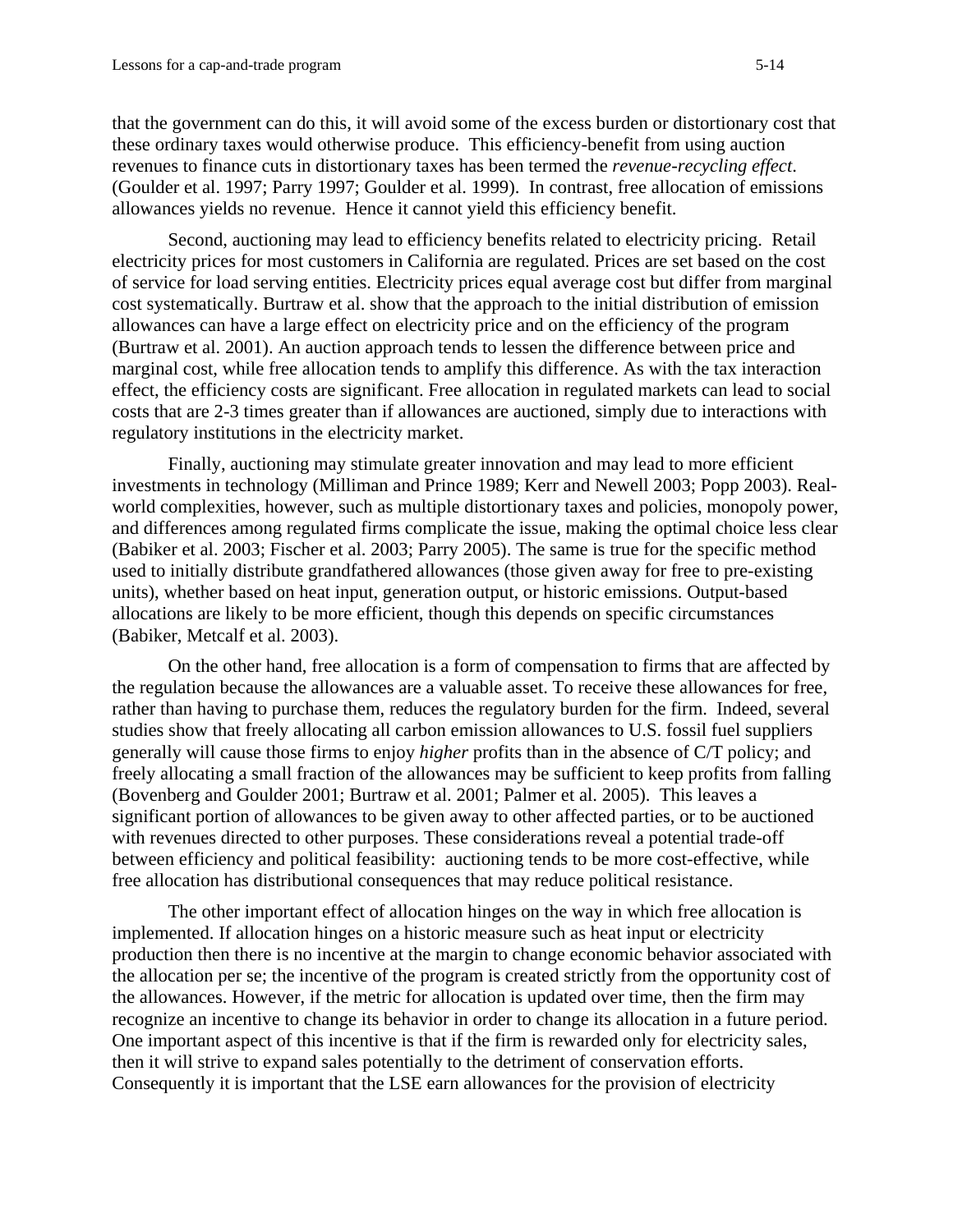services, which would include both sales and "nega-watts", that is, sales that are avoided through conservation and efficiency investments.

If LSEs are the point of regulation, then the upstream electricity generators providing power into the wholesale power market will perceive their change in relative costs under free allocation almost the same as they would under an auction. The LSE would be expected to recognize the opportunity cost in its contracting procedures. However, the LSE's electricity customers would see different effects under free allocation than under an auction. If allowances were distributed for free to the LSE their opportunity cost would not be directly reflected in electricity price. Customers would see some change in price due to the change in the relative costs of electricity suppliers, but this would be a second order effect compared to the direct value of the emission allowances. On the other hand, under an auction electricity customers would see the full effect opportunity cost of allowances in their electricity price.

Revenues associated with either a tax or C/T program for GHGs could have significant impacts on the distribution of household income due to two other effects. First, by creating emission allowances, government creates a new asset, which has value and can be taxed. To whom that value is assigned and how it is taxed are inevitable policy choices that face governments that use market based instruments. In grandfathering schemes, in competitive markets the value (e.g., "rents") of the allowances will ultimately accrue to shareholders. This creates the most significant effect; because stock ownership is highly skewed to the top income quintile (which owns about 60% of all shares), well-off households can actually end up better off after the imposition of a C/T policy than before, while other households are worse off and the economy as a whole is less efficient. However, in regulated markets the value of the allowances accrue to ratepayers. Second, lower-income households tend to spend a higher fraction of their incomes on energy and energy-intensive goods, increasing the burden on them directly. Thus, they tend to bear the largest burden of emissions control policy, as a percentage of income.

#### **3.4 Banking**

Banking provides inter-annual flexibility within a C/T program. The price of emission allowances is expected to rise over time simply due to pressures on the allowance market stemming from economic growth. However, it is likely that the price of allowances will rise at less than the rate of interest. That means that, other things equal, a firm is better off delaying compliance activities and putting its financial resources into some other productive investment. The main purpose of the bank in this case is to provide some insurance against price volatility in the allowance market, which itself could stem from changes in fuel prices, weather or economic activity. And in this case the steady state size of the allowance bank would be relatively small.

However, in practice the activity in the bank will depend on other factors, including specifically the initial allocation of emission allowances and the stringency and timing of emission targets. If the allocation of emission allowances will decline over time, their increasing scarcity value will add to the value of a bank. Allowance price over time may rise at less than or equal to the rate of interest, but it is unlikely to increase at more than the rate of interest. The reason, in this case, is that firms would be better off to draw on their resources to make early compliance investments in order to bank allowances. In the overall market this activity would be expected to increase until the short run price of allowances increased to a point such that the path of allowance prices over time equaled the rate of interest (Rubin 1996; Schennach 2000).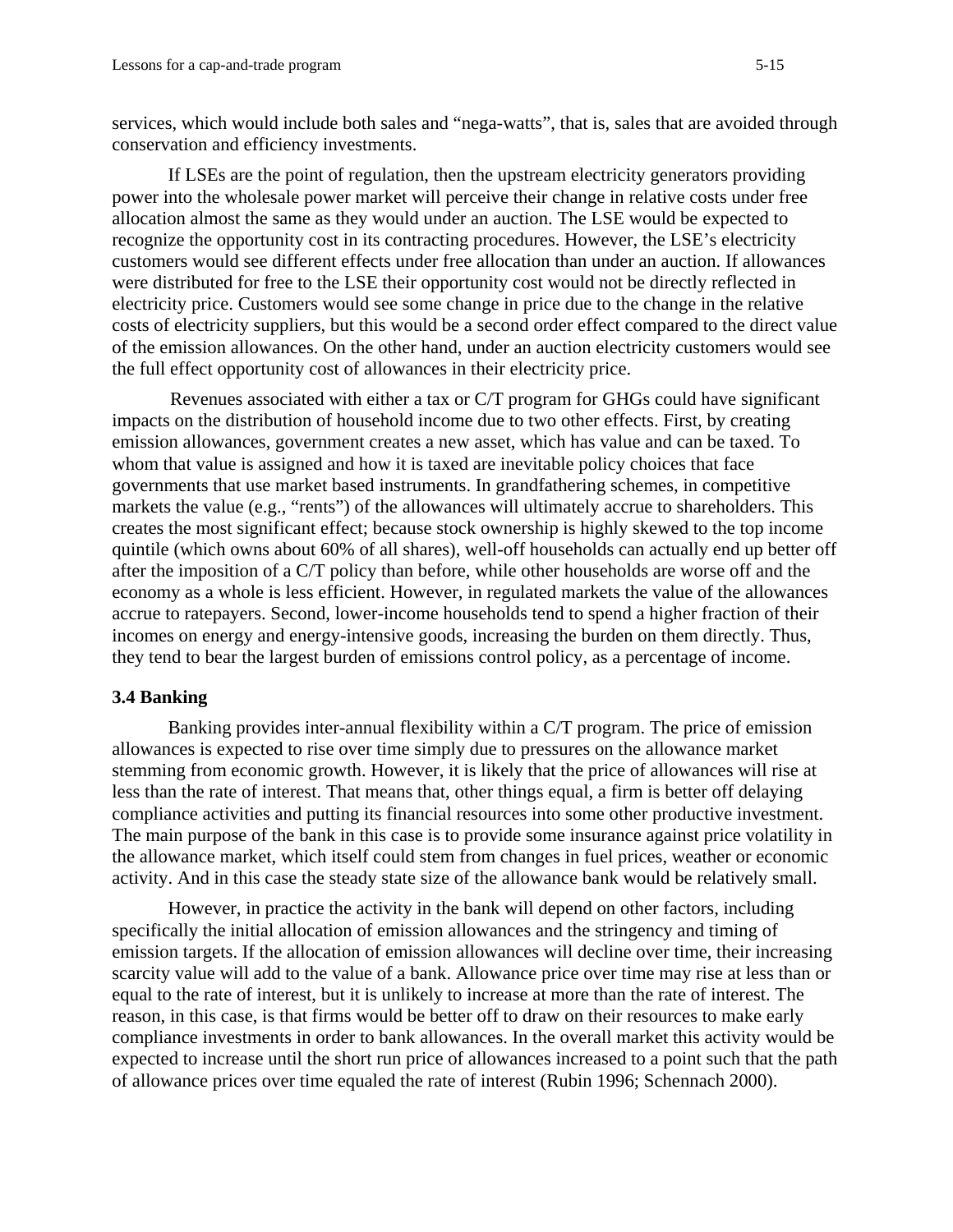The primary role of the emission bank is not environmental because it has little effect on the pace of global warming. A key component of how GHG contribute to global warming is the long time that GHG are resident in the atmosphere. It depends very little on exactly when emissions occur, at least over the time frame of the first few years of the C/T program. Hence, the role of banking is not environmental but primarily economic.

Banking also can have a political role. The presence of banked allowances represents a financial asset for a company. The value of that asset is wrapped up in the solvency and longevity of the program. Firms that hold allowance banks are more likely to be interested in the long run success of the program because that is the only way they will realize the value of the allowances in their bank. Consequently banking can contribute to the political stability of a program, as well as to its economic performance.

Finally, it is worth noting that full inter-temporal flexibility would allow for emission borrowing as well as banking. Borrowing would allow a firm to borrow from a future year allocation of emission allowances and effectively to incur a debt that has to be repaid in the future. In principle, full inter-temporal flexibility could increase the efficiency of the emission trading program. However, in practice it also could undermine the program by creating a large debt along with calls from industry for debt relief. In effect, borrowing has an opposite political influence of banking. While the emission bank creates a vested interest in the success of the program, borrowing creates a vested interest in the program's demise.

#### **3.5 Linkage**

Most observers appreciate that the emission reductions that are achieved in California will by themselves have little effect on the future of the earth's climate. The success of California's GHG program is intertwined with the success of other programs and the expansion of efforts to reduce GHG emissions to a global scale.

Linkage with other programs is a principle way in which California's initiative can be felt beyond California's borders. Linkage can provide expanded opportunities for cost savings when the marginal cost of emission control differs in different regions. When firms do business in different regions of the country, linkage can also provide a way for firms to rationalize their compliance activities. Most importantly, linkage can help to demonstrate the political will that may catalyze national action on climate policy. National action is preferable because it is the proper level of jurisdiction for addressing what is fundamentally a global environmental problem.

To illustrate the economic benefits of linkage with programs outside California consider Figure 5.1, which depicts the marginal cost schedules for emission reductions in two states with GHG cap and trade programs. For simplicity in this example, assume emissions from each state economy are equal and each would like to cut their emissions in half. The marginal costs of emission reductions (\$/ton) are plotted for State A (blue) from left (zero emission reductions) to right (complete elimination of GHG emissions) and for State B (brown) from right to left. Because their emissions are equal in size and reductions of one half from each state are desired, emission reductions equal to the width of the Figure 5.are desired.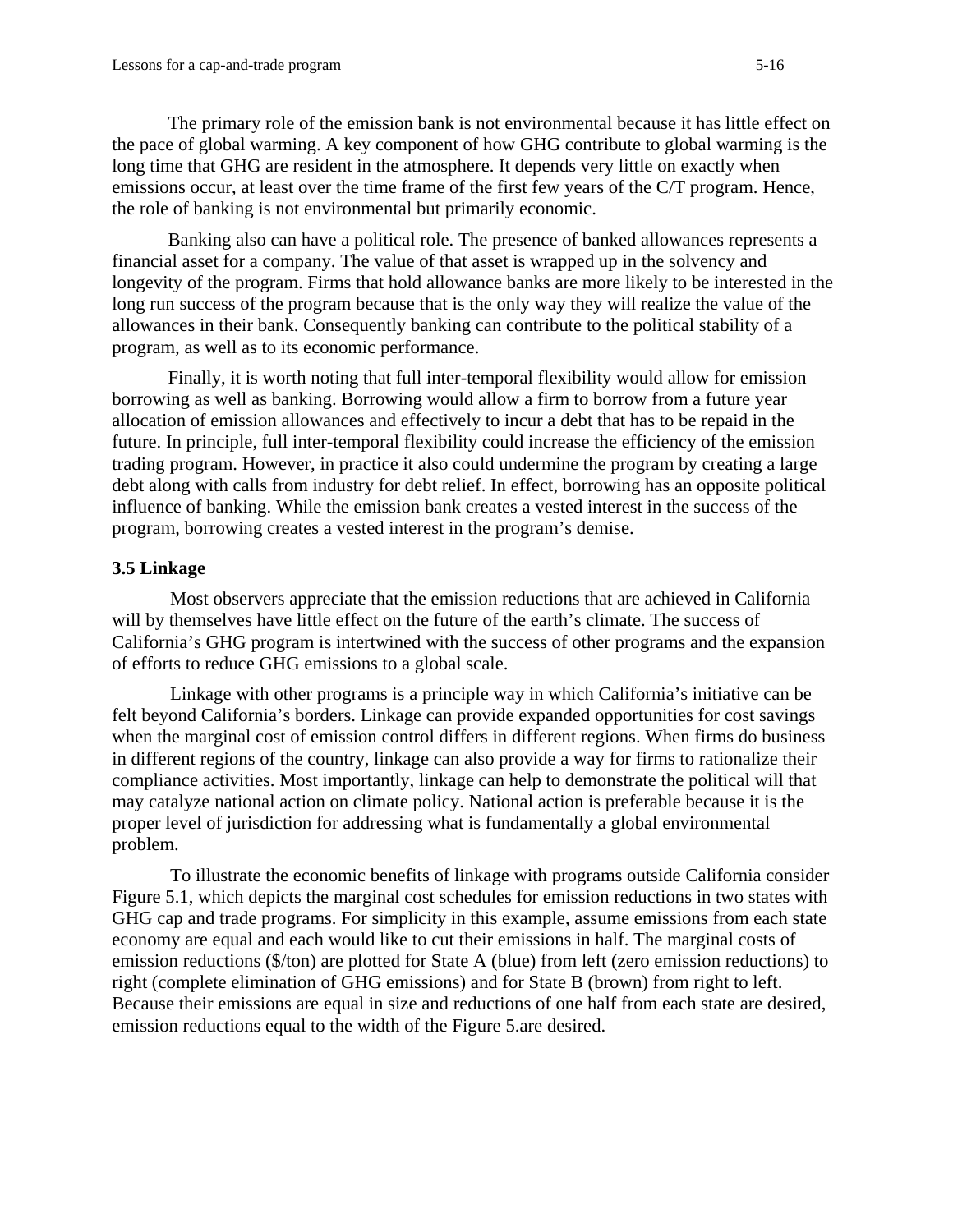



If the emission reduction goals are accomplished in the two states individually, quantities  $Q_A^1, Q_B^1$  and prices  $P_A^1, P_B^1$  will result. The figure illustrates the case where there are different control costs in the two states. When the states meet their targets individually, the emission reduction quantities are equal in the two states, but the marginal costs in State B are much higher than in State A. If the states link their programs, quantities and prices both shift to  $Q_A^2$ ,  $Q_B^2$  and  $P_{A}^{2}$ ,  $P_{B}^{2}$ . Now the prices are equal, having gone up in Sate A and down in State B. Trade in allowances causes revenue to flow from State B to State A. The total cost of GHG emission reductions, which is the area under the marginal cost curves, will be lower in the linked case. However, the emission reductions are identical, illustrating how emission trading can maintain environmental effectiveness while improving economic efficiency.

There are numerous issues that complicate the opportunity for linkage with other programs. Perhaps primary among them is the relative stringency of the programs that are to be linked. Stringency may be perceived as the emission reductions, the emission intensity, the overall emissions, or some other metric. But from a practical perspective the only comparison that will matter is the relative price of an allowance, which in turn should reflect the marginal costs of emission reductions. If one program has relatively lower marginal costs, it would be expected to be an exporter of emission allowances and its marginal costs, and consequently the allowance price in that program, would be expected to rise. This should occur until the programs have a common marginal cost.

Consequently, for the government to establish an emission ratio that values emission allowances from different programs at different rates is essentially a guess as to the relative marginal costs of the program. In effect, this is like fixing the exchange rate for currency in monetary policy. Arbitrage should work to see emission reductions continue until the exchange rate is exactly realized.

Some features can undermine the opportunity to link programs. Some examples include topics to be addressed subsequently, including the opportunity for use of offsets and the use of mechanisms such as a symmetric safety valve to provide greater certainty in allowance prices. Both of these mechanisms open the door for the introduction of allowances in excess of allocation to regulated sources under a C/T program.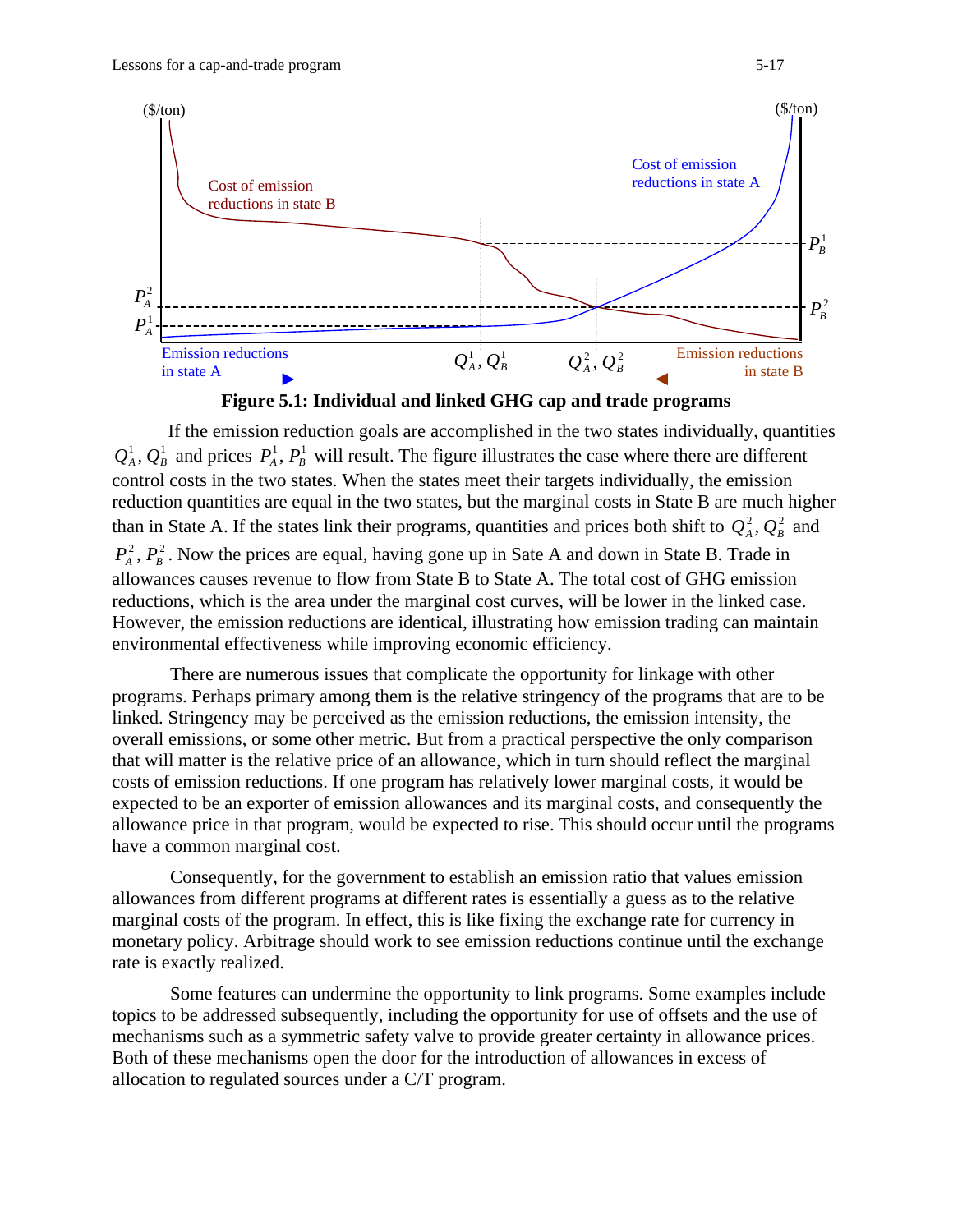#### **3.6 Offsets**

Emission offset projects provide an opportunity for entities to purchase lower-cost emissions reductions from verified projects outside of the cap and trade system. Offsets serve as an additional tool for flexibility and compliance for entities as well as to promote economic development in the offset locales. A successful offset program requires a simple, transparent, and credible verification process. Such a verification process minimizes fraud and potential for fictional emissions reporting. Verification protocols can be project, sector or technology based. Project based protocols have been adopted by the Kyoto Protocol (Clean Development Mechanism), the California Climate Action Registry (CCAR) for forest projects, Climate Trust, and the GHG Protocol Initiative. Sector and technology based protocols are less common, but CCAR has developed a sector protocol for the California power sector and plans to develop similar protocols for the cement, gas transmission and distribution, and oil sectors.

Project based protocols have the potential advantage of increased credibility due to tailored consideration of individual project factors and merits. This degree of specification, however, has practical limitations. This process is time intensive, especially if inadequately staffed, slows done the verification process, and can result in high transaction costs and delays in program implementation. Such delays not only reduce the number of offsets available, but hamper opportunities to promote new investments, initiate learning by doing, or harvest low cost emission reductions. Such is the case with the Kyoto Protocol CDM mechanism. To date, 35 CDM projects have been approved, but over 400 projects are still awaiting approval. Calls have made for streamlining the CDM process with standardized baselines (Sharma and Shrestha; Begg and Van Der Horst 2004; Sathaye et al. 2004). Moreover, due to the arbitrary nature in which GHG emissions reductions and baselines can be determined, the more detailed project-based verification system does not guarantee increased credibility (Parkinson et al. 2001).

Since sector and technology-specific protocols are broader in scope and applicability, they do not suffer from the same implementation constraints. By streamlining the verification process, they facilitate a greater number of offsets qualifying for use. Since verification would be done at the aggregate level, there is more transparency regarding protocol design. Transparency increases because a single, sector-wide baseline-setting exercise is easier to review (Lazarus et al. 1999). Moreover, pre-determined offset protocols reduce uncertainty about the financial payoff for investment thus reducing transaction costs. A sector-based approach also facilitates feasibility analysis for potential project sponsors, thus potentially leading to greater investment. Credibility of a sector-based approach can be enhanced by regular reviews (every three years) of the protocols. Similar to the sector based approach; there has been some advocacy for "multiproject baselines" for CDMs. Under this system, within a given sector, a project earns credits against an agreed-upon metric within the sector (e.g. the plant on the operating margin, or the plant on the built margin or some combination of these. (Kartha et al. 2004).

A sector-based system can still offer some flexibility regarding project credibility by awarding reductions at rates other than one-for-one to reflect uncertainty about the baseline. Technology based rates that are valued less than one-for-one acknowledge that many investments would have occurred in the absence of the emission trading program, although it is difficult and expensive to know which ones and to what degree. Predetermined offset rates that are quality adjusted can balance considerations of credibility, high transaction costs and implementation feasibility.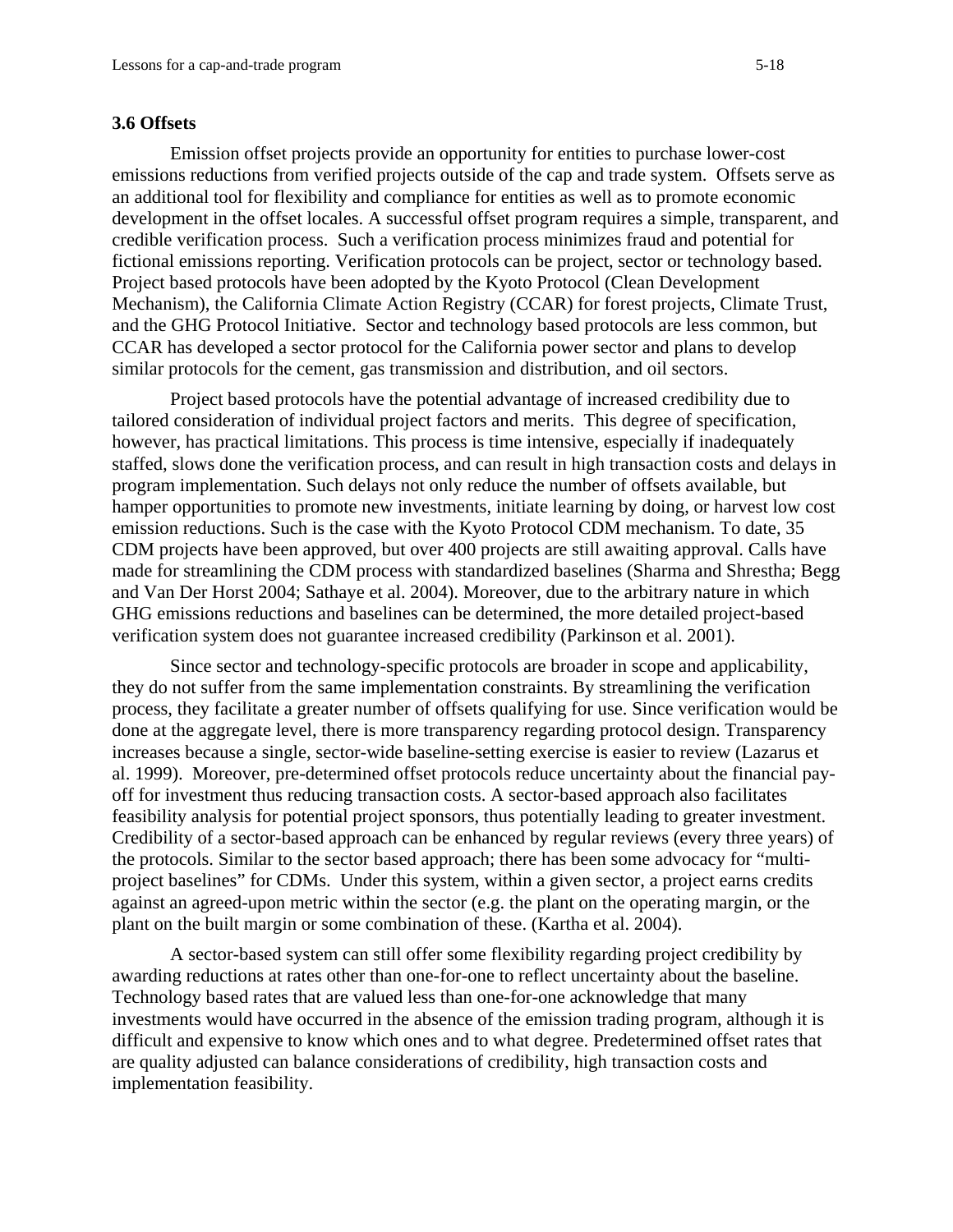#### **3.7 Price Certainty**

A fundamental feature in the design of incentive-based environmental policy is the choice between quantity and price instruments. The C/T program is a quantity based instrument because it aims to provide certain emission reductions by capping the amount of emissions that can occur. A consequence of this strategy is that the marginal cost of emission reductions may vary in unanticipated ways, if for no other reason than variability in climate and factor markets (including fuel markets) cause the costs of economic activity to vary over time. Conversely, a price-based mechanism could set a specific cost for emissions in the form of an emission fee. This approach would provide certainty with respect to the marginal cost of emission reductions, but the quantity of reductions and actual emissions could not be forecast with certainty.

Price variability in the C/T policy has implications for the economic cost of the program and for its political viability. That adjustment could not happen in the  $SO<sub>2</sub>$  trading program because the emission target was determined in statute and was inflexible. Similarly, if costs turn out to be higher than expected, the emission cap might be adjusted upward to relieve the unanticipated cost pressure on affected firms and on the economy (Pizer 2002). These types of adjustment mechanisms are called safety valves. A symmetric safety valve would set a floor and a ceiling for allowance prices and the number of emission allowances would be adjusted in a negative or positive direction whenever the floor or ceiling was achieved.

The idea of a price ceiling safety valve has been criticized because it is thought to undermine the incentive for innovation, because a high allowance price would reward innovation. However, a price floor safety valve would reward innovation because the price would set the minimum value for emission reductions in the future. A symmetric safety valve that provided price certainty by setting a ceiling and a floor on the allowance price would be effectively neutral with respect to the incentive for innovation.

A more challenging aspect of the safety valve idea is that it would make linkage with other state or regional programs difficult. In particular, a price ceiling safety valve would mean that the emission cap could be exceeded. This possibility would make it difficult to link with other programs that did not have a safety valve.

#### **3.8 Environmental Justice**

A primary concern from the standpoint of environmental justice is that a cap and trade system should avoid inequitable regional environmental or economic impacts or risks to public health. Due to the non-localized impacts of GHG emissions, a GHG trading system should not inherently create pollution "hot spots" – as can be a concern with other pollution trading systems. Regardless, care should be taken in program design to avoid emitters increasing toxic emissions due to incentives or requirements for GHG emissions. Moreover, a CA program should prohibit the trading of toxics, even if they are GHGs. The most important GHGs including carbon dioxide, methane, nitrous oxide, sulfur hexafluoride, perflourocarbons, and hydroflourocarbons are nontoxic. In addition, small new units for electricity generation, often referred to as distributed electricity generation units, may be located closer to population centers than larger centralized units and should be required to offset any increases in risks from criteria pollutants.

Transparent system design, protocols, and emissions monitoring are necessary elements for avoiding inequitable impacts. Establishing an environmental justice oversight activity for the entire statewide climate change program with subpoena power, but not enforcement, can assist in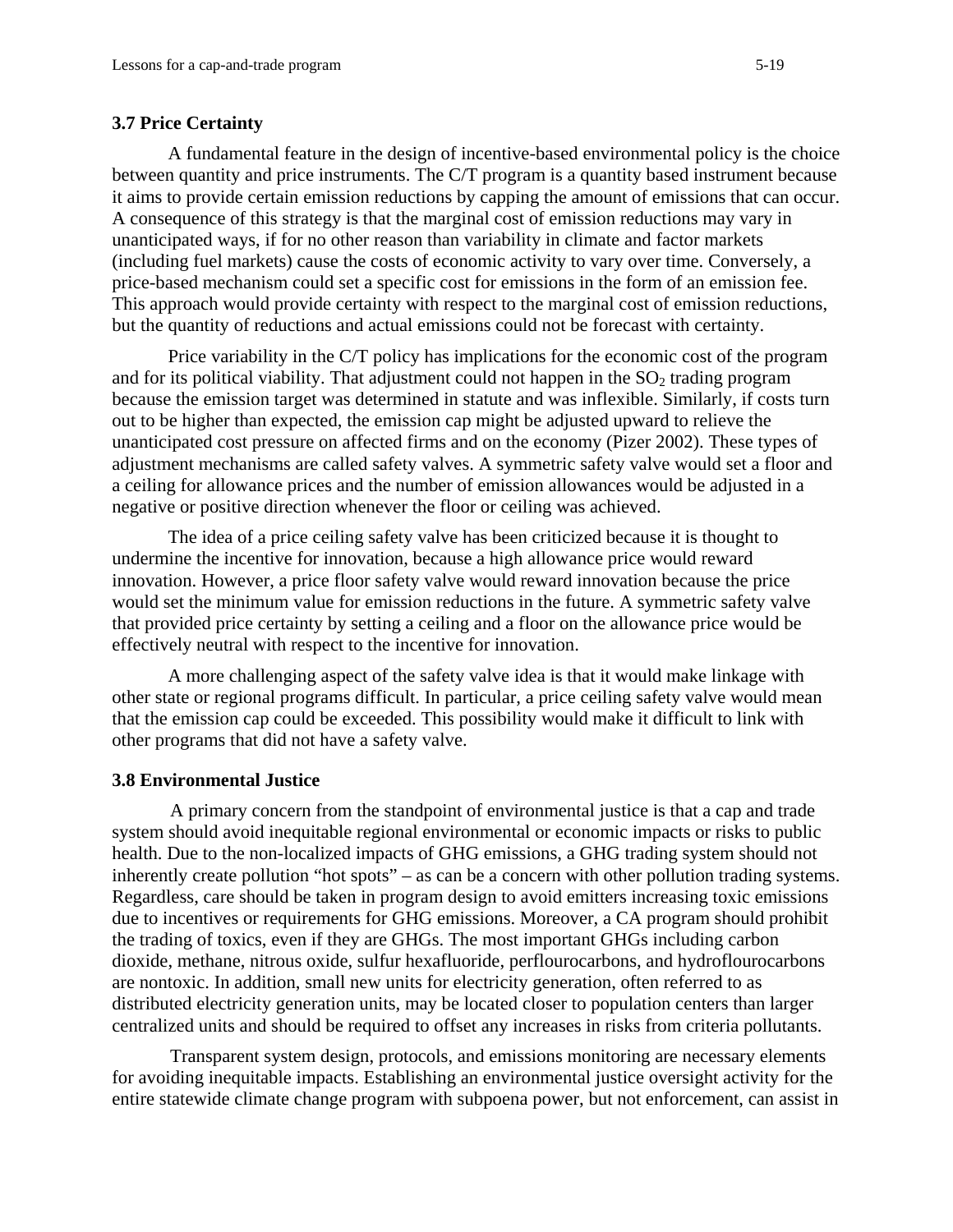ensuring this transparency and public accountability. In the event that there are some inequitable impacts, auction revenue can be dedicated to compensating affected communities. The inclusion of "no toxic trading" and "anti-backsliding" provisions lessen the need for project-specific environmental justice review, which could slow innovation and limit cost-saving trades. Establishing a mechanism for discovering environmental justice violations should provide an incentive for cautious and responsible action.

The economic aspect of environmental justice raises the question of the incidence of burden in the economy associated with the GHG mitigation program. Specific communities may be especially hard hit by GHG policies, especially where those communities are home to fuel mining or other economic activities that have a high level of associated emissions. In addition, the GHG policy will affect consumers through changes in the price of products and services. This impact is likely to disproportionately affect lower-income households, when measured as a share of household income, because the poor typically drive older less efficient vehicles, live in older housing units and in general spend a higher fraction of their income on energy services. The poor may be the first to feel the effects of any negative effects on the state's economy that result from the GHG mitigation policy. However, we note also that the poor may be among those who are most adversely affected by global warming. One way to mitigate the effect on lower income households is to design a program that is as efficient as possible, thereby imposing the least possible cost on the economy in general. A second way is to use the C/T program to raise revenues that can be allocated toward softening the blow on communities that are especially disadvantaged by the GHG program.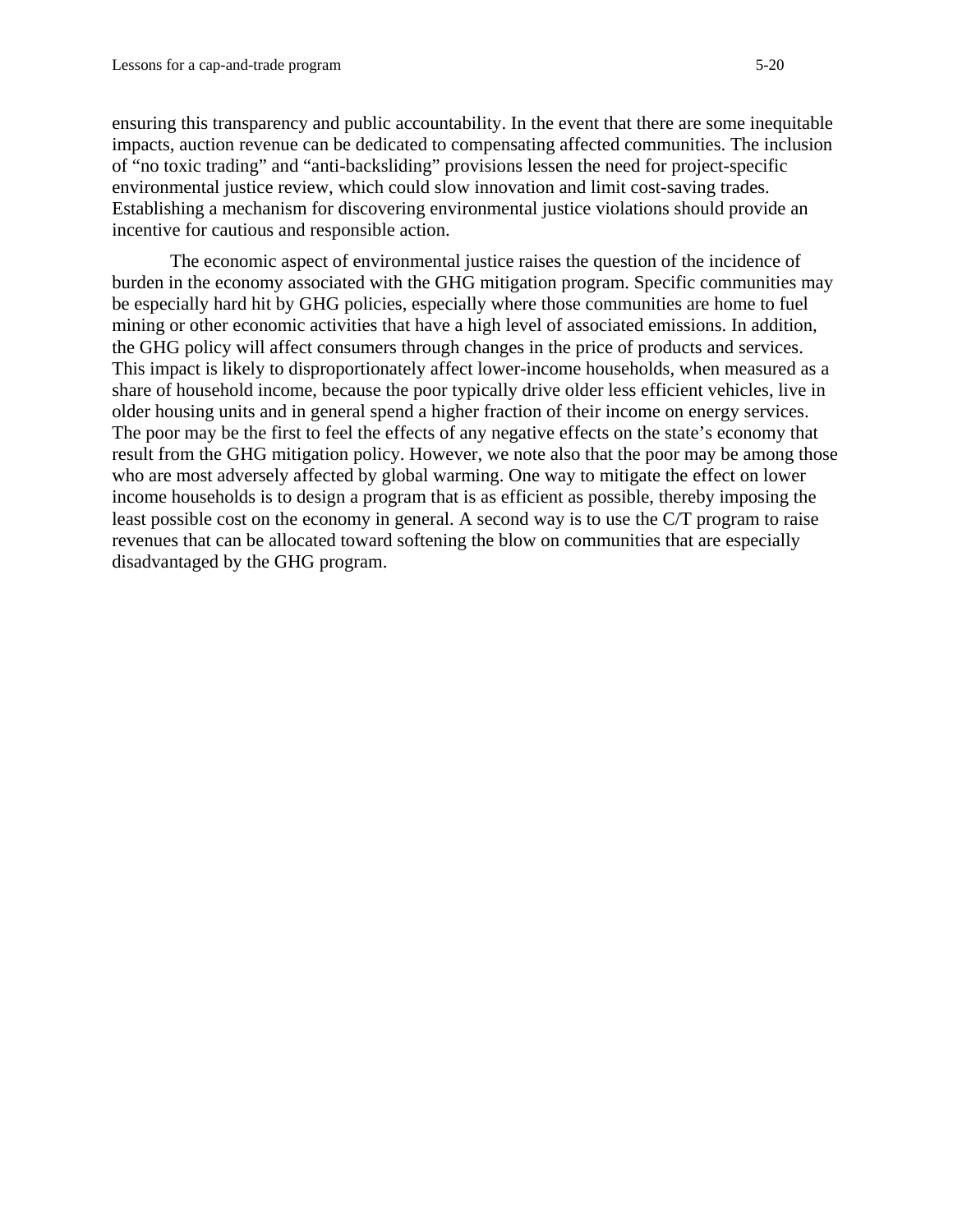## **4 The Performance Record**

The previous C/T programs have addressed the concepts reviewed above in various ways. The overall experience with formal C/T programs has been quite favorable. In this section we consider that experience and apply these lessons to California's GHG program.<sup>2</sup>

## **4.1 U. S. Acid Rain Program (SO<sub>2</sub>)**

The best-known C/T system is the EPA's Acid Rain Program for  $SO_2$  emissions from coal-fired power plants, based on Title IV of the 1990 Clean Air Act Amendments. The program is national in scope, there is no geographic restriction on trading, and it aims at relatively deep cuts in emissions. The aggregate level of emissions over a multi-year time horizon is fixed, but the annual emissions may vary because of the provision that allows banking of allowances for use in subsequent years. The annual allocation of emission allowances was set at two levels. Phase I began in 1995 and affected the 110 dirtiest coal-fired electricity-generating facilities, including about 374 generating units. Virtually all of the Phase I units are located east of the Mississippi River. Phase II started in 2000 and covered all other coal-fired electricity-generating facilities with a capacity greater than 25 megawatts, and smaller facilities using fuel with a relatively high sulfur content, totaling about 1,420 generating units. In addition, the allocation to Phase I sources was reduced by slightly over half at the onset of Phase II. By 2010, annual emissions were expected to represent a 50% reduction from a business as usual baseline.

The program has strict monitoring provisions for both  $SO_2$  and  $NO<sub>x</sub>$ . Importantly, facilities regulated by the Acid Rain Program must still comply with health-based CAC  $SO_2$ regulations that prevent hotspots from developing, although these restrictions have not affected the market.

The  $SO_2$  C/T program initially distributed allowances based on a historic measure. The law initially distributes emission allowances free of charge to each affected power plant unit based on its heat input during a historical base period (1985–1987), multiplied by an emissions rate calculated such that aggregated emissions equal the target emissions cap, with some modifications (Joskow and Schmalensee 1998). A small portion (2.8%) of allowances are withheld from the market and auctioned, with revenues from the auction returned to industry.

The Acid Rain Program has been a success in several ways. First, substantial emission reductions have occurred, as shown in Figures 2 and 3. Emissions of regulated sources have declined substantially since their peak in the early 1980s. In part this is due to the availability of low-sulfur coal (from the Powder River Basin) across much of the country (Ellerman and Montero 1998; Ellerman et al. 2000). However, this process was accelerated and extended by the Acid Rain Program, as emission reductions continued to occur in spite of increasing coal use. Total emissions in 1995, the first year of the program, were 11.87 million tons—25% below 1990 levels and more than 35% below 1980 levels. Although emissions from the Phase I units remained relatively flat between 1995 and 1999, emissions at the unconstrained Phase II plants rose, causing total emissions to climb up to 13.1 million tons in 1998 and 12.5 million tons in 1999. From 1990-2002, overall  $SO<sub>2</sub>$  emissions declined by about one-third, while coal-fired generation increased by more than 20%. During the less-stringent Phase I (1995–1999) regulated

 $\overline{a}$ 

<sup>&</sup>lt;sup>2</sup> This review draws on a number of sources including Burtraw et al. (2005).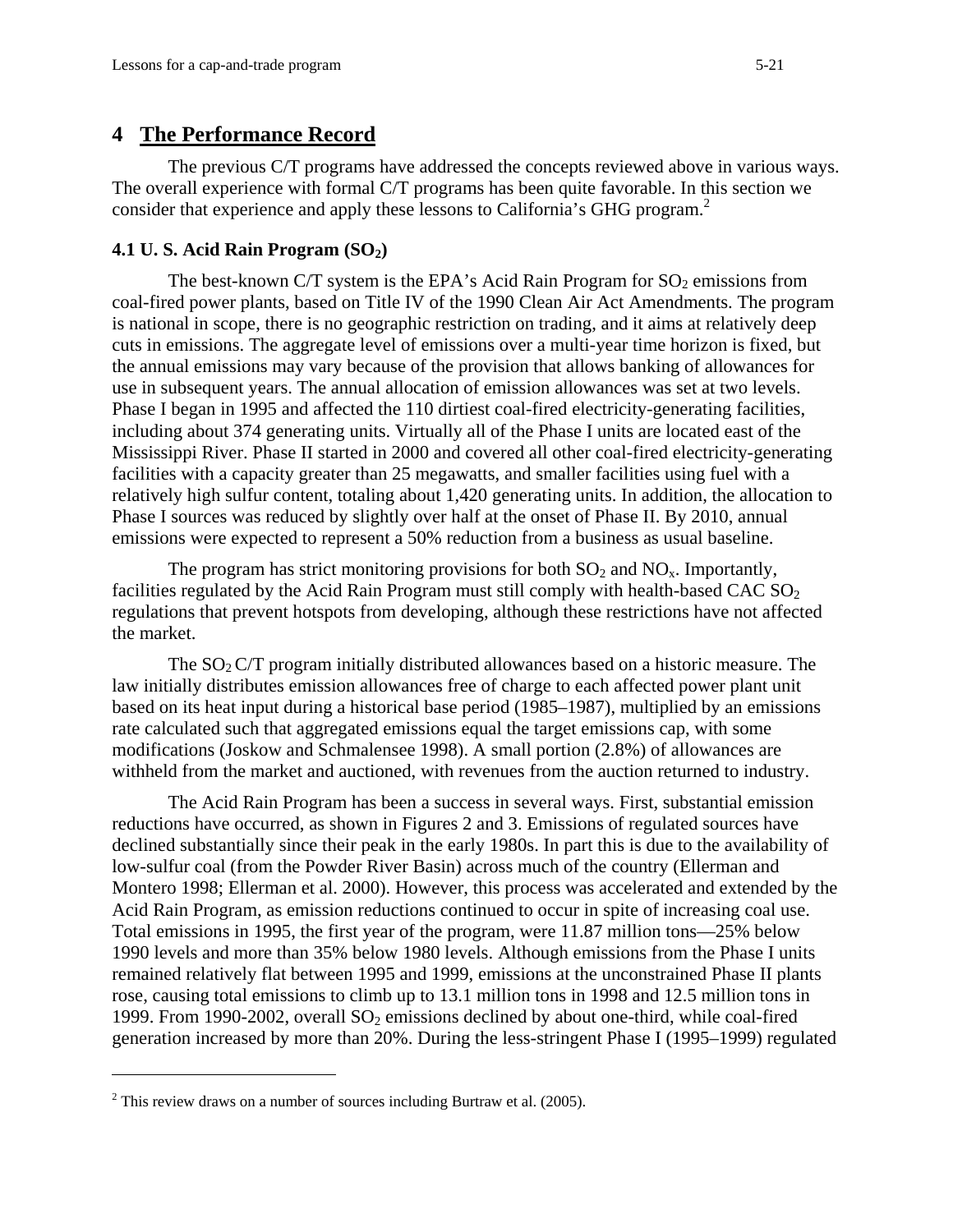sources over-controlled and banked more than a year's worth of emission allowances, and began to draw them down in more stringent Phase II, following a relatively efficient path over time (Carlson et al. 2000; Schennach 2000; Ellerman 2003)

A number of authors have examined the question of whether geographic trading of  $SO<sub>2</sub>$ emission allowances has led to hot spots or in other ways introduced emission profiles that have harmed individual communities or populations. The trading approach without safeguards against the creation of hot spots does not necessarily guarantee that some communities are not adversely affected due to trading. However, the empirical and simulation literature indicates that virtually every community in the country enjoyed substantial environmental benefits as a result of the program (Burtraw and Mansur 1999; Swift 2000; Swift 2004). The primary reason was that emission trading was not a policy goal for its own sake. Rather, it was a tool that was used to achieve the goal of important aggregate emission reductions. The cost savings associated with emission trading were part of a political compromise that enabled greater emission reductions to be achieved than would have found political acceptance if other regulatory approaches had been used (Kete 1992).

Despite its success in reducing emissions, the program has been criticized for its provision that allows units that were not covered by the program in Phase I to voluntarily participate. This provision is thought to have introduced adverse-selection, meaning that units that would have reduced emissions anyway, perhaps due to the decrease in the cost of low sulfur coal, opted into the program. It is thought this loophole led to an overall increase in emissions of one to two million tons (Montero 1999).





The second way in which the program has been viewed as a success is due to the significant cost savings for  $SO_2$  control compared to command-and-control polices. In the first five years, emissions trading reduced compliance costs by about one-third to half, estimates of the annual savings range from \$350 million to \$1,400 million (Ellerman, Joskow et al. 2000). In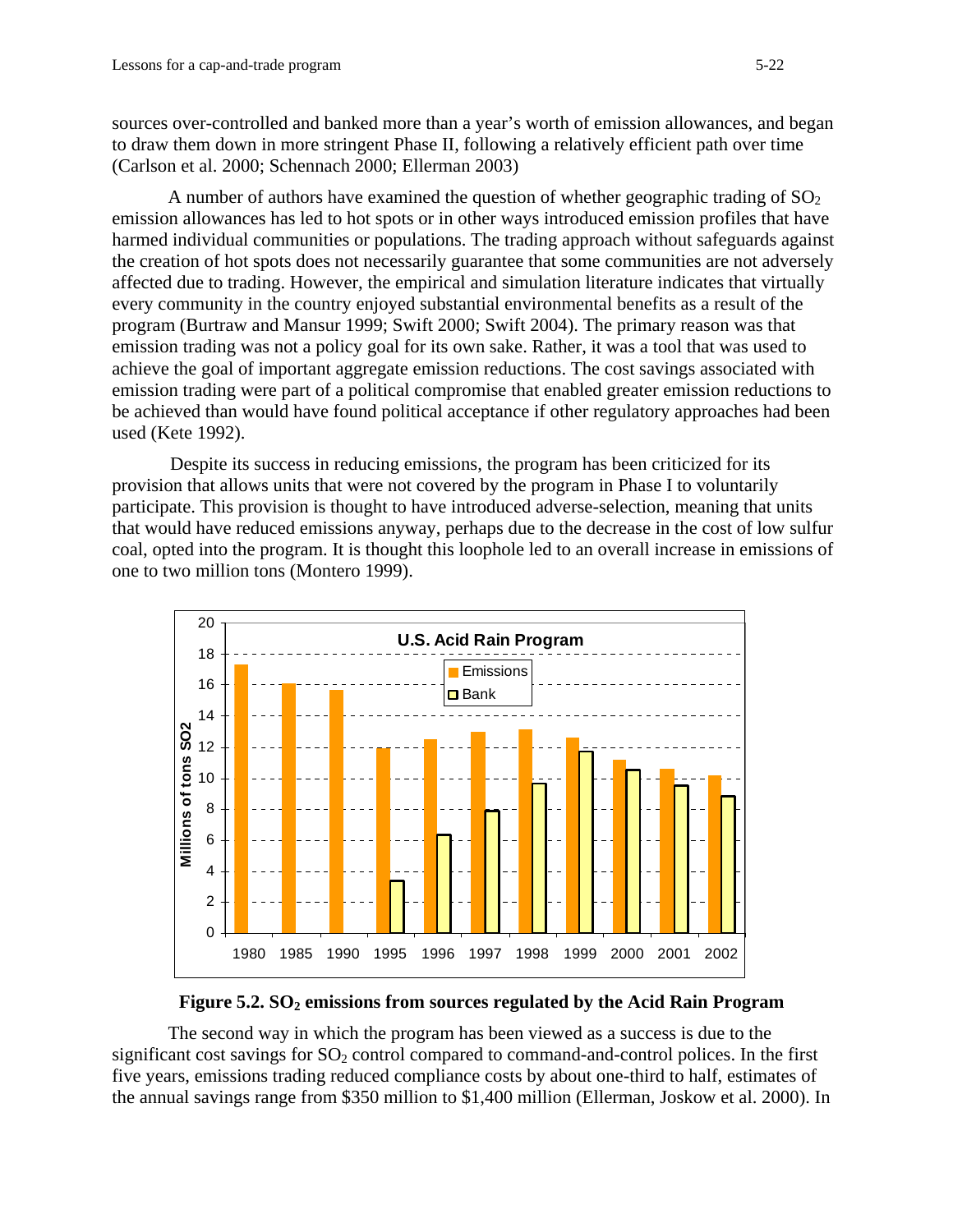their econometric analysis, Carlson et al. 2000 find annual savings of \$250 million during the first years of Phase I, and project savings of \$784 million in Phase II, or about 43% of estimated total compliance costs under a uniform standard regulating the rate of emissions at a facility. Compared with an alternative counterfactual policy that forces a specific technology (flue gas desulfurization, or "scrubbers") to achieve the same level of emissions, cost savings of the program are estimated to be almost \$1.6 billion per year (1999 dollars). This is not to say that the cost of SO2 control has been cheap. In 1995 annual costs were about \$726 million, and capital costs for scrubbers in Phase I alone are estimated at \$3.5 billion. Much of the savings that have been realized are not due to trading of allowances per se, but from the flexibility in compliance that allowed firms to find their own least-cost approach. Nonetheless, the allowance market has provided firms with an option in case other compliance activities are delayed or in cases of demand spikes due to weather (Burtraw 1996).

An important development in the implementation of the  $SO<sub>2</sub>$  program was that Midwestern power plants that were designed to burn high-sulfur local coal were adapted to burn low-sulfur Western fuel (from the Powder River Basin) just as it was becoming cheaper due to railroad deregulation. Sales of low-sulfur coal (defined as less than 0.6 pounds of sulfur per million Btus) increased by 28% between 1990 and 1994 while prices fell by 9%. During the 1980s, while potential acid rain policies were being debated, the near universal assumption was that coal-fired power plants in the Midwest, the most important sources of  $SO<sub>2</sub>$ , would find it cheapest to control emissions by continuing to burn high-sulfur Midwest coal and use scrubbers (Schmalensee et al. 1998). This line of thinking arose partly due to technical reasons (it was thought that Western low-sulfur coals were incompatible with Midwestern boilers), partly economic reasons (transportation costs had previously precluded Western coals from being competitive in the Midwest), and partly political reasons (Midwestern legislators sometimes attempted to protect Midwestern coal mining jobs by mandating the use of high-sulfur, in-state fuels) (McCarthy 1992).

Following this line of thinking, some power plants ordered scrubbers in the early 1990s. Others had installed scrubbers already, in response to state emission control regulations. But as Western low-sulfur coal began to emerge as a better option, and as the courts began to overturn protectionist state legislation, some scrubbers were canceled (Kolstad 1990; Smock 1991; Greenberger 1992; Kuehn 1993). Nonetheless, the erroneous expectations about the need for scrubbers led to more scrubbing capacity than was needed for compliance (Ellerman and Montero 1998). The growing realization of this result drove allowance prices down sharply, from around \$350/ton in the first trades in 1992, to under \$100 by late 1995—well below prior predictions (See Figure 5.3 below).

Another important element of cost savings was the decentralized aspect of innovation. The C/T program provided an incentive for experimentation and learning for each plant manager. For instance, blending of coals with different sulfur contents has enabled much greater reduction than had been anticipated before Title IV. It is important to note that this capability did not emerge alone from firm-level responses but as an R&D effort led by the Electric Power Research Institute (EPRI). Another form of innovation was improvement in scrubber performance, spurred in part by the flexibility associated with allowance trading. This created a form of competition among various forms of compliance, which provided incentives to reducing scrubbing costs. Keohane (2003) and Taylor (2003) both find that abatement costs per ton of removal have fallen substantially, especially in retrofitted scrubbers installed for compliance in the  $SO<sub>2</sub>$  program. Part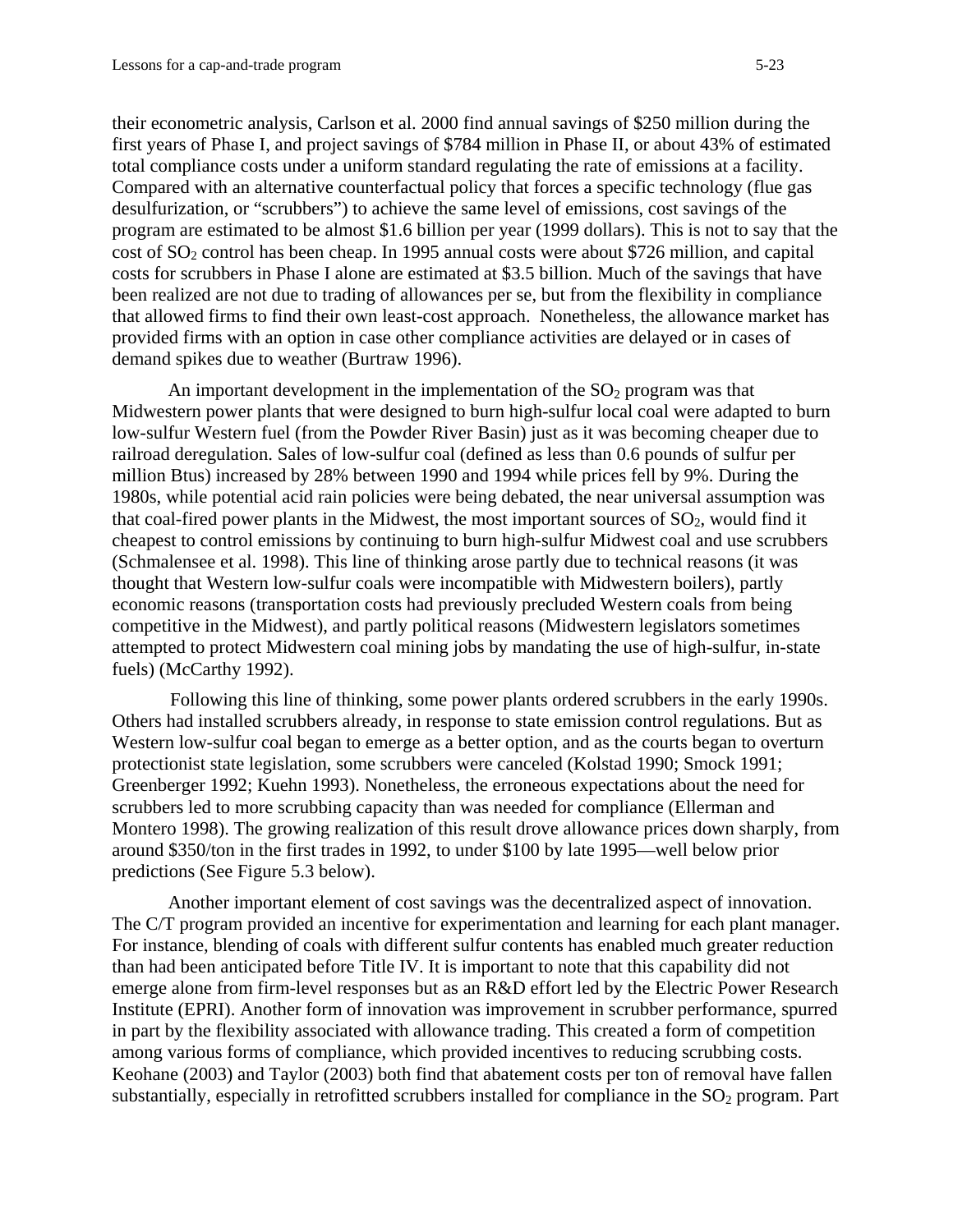of the decline in scrubber costs was due to improved performance, which enabled an increase in the utilization of scrubbed units in Phase I (Ellerman et al. 2000; Carlson et al. 2000). Increased utilization is important to reducing the average cost of scrubbing because it spreads capital costs over a greater number of tons reduced. Before the  $SO<sub>2</sub>$  program, scrubbers did not exhibit reliability rates sufficient to achieve the current level of utilization. Popp finds that the move to cap-and-trade regulation for  $SO_2$  in the late 1990s was accompanied by an improvement in the  $SO<sub>2</sub>$  removal efficiency of scrubbers (Popp 2003).



Figure 5.3. SO<sub>2</sub> emissions (left) and electricity generation from coal (right)

Finally, there were also exogenous technical changes that clearly would have occurred in the absence of the program. Carlson et al. show that technical improvements, including overall generating efficiency, lowered the typical unit's marginal abatement cost function by almost \$50 per ton (1995\$) of  $SO_2$  over the decade preceding 1995 (Carlson, Burtraw et al. 2000).

To what extent can the program take credit for the cost savings resulting from technological change? Some of these changes such as changes in transportation cost of low sulfur fuels and exogenous technical change are not directly attributable to the design of the  $SO<sub>2</sub>$ program. However, we note that every other title in the 1990 Clean Air Amendments used a prescriptive approach to regulation that does not afford firms the flexibility to choose their compliance strategy. In contrast, the  $SO<sub>2</sub>$  trading program in Title IV granted firms the flexibility to capitalize on these exogenous changes in technology and relative fuel prices.

Although there is ample empirical evidence of cost savings, this does not mean the allowance market was perfectly efficient. There is evidence that the market did not lead firms to achieve their emissions reductions at *minimum* cost, i.e., to perform efficiently in the early years,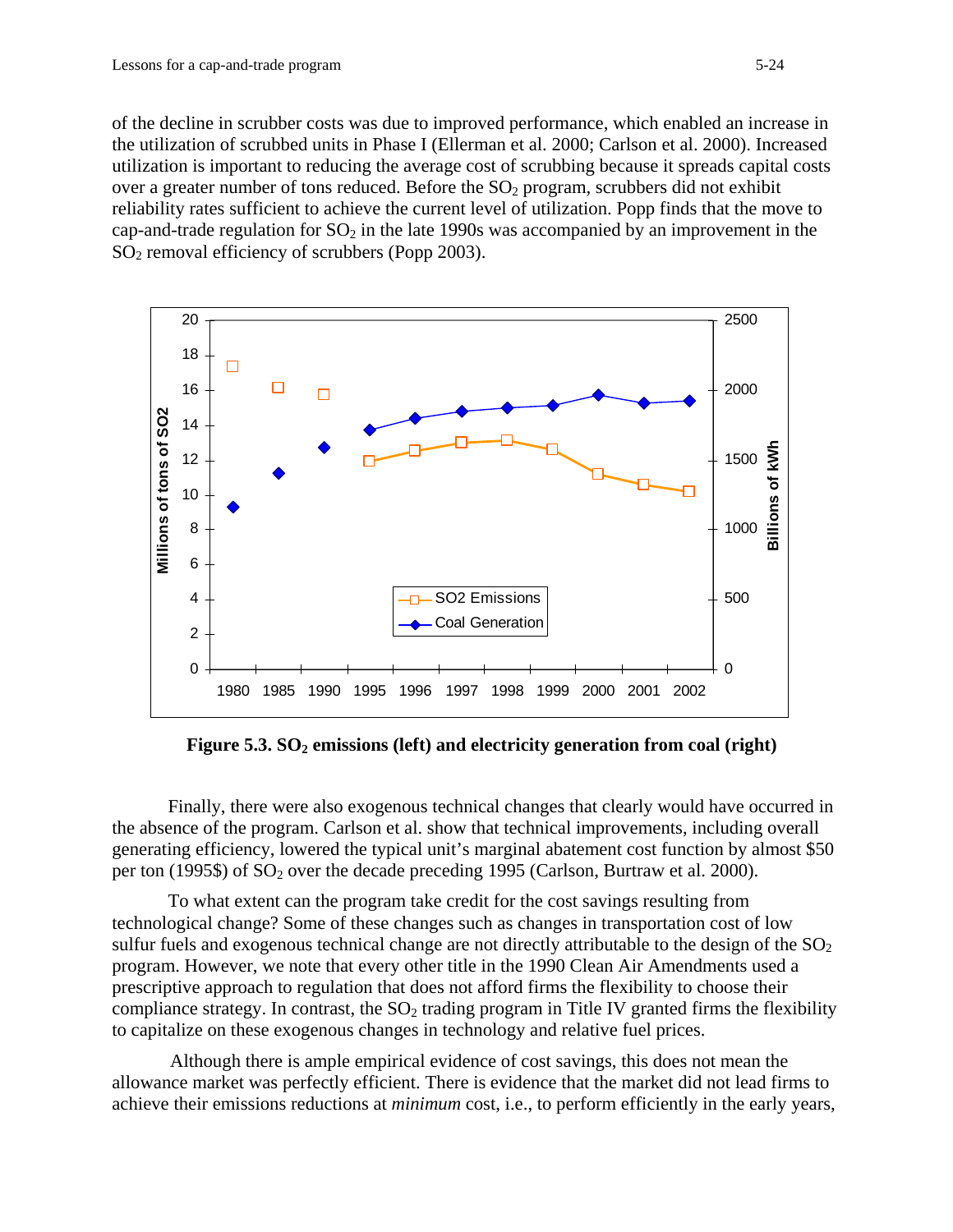and that some opportunities for cost savings were not realized. Carlson et al. find that, in the first two years of Phase I, marginal costs differed among facilities and actual compliance costs exceeded the least-cost solution by \$280 million in 1995 and by \$339 million in 1996 (1995\$). Roughly speaking, this would erode almost all of the potential gains from least-cost compliance. In contrast, Ellerman et al. provide an ex post cost estimate that is only about 3–15% above the modeled estimate of least-cost compliance in Phase I (Ellerman, Joskow et al. 2000). Several studies point to state public utility regulations and other state laws as influences that have tended to undermine the efficiency of the  $SO_2$  market, leading many firms to pursue a policy of "autarchy" (no trade) and self-sufficiency in compliance in the first years of the program (Winebrake et al. 1995; Bohi 1997; Fullerton et al. 1997; Ellerman, Joskow et al. 2000; Swift 2001; Arimura 2002). Of particular interest to state policymakers was to promote the use of high sulfur, in-state coal, even though sometimes this did not represent the least cost way to reduce emissions from the perspective of ratepayers.

A third way in which the program has been viewed as a success is in the performance of the  $SO<sub>2</sub>$  market. The time path of allowance prices is reported in Figure 5.4. The market is not overseen by financial regulators such as the Securities and Exchange Commission or the Commodity and Futures Trade Commission. Nonetheless, this market has functioned well, with few (if any) controversies or problems. There are up to several dozen trades each day, resulting in from 20,000 to 100,000 allowances trading hands each week. Several different organizations monitor the market closely, some of which publish regular (daily or monthly) reports. After the year that an allowance is issued, all vintages of allowances are priced the same, because there are no restrictions on banking, which helps smooth the operation of the market. There is also a forward market that prices allowances to allocate in future years at different prices.

A new, more stringent  $SO_2$  cap was proposed as part of the Clean Air Interstate Rule (CAIR) in 2004 and was adopted in early 2005. The CAIR changed the market dynamic for  $SO_2$ allowances because it applies an exchange rate at which  $SO_2$  allowances can be used for compliance that changes over time, beginning in 2010, placing a premium on current year vintage allowances. Market participants began to account for this in 2004, which partly explains the increase in  $SO<sub>2</sub>$  prices seen at the end of the data presented in Figure 5.4. Concerns about meeting the CAIR cap, along with high natural gas prices, have caused  $SO<sub>2</sub>$  prices to rise even further, in the fall of 2005 the price has risen to over \$1,200 per ton for a current year vintage allowance. This provides an example of how allowance markets help industry respond and plan for changes in regulation or fuel prices without causing disruptions in production or distortions in other markets.

One important feature of the program, especially from a political economy perspective, was the ability to bank allowances without restriction. This feature proved valuable to the political success of the program. Once firms had built up a bank of unused allowances, they had a vested interest in maintaining the value of those banked credits and thus in furthering the program itself. Most observers agree that the trading program met remarkably little litigation and other resistance from industry in part because of the valuable assets that industry recognized it would realize if the program came to fruition.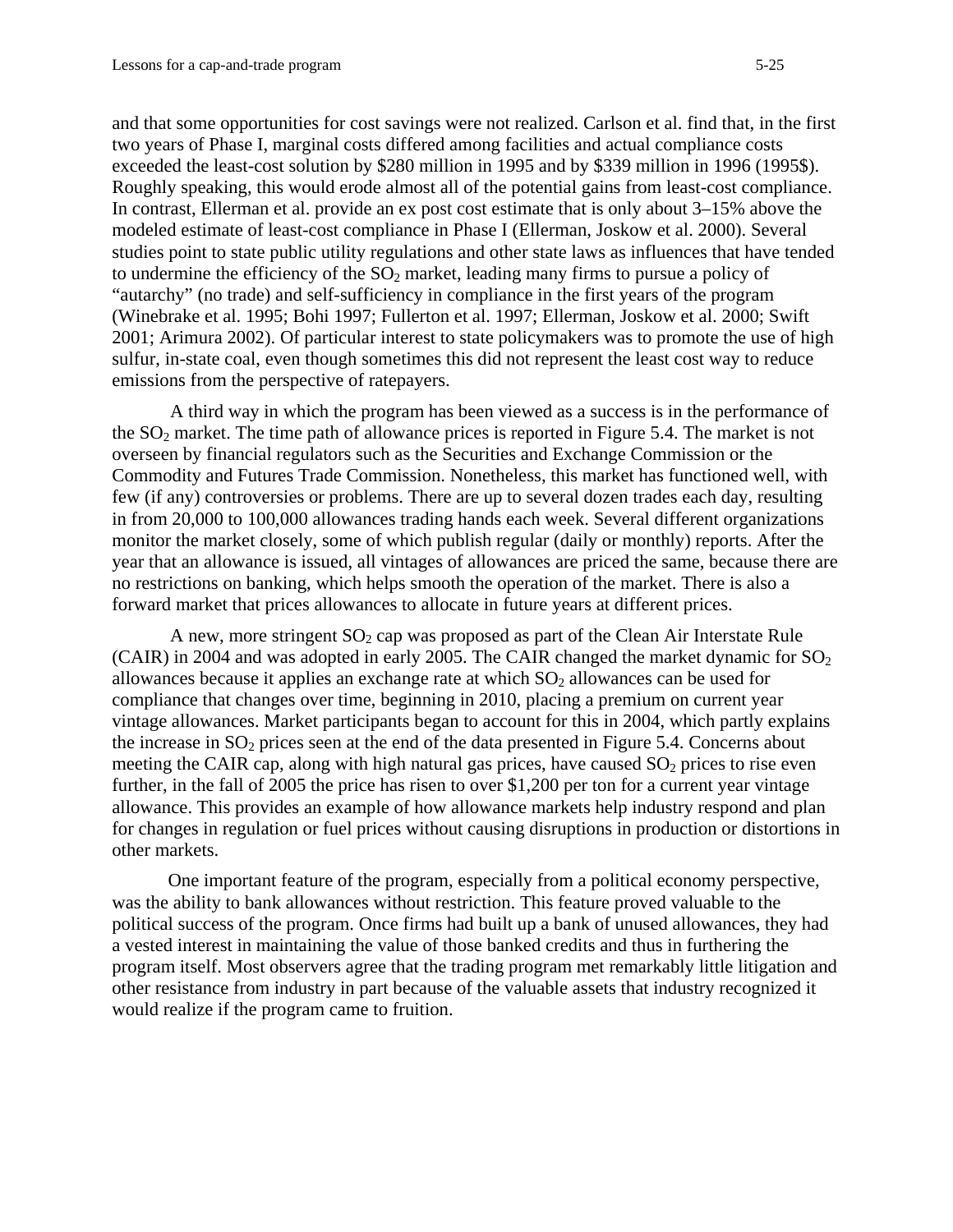

**Figure 5.4. Prices for SO<sub>2</sub> emissions allowances (real 2000 \$)** 

Another important feature of this market was the auction of set-aside allowances (2.8% of total annual allocations) starting in 1992 and 1993, several years before the first compliance year. Although the design of these early auction markets has been criticized, they were valuable because they helped with price discovery in an untested and highly uncertain market. These auctions also allowed for new entrants and the public to participate in the market. (Several school and public interest groups bought allowances in order to retire them.) This system also had an attractive program for early emission reductions, while some state programs encouraged early investment in emission control equipment (scrubbers), which made some allowances excess and created natural sellers. All of this helped the industry build up a bank of allowances before the first compliance year, reducing regulatory and price uncertainty.

In another way, however, the initial distribution of allowances in the  $SO<sub>2</sub>$  program has been questioned. As described previously, several economic analyses have shown that the way in which allowances are distributed initially can strongly affect the economic efficiency of cap and trade systems. An auction approach can generate revenues that can be used to reduce the need for other distortionary taxes. Goulder et al. examine the  $SO<sub>2</sub>$  program using both analytical and numerical general equilibrium models and find that the tax interaction effect adds 70% to the estimated program compliance costs (Goulder, Parry et al. 1997). Burtraw and Palmer estimate the failure to raise revenue to offset distorting taxes through the use of an auction squanders the savings in compliance costs that could be achieved by a flexible tradable allowance system (Burtraw and Palmer 2004). These analyses assume the electricity sector is competitive, but at this juncture this does not describe over one-half of the country, including the area where coal is the primary fuel for electricity generation. Nonetheless, this is theoretical evidence that the initial distribution of allowances can play an important role.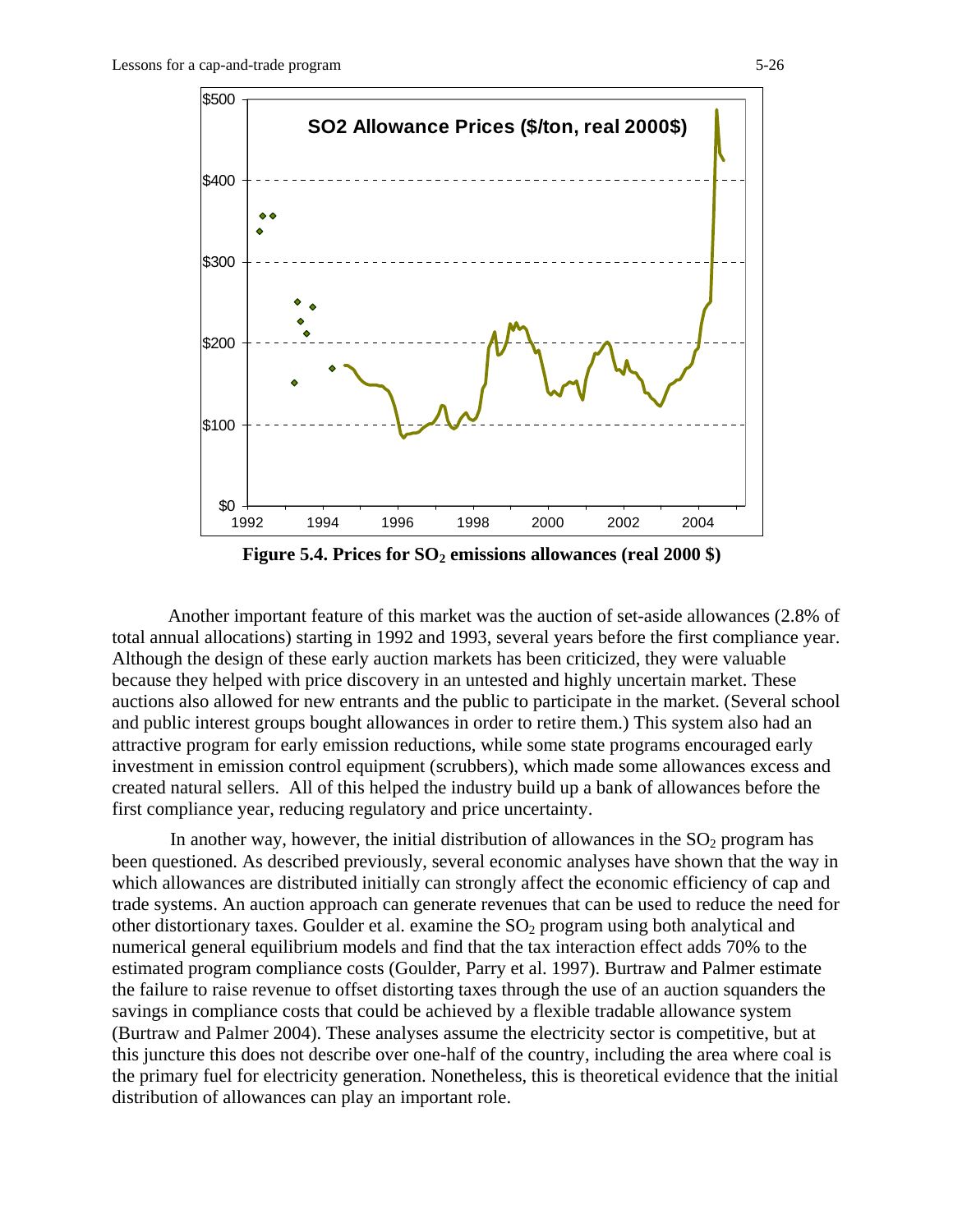1

Several important findings about the operation of allowance markets and industries regulated by a C/T system have emerged from the Acid Rain program. First, market participation and compliance strategies have evolved, from an autarkic approach in which firms trade allowances among their own units and bank their own allowances, towards a greater and greater reliance on the market (Swift 2001). Second, allowance prices have shown considerable volatility, and the lower bound of emissions prices have been shown to be equal to the marginal cost of operating emission control devices (scrubbers) (Ellerman and Montero 1998). Third, the relatively few units that did install scrubbers increased their utilization and lowered their emissions beyond the original design specifications as a result of the incentives offered by the allowance market (Taylor et al. 2003). Fourth, there is widespread evidence of productivity improvements and innovation. Whether these innovations are directly attributable to the  $SO<sub>2</sub>$ program or not, it is clear that the design of the program gave firms the flexibility to capitalize on these changes in ways that would have been much less likely under other approaches to regulation.

#### **4.2 The Regional NO***<sup>x</sup>* **Cap and Trade Programs**

Further insights into how best to design a GHG cap and trade program for California, and how this might develop into a multi-state program, can be gained by examining some of the state-based cap and trade programs that have been successfully implemented.

The 1990 Clean Air Act Amendments created the Ozone Transport Commission (OTC) covering the northeastern and Mid-Atlantic States (National Research Council - Committee on Tropospheric Ozone Formation and Measurement 1991; Ozone Transport Commission 1994; U.S. Environmental Protection Agency 1994; Tikalsky et al. 1995). In the 1990s the OTC states took steps that led to the creation of a regional, five-month summertime C/T program covering the electricity sector (Farrell et al. 1999; Farrell 2000). In 2004 this program was superseded by a program covering a larger region including 19 states and the District of Columbia (U.S. Environmental Protection Agency 1998; Arrandale 2000; Farrell and Keating 2002). At the national level, the  $NO_x$  SIP Call is expected to lead to reductions of 22% from an annual baseline level of 5.4 million tons in 2007. National summer-season emissions are expected to fall by 40% from 2.4 million tons in 2007. In the SIP Call region, the program is expected to lead to annual reductions of 34% from projected baseline levels of 3.51 million tons in 2007 and summertime emission reductions of  $62\%$ , from 1.5 million tons to 0.56 million tons.<sup>3</sup>

In many ways the  $NO<sub>x</sub>$  program shares features in common with the  $SO<sub>2</sub>$  program. Enforcement relies on the use of continuous emissions monitors, as does the  $SO<sub>2</sub>$  program. However, the ways in which the NO*x* program differs provide the greatest opportunity for learning. One important way the programs differ is the restriction on banking under the NO*<sup>x</sup>* program. 4 The program imposes a rule that limits the number of allowances if withdrawal from

 $3$  U.S. EPA 1998b, Figure 2-4 and Table 2-4. One reason these numbers are approximate is that the reductions pertain to EPA's original program that targeted 22 states and the District of Columbia.

<sup>&</sup>lt;sup>4</sup> The rationale for disallowing banking and establishing such a rigid system was that the environmental problem that being addressed (regional smog) was a relatively short-term (1-5 day) phenomenon and that banking over longer time periods (several years) could result in short-term increases in emissions that would lead to unhealthy air quality and defeat the purpose of the cap and trade system. As a cumulative environmental phenomenon that does not involve toxics or criteria pollutants, mitigating climate change through the control of GHGs does not have this problem. See the discussion on environmental justice below for further elaboration on this issue.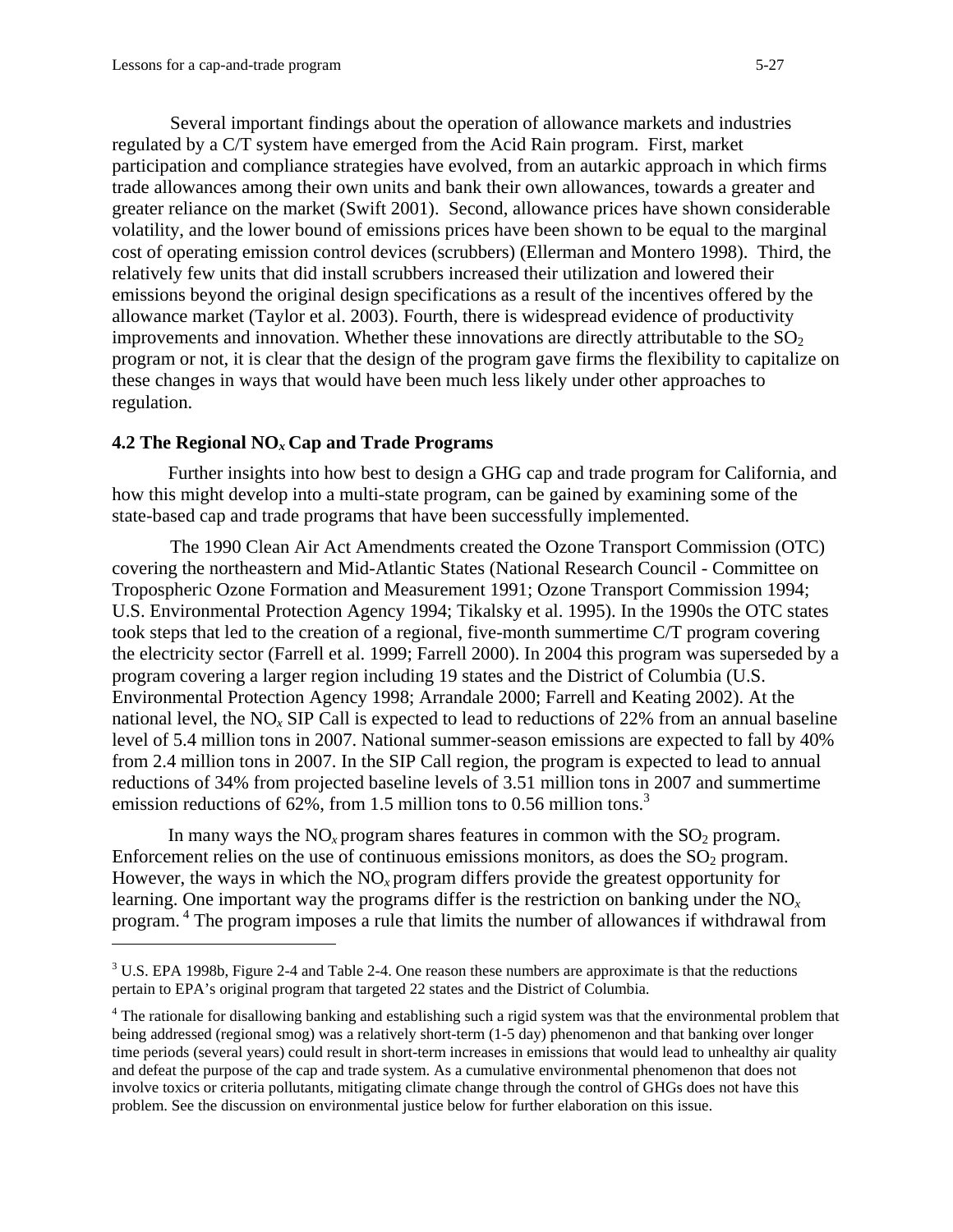the bank is more than 10% of the aggregate annual allocation. This effectively limits the practical size of the bank.

The other key way in which the programs differ is that the authority for implementation in the  $NO<sub>x</sub>$  program rests with the states rather than in federal legislation. The program is based on a model rule, but there are considerable differences in the state laws and regulations implementing the trading program, specifically in allowance allocation mechanisms and special programs that provided additional allowance allocations for the adoption of specific technologies.

Performance of the market differs from the  $SO_2$  program because while the  $SO_2$  program experienced a decline in allowance prices in the early years, there were early price spikes in the  $NO<sub>x</sub>$  programs. These spikes are attributable to the absence of unrestricted banking and the absence of a generous initial allocation as characterized the  $SO<sub>2</sub>$  program. Consequently, at the start up of the program there were buyers looking for sellers, and few sellers to be found. An additional source of market volatility in the early part of the  $NO<sub>x</sub>$  Budget Program arose from uncertainty about the effectiveness of the primary strategies for compliance, which were load shifting and small operational modifications. The market could anticipate the cost of retrofit technology, but the performance of the operational strategies chosen was relatively unknown. Eventually it was recognized that operational strategies exceeded performance expectations (Farrell 2000). Within a fairly short period of time, prices in the program stabilized in the vicinity of initial forecasts.

Overall cost of the OTC program in just the northeastern and Mid-Atlantic states are estimated to be about \$1 billion (1996\$) for the second phase (1999–2002). This represents an estimated \$900 million in savings over the assumed alternative command-and-control approach, which assumes boiler level caps equal to its allocation under the cap-and-trade approach. There are no ex post estimates of the total abatement cost of the program as it was implemented.

In the larger 19 state region, it is estimated that annual cost of abatement controls to achieve the reductions required by the program will be \$2.1 billion (1997\$) (Burtraw et al. 2001). Assuming that the controls installed for seasonal compliance will be employed annually, they find that, using 2008 as an example, the program will reduce annual emissions within the region from 3.45 million to 2.43 million tons. The authors do not model an alternative commandand-control approach. Finally, we note again that the method of initially distributing emission allowances is thought to be important, but there is no ex post analysis. Goulder et al., analyzing a hypothetical NO<sub>x</sub> cap-and-trade policy, find that general equilibrium costs are substantially higher when emission allowances are given away for free than when they were to be auctioned (Goulder, Parry et al. 1999).

There has been interest in the possible creation of geographic or temporal hot spots in the  $NO<sub>x</sub>$  program as there was in the  $SO<sub>2</sub>$  program, but the evidence suggests that hot spots have not materialized. Swift finds very little emission shifting, as emission reductions in most states (especially large ones) were close to the average (Swift 2004). Moreover, Swift (2004) finds that the largest emitters prior to implementation of the program had disproportionately large reductions in emissions, suggesting that areas most greatly affected by  $NO_x$  emissions have realized the greatest benefits.

Moving from spatial to temporal shifting of emissions, Swift shows the program resulted in lowering  $NO<sub>x</sub>$  emissions both in total and on high emissions days. Farrell (2003) uses more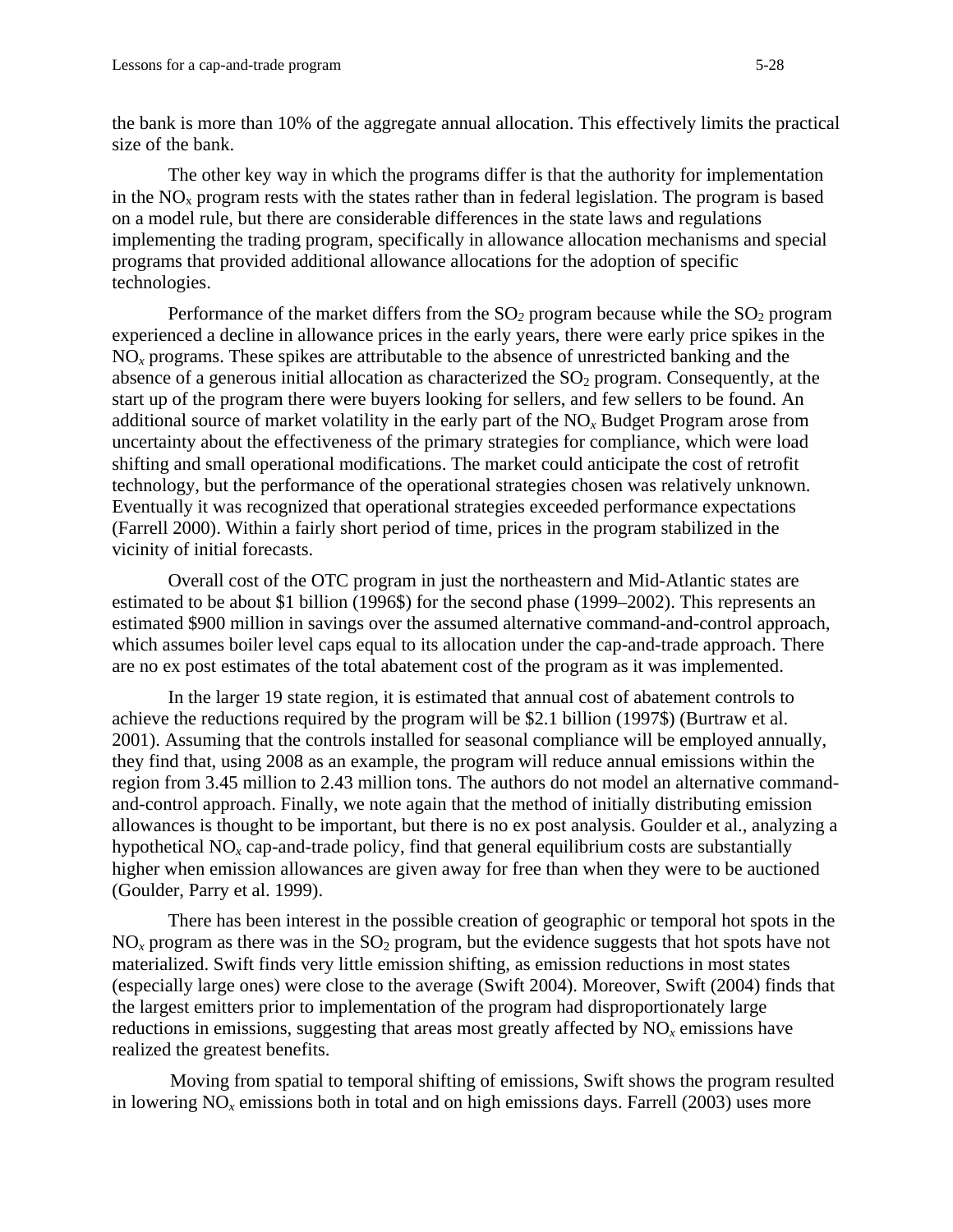sophisticated techniques to show specifically that average and peak emissions have been lowered in equal proportion, alleviating concerns about temporal hotspots. Given that reductions occurred both in total and on high emissions days, one may begin to draw the conclusion that cap-andtrade programs are perhaps more effective than rate-based standards in consistently reducing emissions regardless of short-term changes. However, it cannot be ignored that the rate-based standards are still effective during the ozone season and perhaps prevent particularly excessive emissions in a short-term period. Farrell suggests that this combination of regulations may be preferred to unrestricted allowance trading (Farrell 2003).

#### **4.3 California RECLAIM**

Another relevant example of a C/T program is California's Regional Clean Air Incentives Market (RECLAIM), a C/T program for  $SO_2$  and  $NO<sub>x</sub>$  emissions from industrial sources such as power plants, refineries, and metal fabricators (Mueller 1995; Lents and Leyden 1996; Klier et al. 1997; Thompson 2000; Israels et al. 2002). RECLAIM does not permit banking, since government regulators felt this would compromise its environmental integrity. The only form of inter-temporal flexibility is that some sources reporting emissions from January to December and others from July to June. Sources in these two groups, or cycles, are provided allowances that may only be used in the compliance year they are allocated. So, allowances may not be banked, at least not in a straightforward manner. Because sources in the different cycles may trade with one another, the staggered allowance allocation provides only limited opportunity for inter-temporal shifting of allowance use (emissions) if sources in separate cycles continuously swapped their allowances. This proved to be a significant problem for RECLAIM, and events in the RECLAIM program illustrate the benefits of allowing banking. Fortunately, banking is relatively unimportant for stock pollutants like GHGs, making it easier to impose effective and efficient emission trading programs.

When RECLAIM was first implemented in 1994, the cap was generous, allowing for an increase in emissions over historical levels for many sources, but it declined steadily each year, aiming at an overall reduction of about 75% by 2003. For the first several years, the RECLAIM market functioned well, with readily available allowances at low prices. However, emissions in 1993–1998 did not decline and firms generally did not make investments in emission controls, even though the cap was declining from a generous initial level. Many market participants did not perceive a need to install emission control equipment. Although the state regulatory agency amply warned participants of a looming problem, many firms were unwilling to take appropriate actions because of the limited benefits from early action, since allowances were not bankable. The result of the inability to bank allowances was that firms adopted a "just in time" emission reduction strategy, delaying investments as long as possible.

However, mostly due to poor design of the deregulation of the electricity sector in California and due to a low level of precipitation that led to low availability of hydroelectricity, in the year 2000 many less frequently used generators in the Los Angeles area were pressed into extensive service. In 2000, electricity generators were allocated 2,350 tons of credits (14% of the total allocation), purchased about 2,250 tons of credits, but emitted 1,100 tons over their total holdings (Coy et al. 2001; Ellerman, Joskow et al. 2003). By early 2000 it had become clear to even the most shortsighted that emissions would exceed allocations, which was a problem because RECLAIM had no banking provision, and prices for  $NO<sub>x</sub>$  allowances skyrocketed to over \$40,000/ton. Electricity companies, which were making record profits at the time, could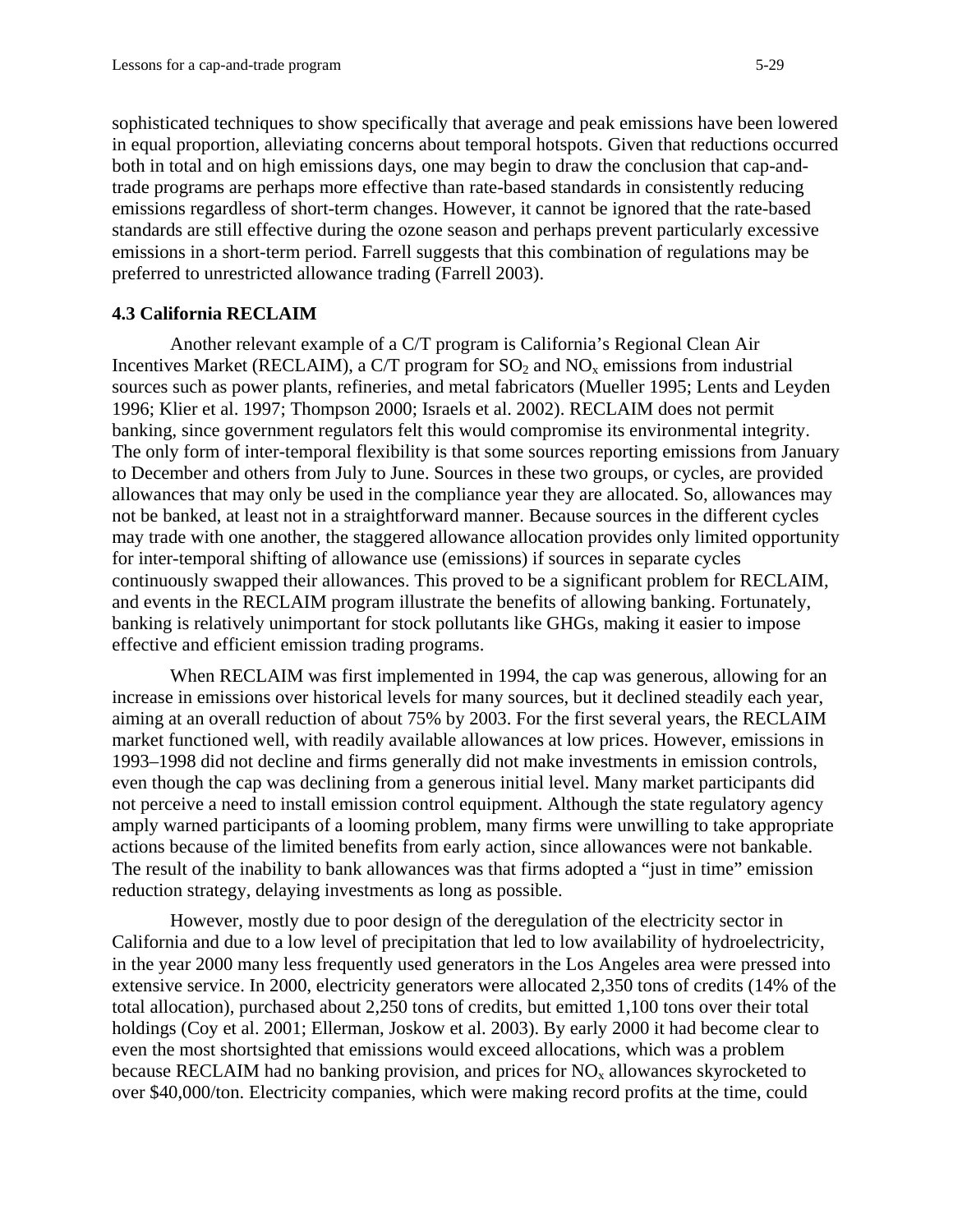afford these prices, but other companies in the RECLAIM market could not. Thus, the RECLAIM cap was broken, and several firms were significantly out of compliance and paid record fines. This is the first time a C/T system had failed in this way. Facing significant political pressure, the state regulatory agency decided essentially to go back to a CAC approach for electric power plants by requiring them to submit compliance plans. This is particularly important in that most cost savings in C/T systems come from the ability to innovate in compliance strategy, not from buying or selling allowances. In addition, state regulators separated power companies from the rest of the RECLAIM market and subjected them to a high tax for emissions not covered by allowances. For other participants, RECLAIM proceeds as before and allowance prices have moderated.

Some might claim that had a prescriptive program been in place in the Los Angeles area the compliance difficulties of 2000 would not have occurred. But there were command-andcontrol policies affecting the electricity generators in urban areas elsewhere in California. During the disruption generators in other cities violated annual restrictions on NO*x* emissions, operating hours, and fuel use. Where allowed emissions are a function of the amount of electricity generated or fuel used, these emission increases did not attract attention because with greater utilization these sources could legally emit more (and without commensurate reductions elsewhere or at another time, as would be true under emission trading). It seems unlikely that a command-and-control policy would have responded any better to the challenges faced in Los Angeles in 2000 (Burtraw et al. 2005).

Recently, the SCAQMD adopted provisions that bring the electricity generators back into the RECLAIM market. In addition, the total annual allocation is expected to fall about 11.7% from 2004 levels in 2007 and an additional 10.8% in 2008. To address spikes in allowance prices the new changes include a provision similar to a safety valve. If allowances go above \$7.50 per pound, the SCAQMD could decide to increase annual allocations (up to 2004 levels) in the following year. But, unlike the safety valve, the decision to do so is at the discretion of the SCAQMD adding some uncertainty to the market. In addition, sources may petition the SCAQMD for an exemption from the additional allowance reductions based on their adoption of stringent abatement controls. However, any reductions not taken from the allocations to sources that receive the exemption must be made up by sources that do not receive the exemption. Therefore no source knows exactly what its allocation will be starting in 2007.

Several key lessons emerge from the RECLAIM experience. First, because they force firms to gather more information and make more decisions, MBIs may be *more* difficult for firms to understand and manage than CAC programs, even if they have lower costs. This is especially true for smaller companies, some of whom may even have increases in monitoring costs required by RECLAIM that were greater than the savings in control costs. Second, in some cases the optimal strategy may be non-compliance, placing more emphasis on the design of penalties. Third, emission markets are no different from others; they are volatile (especially when it is not possible to store the commodity, like electricity).

#### **4.4 Existing GHG programs**

The largest C/T program in the world, and the most ambitious effort to date to regulate GHG emissions, is the European Union Emissions Trading System (EU ETS), which began operation in January 2005. After one year of operation there is an active market in emission allowances with several trading exchanges and firms providing services. The allowance pool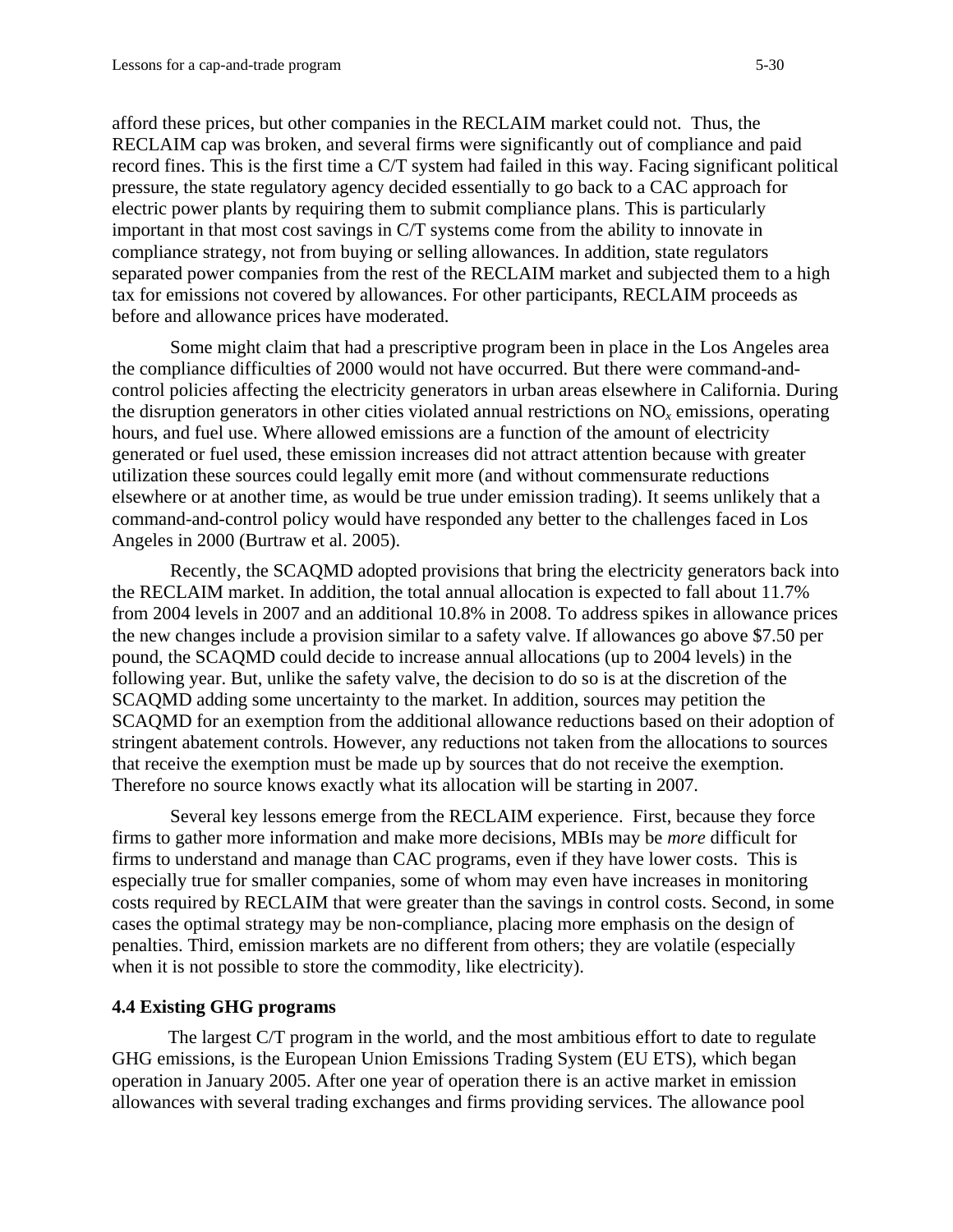already has an annual value of approximately  $\epsilon$ 38 billion. The first year of implementation has had its difficulties, however, and foremost among these has been the initial distribution of emission allowances. As we have noted, the way that emission allowances are distributed initially provides incentives that affect economic behavior. The initial allocation is left to member states, which must develop their own National Allocation Plans (NAPs) to be approved by the EU Commission. EU rules specify that in the first period (2005-2007) only a small percentage of allowances may be auctioned, and at least 95% of allowances must be allocated for free. In the second period (2008-2012) the amount given away for free must be at least 90%. Beginning in 2008 the EU will be faced with Kyoto compliance obligations. Individual member states may find some advantage by including facilities inside the trading program, or not doing so and regulating the sources separately. In particular, there has been controversy whether the first phase of allocation has provided too much flexibility allowing some Member States gain a competitive advantage over others. There has also been considerable debate about whether free allocations to the electric power sector created an economic windfall for the sector.

Also troublesome are the issues of reporting, monitoring, and verification of emissions. Monitoring is left largely to the individual member states, under guidelines considerably more flexible than rules used in the US sulfur dioxide and nitrogen oxides programs. Emissions are to be verified independently, either by agencies within the EU member states or by third party firms that specialize in that work and that are certified by the member states. The EU program adds a layer of complexity by allowing each member state to maintain its own registry, although nations may join together to share registries. In contrast, in the United States, even the multijurisdictional nitrogen oxides trading program, which includes 21 states and the District of Columbia, has one centralized registry run by the EPA to track allowances. Among the 25 different EU member states, there are dramatically different legal systems, enforcement cultures, and administrative capabilities. In most of the 10 countries joining the EU this year, environmental institutions have been weak historically.

A final source of controversy has been higher than expected allowance prices. As of November 2005, prices hovered around  $\epsilon$ 22 per allowance. Reasons for the higher prices include high natural gas prices, lack of liquidity from the CDM because of a cumbersome approval process, and delays in the start of trading by some of the new EU countries like Poland and Czech Republic, who have some of the lowest cost emission reductions. In addition, restrictions on banking between the first two phases of the program and uncertainty about the post-2012 period may be inhibiting cost-effective longer-term investments in greenhouse gas mitigation.

In the U.S., two western states, Oregon and Washington, have enacted carbon standards to reduce GHG emissions. Since 1997, Oregon has had facility based carbon standards. Specific standards include: 0.675 lbs  $CO_2$  / kWh for base load natural gas plants, 0.675 lbs  $CO_2$ /kWh for non-base load (peaking) power plants (all fuels), and  $0.504$  lbs  $CO<sub>2</sub>/horsepower-hour for non$ generating energy facilities (all fuels). Oregon has not yet set a  $CO<sub>2</sub>$  emissions standard for base load power plants using other fossil fuels. Rules allow base load gas plants that have power augmentation equipment to meet both the base load and non-base load standards for the respective parts of the plant. Generating plants have the option of offsetting part or all of their excess carbon dioxide emissions through guaranteed cogeneration. Emitters can also propose carbon dioxide offset projects which either they themselves, or a third party, will manage.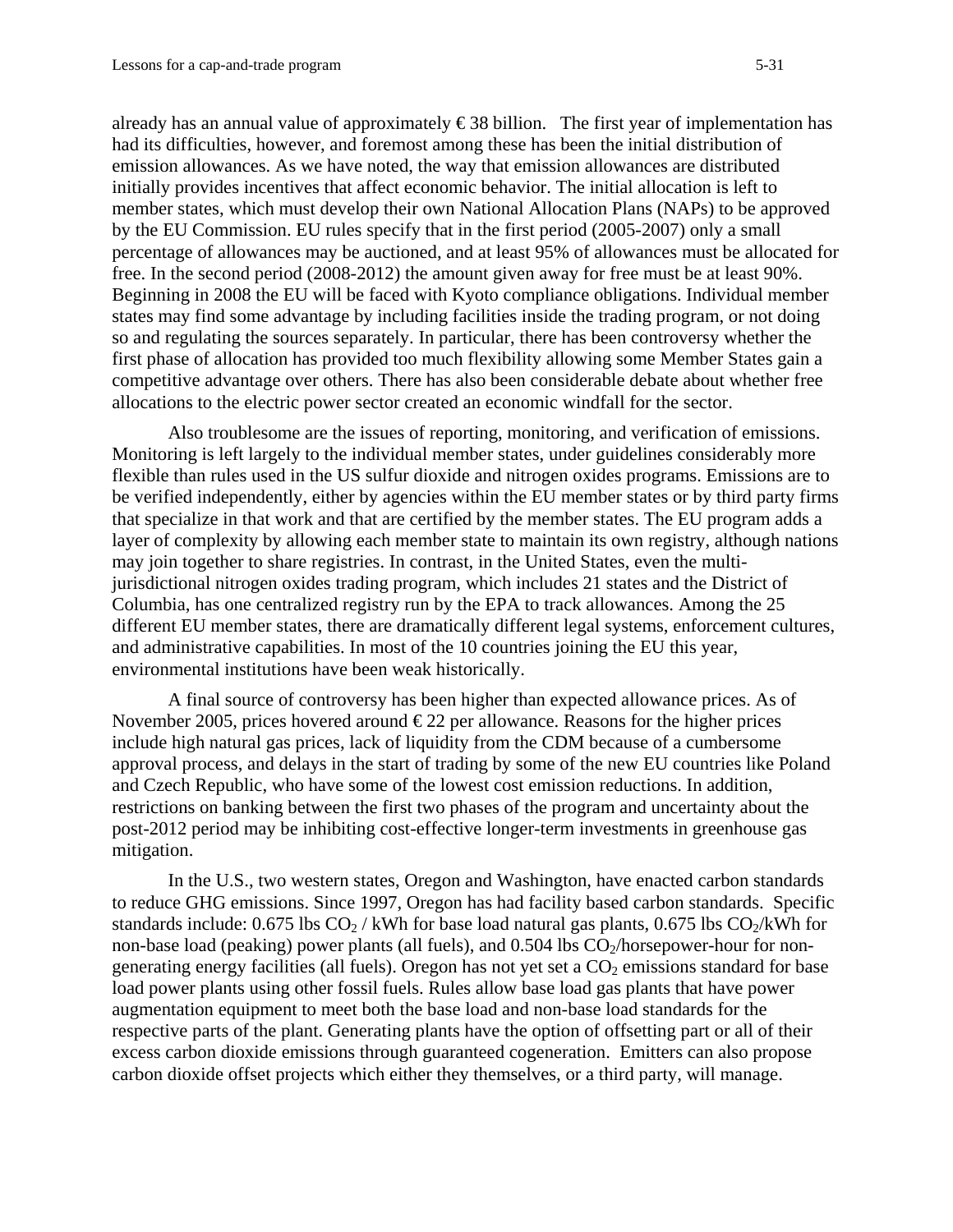Alternatively emitters can provide funds via the "monetary path" to the Climate Trust for such offsets.

In 2004, Washington enacted a carbon standard (Senate Bill 3414) that requires new fossil-fueled power plants with a generating capacity of 25 megawatts or more to offset or mitigate 20% of the  $CO<sub>2</sub>$  emissions the plant produces over 30 years. This requirement also applies to existing plants that increase production of  $CO<sub>2</sub>$  emissions by 15%. Similar to the Oregon system, emitters can pay third parties (at a rate of \$1.60 / MT assuming 60% run-rate) to undertake mitigation activities. The new law provides that the fee can be adjusted biennially, but the adjustment cannot exceed 50 percent of the current rate. Although there is interest in potentially integrating the Oregon and Washington programs with California there are important impediments.

 Also relevant to California is the Clean Development Mechanism (CDM), which was created by the Kyoto Protocol and intended to provide less costly options for developed countries to achieve emissions reductions through investment in developing country projects. The success to date of the program has been mixed. Although approved projects have provided less costly compliance options, the pool of available projects has been limited due to the slow approval process and high transaction costs. As we noted previously, the number of accredited projects to date is 35, but approximately 400 projects are still waiting approval. Projects with emission reductions less than 0.2 Mt CO<sub>2</sub>e are not economically viable at current CER prices (Michaelowa et al. 2003; Krey 2005). The CDM has failed to incentivize certain types of projects specifically, renewable electricity generation and investments in rural areas. Renewable electricity generation has been limited because the payoff of reducing GHGs with higher GWPs has been much higher to date as participants seek the easiest compliance options. Rural areas have less than the expected number of projects because the baseline consumption in these areas is low to begin with, resulting in more costly projects. There is concern that the CDM will decrease incentives for investing in renewables at home, displacing the local benefits of such technologies (del Rio Gonzalez et al. 2005). This may be less of an issue in California where an RPS is already in place, but suggests that a greenhouse gas policy alone should not be assumed to take the place of a renewables standard. Additionality has also arisen as a concern with the CDM process. If a project would have occurred even without crediting, then it is part of the baseline and should not be entitled to benefits under the baseline and credit program (Sugiyama 2001).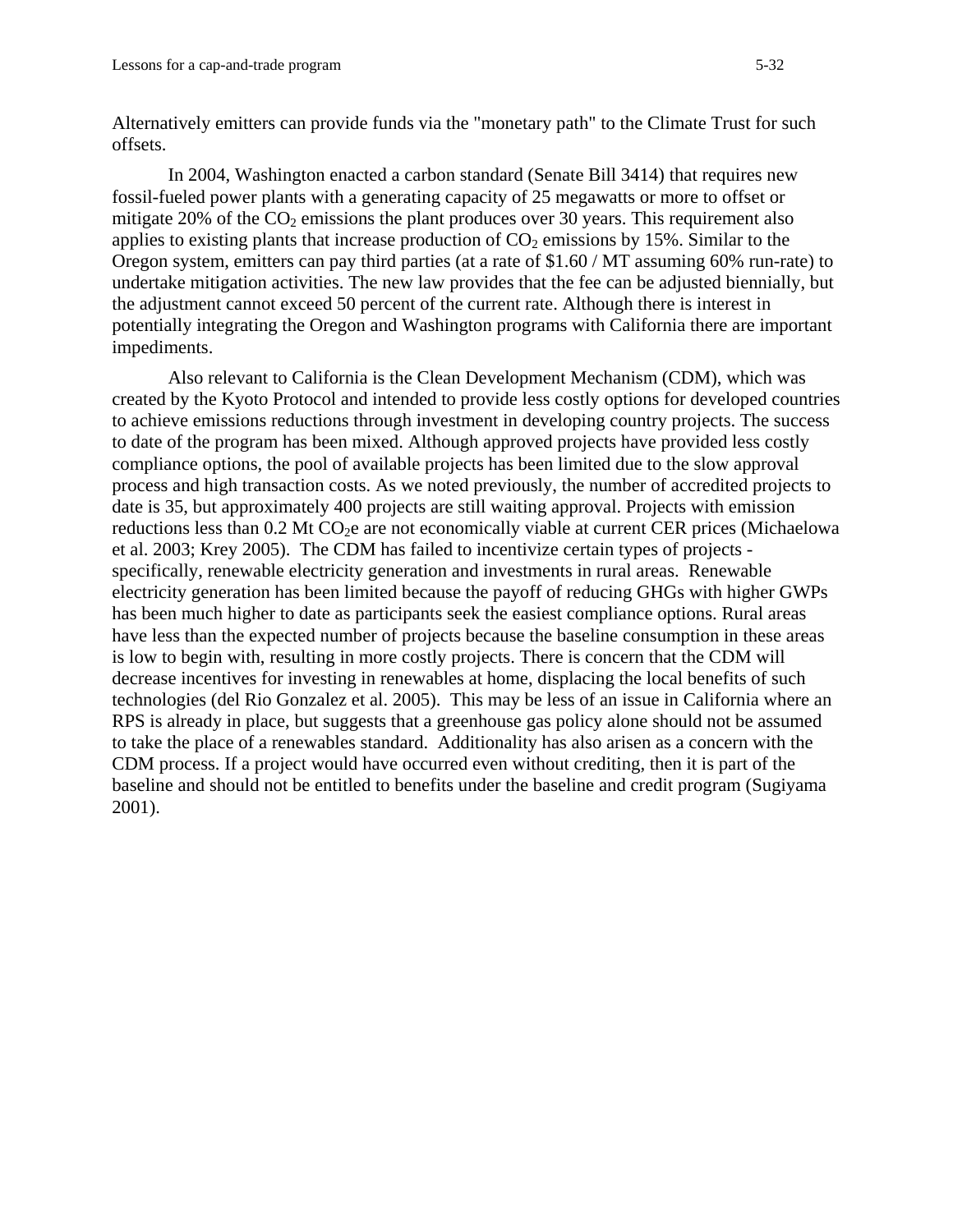## **5 Recommendations for California**

This section provides the core recommendations for a cap-and-trade system for GHGs in the State of California. We view the California program as having great value on a stand-alone basis. At the same time, we would hope that this program could serve as a catalyst for a national program.

## **5.1 Mandatory Caps**

- **Recommendation:** California should require reductions of GHGs under a mandatory emission cap. Meeting the Governor's targets will require policies that are environmentally effective, economically efficient, and conducive to technological innovation. Policy design should follow best practices. Education and information programs can serve as supplements, but they cannot accomplish emission reductions by themselves.
- **Justification:** There is no evidence that voluntary measures provide sufficient incentives for emission reductions beyond what is otherwise required. To achieve the stated goals, mandatory emission caps will be required.

#### **5.2 Scope**

- **Recommendation:** The program should aim for broad coverage, both in terms of the parts of the economy covered and in terms of the GHGs included. All gases and economic activities that can be monitored at low cost should be included. Because of monitoring costs, it may not be advisable for the program to cap emissions of certain gases from certain sectors in the short term, but coverage can be expanded over time as monitoring technology improves and a wider range of gases can be monitored at low cost.
- **Justification:** The wider the range of sectors covered, and the broader the array of GHGs included, the greater the opportunities for achieving the state-wide emissions targets at the lowest cost. A broad program yields numerous compliance opportunities in the short term and provides strong incentives for innovation, thereby allowing for further costreductions over time.

5.2.1 A sector-based approach is preferable to an upstream approach for a state program.

Justification: In principle, an upstream approach has many attractions. To the extent that all activities that lead to emissions are regulated upstream, there is no need for further regulation downstream. However, in practice the sector-based approach is superior for California's state-level program. The sector approach would dovetail with other state policies concerning transportation, such as policies to reduce emissions of GHGs from vehicle tailpipes authorized by AB1493. In contrast, the upstream approach would lead to redundant regulation of the transportation sector. In addition, the sector approach helps prevent GHG leakage associated with coal-fired electricity.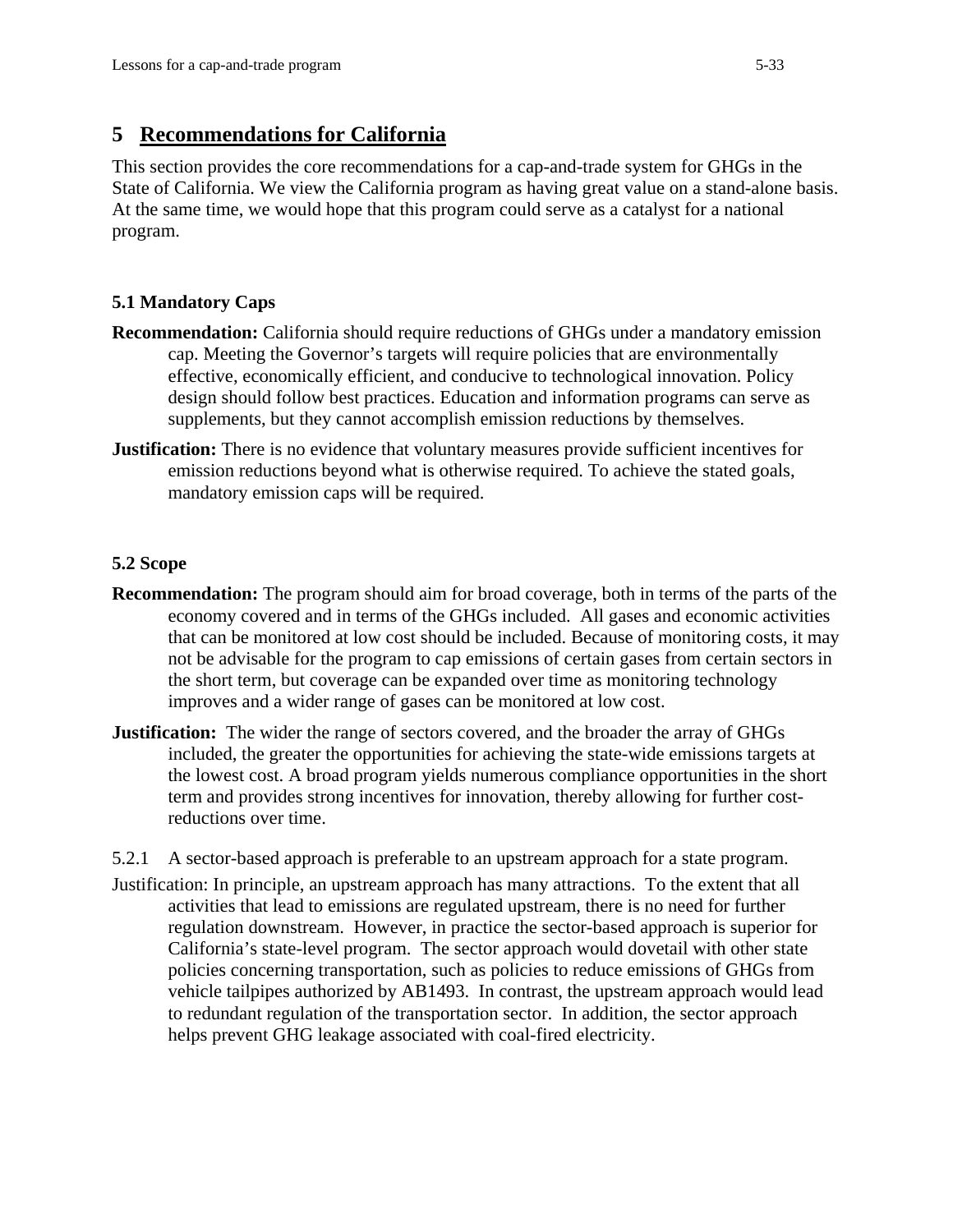- 5.2.2 In the electric power sector, emissions caps should be established based on the carbon content of the fossil fuel inputs. Electricity generators would be responsible for measuring and reporting their fuel use.
- Justification: Carbon dioxide is the principal greenhouse gas that is released by this sector, and it is straightforward to determine emissions of this gas based on carbon content of fossil fuels. When and where feasible, other relevant gases (e.g. sulfur hexafluoride) released by this sector should also be covered by emissions caps in this sector.
- 5.2.3 In the electric power sector, the point of regulation for compliance should be all public and private load serving entities (LSEs).
- Justification: A significant share of California's electricity (approximately 20 percent) is generated outside of the state, and regulation of those generators is infeasible. If only instate generators were covered, serious emissions leakage would result. In contrast, a load-based cap covers emissions generated both in and out of the state, thereby reducing the leakage problem. Also, a load-based cap may promote a wider range of possible mitigation options (e.g., demand-side management, energy-efficiency improvements) than would apply under a generator-based cap.
- 5.2.4 In the natural gas sector, emissions caps should be established based on the carbon content of the natural gas.
- Justification: Carbon dioxide is the principal greenhouse gas that is released by this sector, and it is straightforward to determine emissions in this sector.
- 5.2.5 In the natural gas sector, all natural gas LSEs should be covered, with the exception of emissions associated with stationary sources (e.g. electric power plants and refineries) that are regulated directly.
- Justification: Natural gas consumption by residential and commercial gas users accounts for over 10% of statewide GHG emissions. Including these emission sources can significantly lower the costs of the program. An LSE-based cap for natural gas is preferred to upstream regulation because it will parallel the electricity sector approach and thus yield greater consistency in the program design. In addition, a cap for gas LSEs will incorporate distributed electricity generation – that is, generation by decentralized units as well as consumption that is not managed by an electricity LSE. Otherwise, distributed generation would have an unjustified advantage.
- 5.2.6 Emissions caps should apply to carbon dioxide emissions, and other GHGs as feasible, from all major stationary sources, including cement makers, refineries, landfills, and other manufacturing.
- Justification: Major stationary sources contribute an important share (approximately 20 percent) to the state's GHG emissions. Including these sources in the program is administratively feasible and their inclusion would lower significantly the cost of meeting the Governor's targets. Moreover, including these sectors offers additional flexibility in the timing of investments.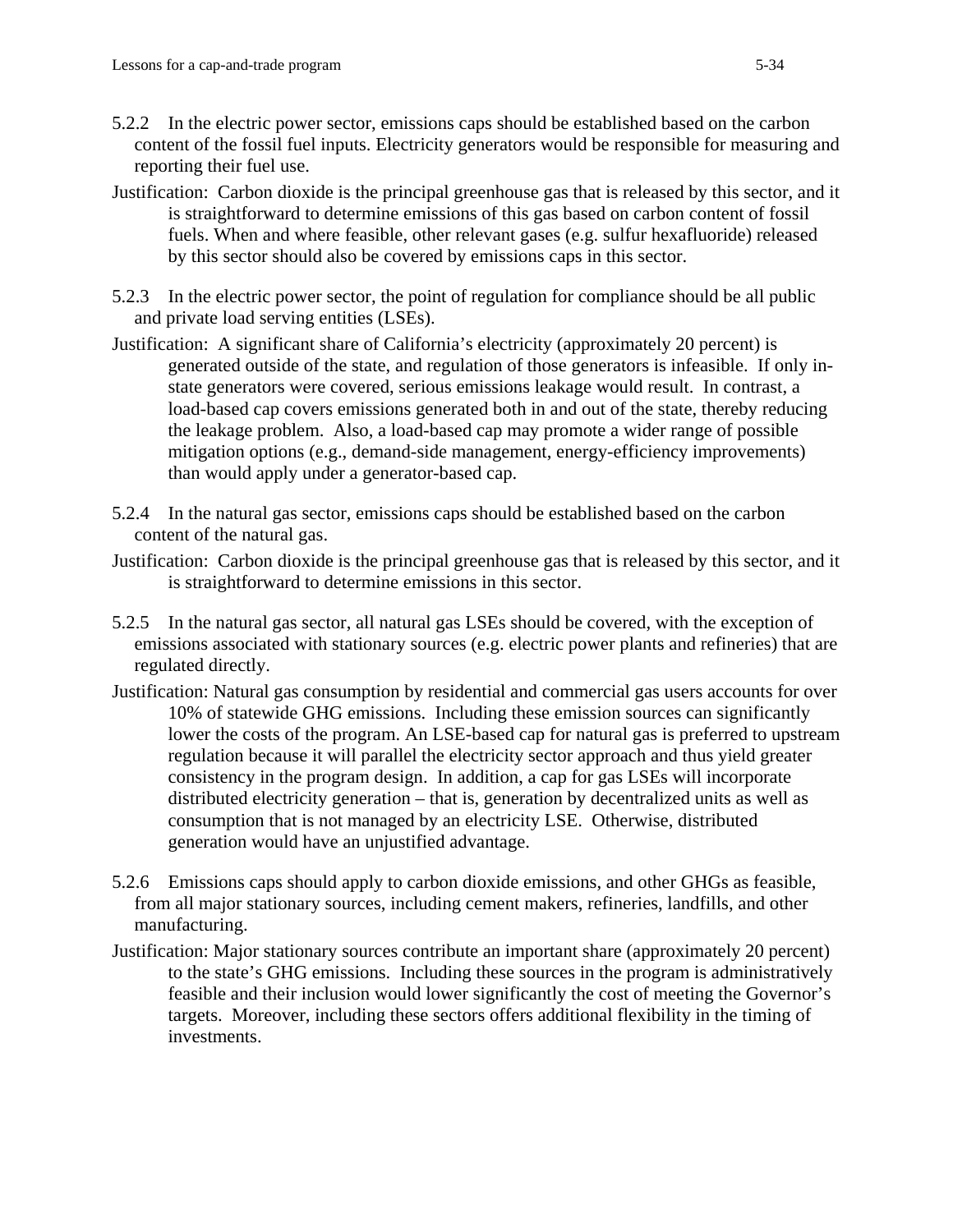- 5.2.7 Transportation emissions should be excluded from a cap and trade program.
- Justification: A cap for individual vehicles is impracticable because of difficulties of monitoring mobile-source emissions. Moreover, allowance costs that are likely in a combined (transportation plus stationary) system are likely to be far too low to affect automaker or consumer decisions (either in vehicle characteristics or vehicle use), making such a system largely ineffective in reducing transportation sector GHGs. In addition, emissions from the transportation sector will be limited (although not capped) by the policies to reduce emissions of GHGs from vehicle tailpipes authorized by AB1493, which will affect vehicle technologies by introducing lower GHG technologies. Because such a large fraction of other transportation modes (e.g. air, rail, shipping, ground freight) are interstate or international, it would be difficult to control them.
- 5.2.8 To facilitate making the C/T program broader over time, the program should include incentives to develop improved monitoring technologies.
- Justification: Rewards for improved monitoring technologies can help ensure that, over time, technology will improve to reduce monitoring costs, thereby making it advisable to include gases or economic activities not originally covered by the cap.
- 5.2.9 The cap and trade program should establish an "on-ramp" for GHG emissions that are not covered in the initial program, and the remainder of the regulatory system should provide incentives to develop the technologies (e.g. monitoring) and procedures to enable all GHGemitting economic activities in the state to take advantage of the efficiency and flexibility of the allowance market.
- Justification: While all GHG emissions contribute to climate change, not all sectors of the California economy are large enough, have adequate emissions monitoring capabilities, or have reasonable near-term options for reducing their emissions to warrant inclusion in the initial program. However, a cap and trade program can lower the costs of meeting overall emission reduction goals for the entire economy while providing significant flexibility for individual firms and facilities. Therefore, a cap and trade system should work with other parts of California's GHG policy to enable and encourage all gases and all sectors to eventually participate.

## **5.3 Allocation**

- **Recommendation:** The initial distribution of emission allowances must balance efficiency and equity concerns.
- 5.3.1 The initial distribution of allowances should embrace both efficiency and equity dimensions by involving both an auction and free allocation.
- Justification: The auction approach offers greater efficiency benefits, since it yields revenues that can be devoted to cuts in pre-existing distortionary taxes and electricity prices that are closer to society's opportunity costs. This means that an auction will minimize the total cost of meeting the Governor's GHG reduction goals. On the other hand, free distribution of a portion of allowances can help reduce the burdens on regulated facilities or electricity consumers, depending on how they are distributed and to whom. The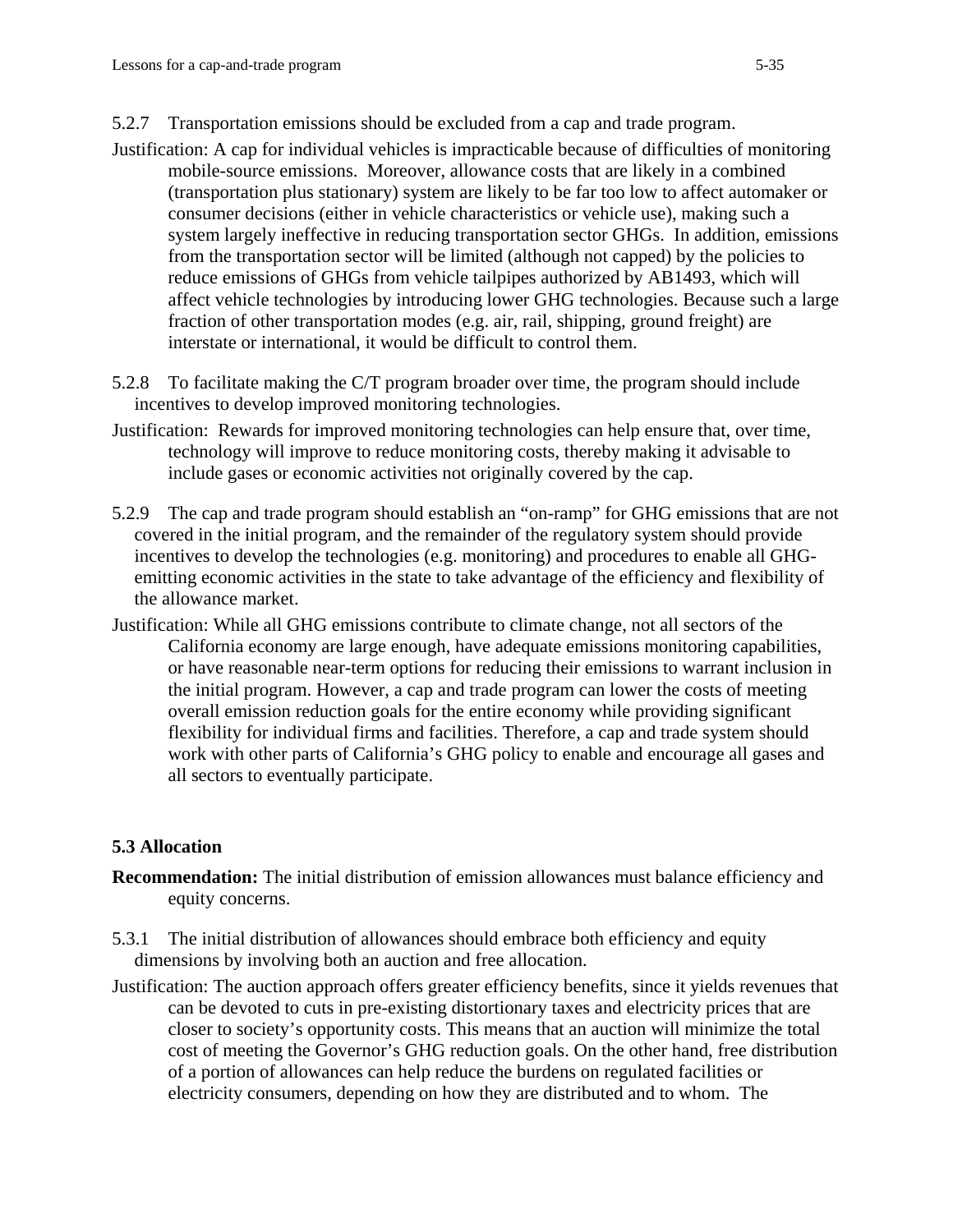combination of auctioning and free allocation offers a reasonable balance of the competing goals of efficiency and equity.

- 5.3.2 The free allocation should be based primarily on a recent measure of electricity output or its thermal equivalent (to account for cogeneration) and the measure should be updated regularly (e.g. rolling averages of the previous 3 years). A portion of the free allocation could be based on a historical measure.
- Justification: The initial distribution of the free portion of the allowances should be based on updating measures. Updating gives rise to lower consumer costs than allocation based on historic emissions or output, and is expected to lessen the leakage problem. However, a historical approach to allocation (i.e. grandfathering) of some allowances may be justified as compensation to severely affected firms.
- 5.3.3 Over time, the role of the auction should grow at a predetermined rate.
- Justification: The portion of allowances that are distributed for free should be higher at the start of the program to reduce initial cost increases while giving the economy time to realign investments and processes to reduce carbon emissions. Over time, meeting the Governor's targets will require that GHG emission reductions become deeper and occur across a broader portion of California's economy. As this occurs, the overall efficiency of the program will become increasingly important, leading to the increased importance of auctioning. A pre-determined rate of growth in the relative share of allowances distributed by the auction will allow parties plan for this transition.
- 5.3.4 There is no need for a set-aside for new sources.
- Justification: Unlike allocation based on historic measures (grandfathering), which favors existing sources, auctions and free allocation based on updated measures, as well as offset provisions, allow all sources an opportunity to obtain allowances at equal cost.
- 5.3.5 The initial distribution based on updating should account for an LSE's new investments in energy conservation and allocate emission allowances in an equivalent way to the LSE's efforts at demand reduction and to its overall share of electricity consumption.
- Justification: Using updated measures for the initial distribution provides an incentive to expand electricity sales. Investments that provide energy services in lieu of electricity generation through conservation and efficiency should qualify for having displaced electricity sales.
- 5.3.6 Auction revenue should be dedicated to compensating affected communities, supporting technological innovation and diffusion, and reducing pre-existing taxes in the state.
- Justification: Compensating communities for job losses or other significant economic effects, especially in the short run during the initiation of the program, would appeal to standards of fairness and would help to build political consensus. Reducing distorting taxes and investing in research, development, and deployment of low carbon technologies can address efficiency goals. These investments can help make the entire California economy more competitive, especially in low carbon technologies, potentially creating new export products.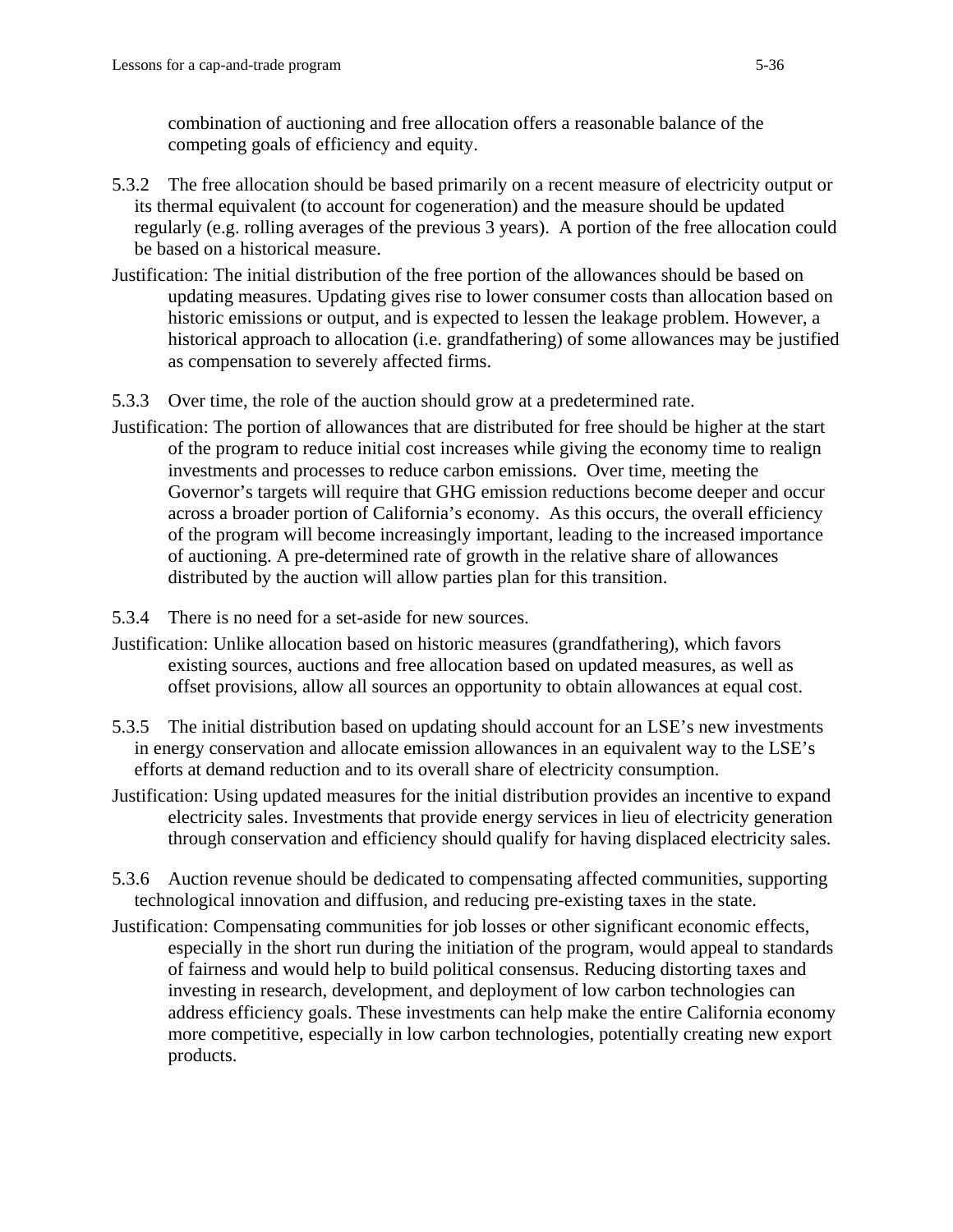## **5.4 Banking**

- **Recommendations:** Unlimited use of banked allowances should be a central design feature of the California program.
- **Justification:** Banking reduces the overall cost of emission reductions and helps to avoid shortrun volatility in allowance prices.
- 5.4.1 Firms should be encouraged to accumulate an emission allowance bank through early emission reductions. Generous credit should be granted for early emission reductions.
- Justification: The accumulation of an emission bank vests interested parties in the longevity of the program because it gives them an asset that has value only if the program comes to fruition. In addition, given the challenges of maintaining economic growth in a carbonconstrained economy, banking has the highly desirable property that it accelerates technological diffusion and experience with low-carbon technologies.
- 5.4.2 The State should defend the legitimacy of banked emission allowances when linking the California program with other programs and its potential transition to a national program.
- Justification: Certification of early reduction credits and commitment to the solvency of those credits in either a state or federal program rewards industry in California for reductions and places them in an advocacy position with respect to a national program, within which their investments retain value.
- 5.4.3 Borrowing should not be allowed.
- Justification: Borrowing has the opposite effect of banking in that it allows the delay of diffusion of technology. It may also create pressure for future waivers of the emission cap through relief of debt borrowed against the cap. Better alternatives to borrowing are (i) to allocate generously in the first years of the program and provide incentives for accumulation and maintenance of an allowance bank, (ii) to allow offsets to be used, and, (iii) to link the California system to other GHG cap and trade systems.

## **5.5 Linkage**

- **Recommendations:** California should facilitate linkage of its GHG cap and trade program with others and promote symmetric treatment in buying and selling allowances.
- **Justification:** Interaction with other programs could expand opportunities for cost savings and innovation by allowing investments in GHG reductions to flow freely across state boundaries. Interaction could also offer a market for Californian GHG emission allowances and help build political momentum for national policy.
- 5.5.1 Only other programs that have mandatory emission caps with a positive price for allowances should be considered for linkage.
- Justification: Linkage with voluntary programs will erode investor confidence in the solvency of the California allowance market. Offset provisions should be used if linkage with voluntary programs is to be considered.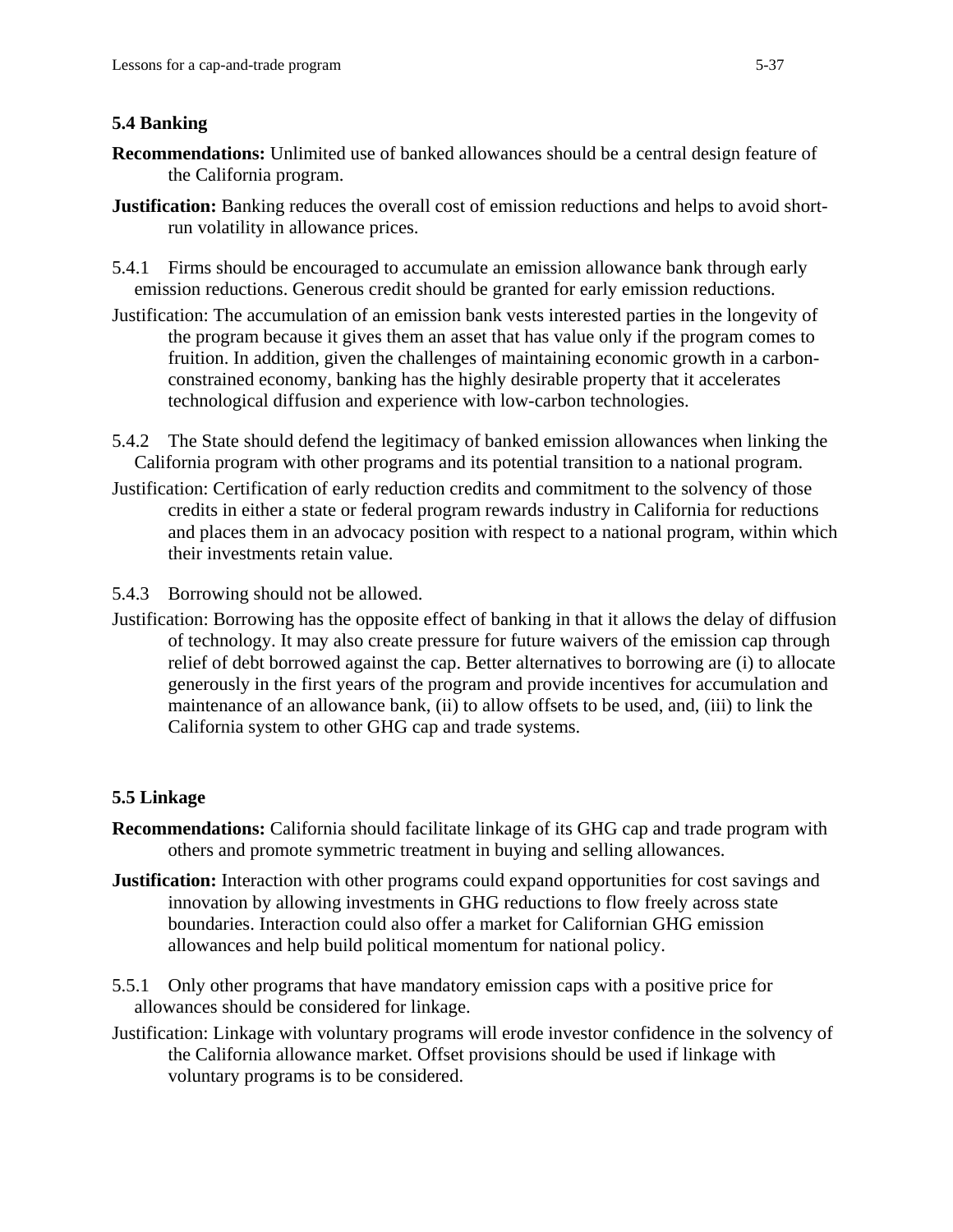- 5.5.2 California should develop explicit conditions for linkage with other programs. These conditions would include common protocols and requirements for monitoring and enforcement.
- Justification: The interaction with other programs could erode confidence in the value of compliance activities and investments in California if careful protocols for monitoring and enforcement are not maintained.
- 5.5.3 Only allowances from programs that have no safety valve, or a safety valve price greater than the expected market equilibrium price in a linked GHG allowance market, qualify for use in the California system.
- Justification: A safety valve price that is less than the price at which allowances trade in California will cause emissions to effectively exceed the cap (and therefore fail to meet the Governor's targets) while providing less incentive for innovation and deployment of low-GHG technologies.
- 5.5.4 Linkage with programs that have different provisions for offset credits should be preceded by a negotiated attempt to establish consistent common policies. A less desirable alternative would be to establish trading ratios.
- Justification: The Commerce Clause would make it difficult to preclude the use of equivalent emission allowances from two state programs, and a trading ratio might be able to make two somewhat different allowances equivalent. However, the trading ratio undermines the simplicity and transparency of the C/T program and should be avoided if possible.

## **5.6 Offsets**

- **Recommendations:** Emission offsets provide an opportunity for cost-savings and economic development, and thus should be included in the program. However, the program should establish conditions for such offsets that reduce the prospects for fictional emissions reductions and inefficient revenue transfers.
- 5.6.1 Accreditation should be sector-specific or technology-specific. The accreditation of project specific investments can be a supplement but should not be the core of the offset program.
- Justification: The major difficulty with offset programs is in establishing an emission baseline against which emission reductions can be measured. Evaluation and accreditation of individual projects on a project specific basis imposes substantial transaction costs for all parties and undermines the opportunity to promote new investments or harvest low cost emission reductions.
- 5.6.2 Simple and transparent criteria should be established to accredit offsets. Credit for offset investments should be pre-approved. Characterization of qualifying investments and their offset rate should be regularly reviewed every three-years.
- Justification: The accreditation of sector-specific or technology-specific investments can accelerate investments and the realization of emission reductions from the program. Accreditation should be aimed at generic categories of investment rather than specific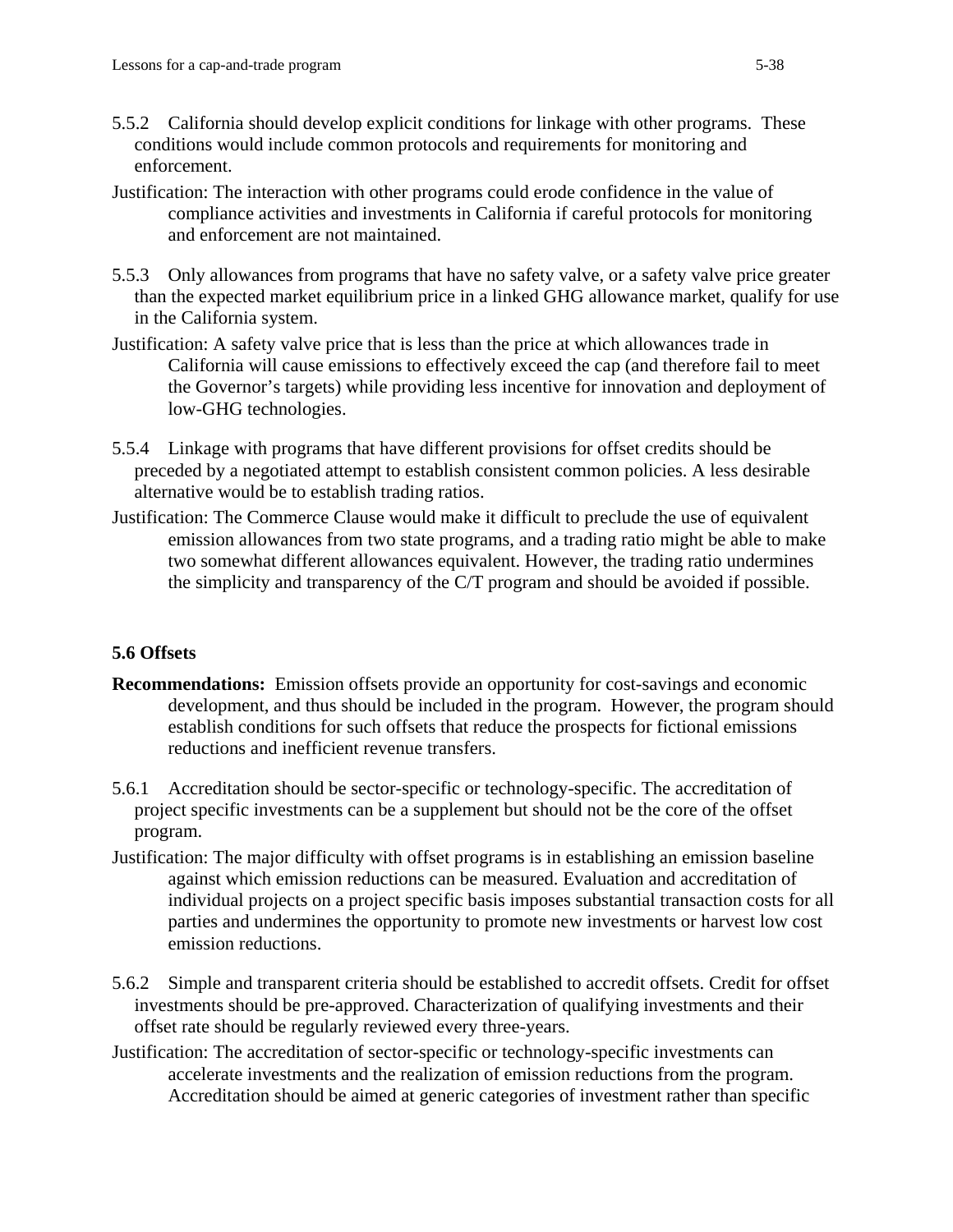projects. Predetermined offset values will reduce uncertainty and lower transaction costs for investors.

- 5.6.3 Offsets from credited projects should not be limited in quantity, but they can be adjusted for quality. Credits may be awarded for emission reductions from broad categories of technology or investment at rates less than one-for-one.
- Justification: The offset program provides an incentive for innovation and investment in clean technology and provides an incentive to harvest low-cost emission reductions outside of the capped sector. Offset values can vary from one-for-one, as described in the text of this report, to reflect the uncertainty about the emission baseline. Technology based rates that discount the emissions reductions from offset projects acknowledge that many such projects would have occurred anyway even without the emissions trading program (a problem sometimes called "additionality"). Trying to determine the magnitude of this problem and accepting only projects that are additional to what would have happened anyway is difficult and expensive. On the other hand, pre-approval provides an element of certainty that can help projects overcome financing hurdles. Predetermined offset rates that are quality adjusted can balance these considerations. The extent to which out-ofstate offsets should be incorporated is not clear, but a limitation on this approach might be considered (a concept sometimes called "supplementarity").

## **5.7 Price Certainty**

**Recommendation:** California should not use safety valves.

**Justification**: The presence of a safety valve ceiling on the price of allowances would undermine the cap, incentives for technological innovation, as well as the ability to link the program with other programs. The three flexibility mechanisms already included here -- banking, linkages, and offsets -- provide substantial opportunities to guard against the risk of high allowance prices while encouraging innovation.

## **5.8 Environmental Justice**

- **Recommendations:** The program should be designed in a manner that avoids inequitable regional impacts or risks to public health. Therefore, the program should:
- 5.8.1 Prohibit the trading of toxic GHGs. (Note that the most important GHGs carbon dioxide, methane, nitrous oxide, sulfur hexafluoride, perfluorocarbons, and hydrofluorocarbons – are nontoxic.)
- Justification: The trading of toxics can cause hotspots or disproportionate health impacts that are counterproductive and unfair.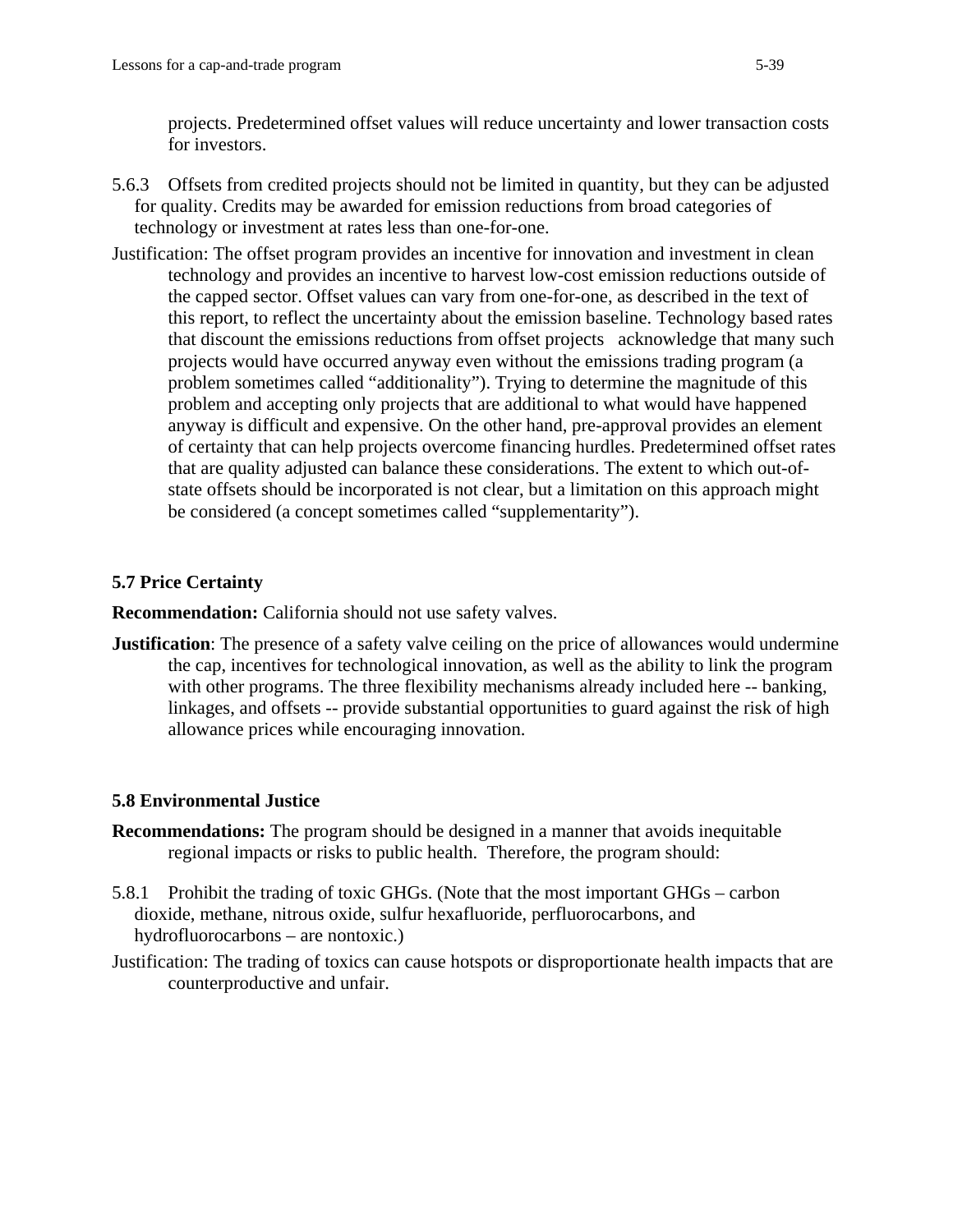- 5.8.2 Include provisions to prevent sources of toxic emissions from avoiding mandated reductions of, or causing increases in, toxic emissions due to incentives or requirements for GHG emissions.
- Justification: There should be no tradeoffs accepted between public health and climate change mitigation, both are important goals and any potential conflicts should be minor and must be solved rather than negotiated around.
- 5.8.3 New distributed electricity generation units must offset any increases in risks from criteria pollutants and should not be permitted to emit measurable amounts of toxics.
- Justification: Small-scale distributed generation units may be located closer to population centers than larger, centralized units, and will tend to have exhaust plumes that do not disperse as rapidly, yet cogeneration (or combined heat and power) applications may reduce net GHG emissions. The differences in the health effects of mass emissions should be accounted for.
- 5.8.4 Establish an environmental justice oversight activity for the entire statewide climate change program with subpoena power, but not enforcement.
- Justification: There may be significant environmental justice issues associated with climate change, especially in the area of impacts. If the "no toxic trading" and "anti-backsliding" provisions are included there is no need for project-specific environmental justice review, which could slow innovation and limit cost-saving trades. However, establishing a mechanism for discovering environmental justice violations will provide an incentive for caution and responsible action.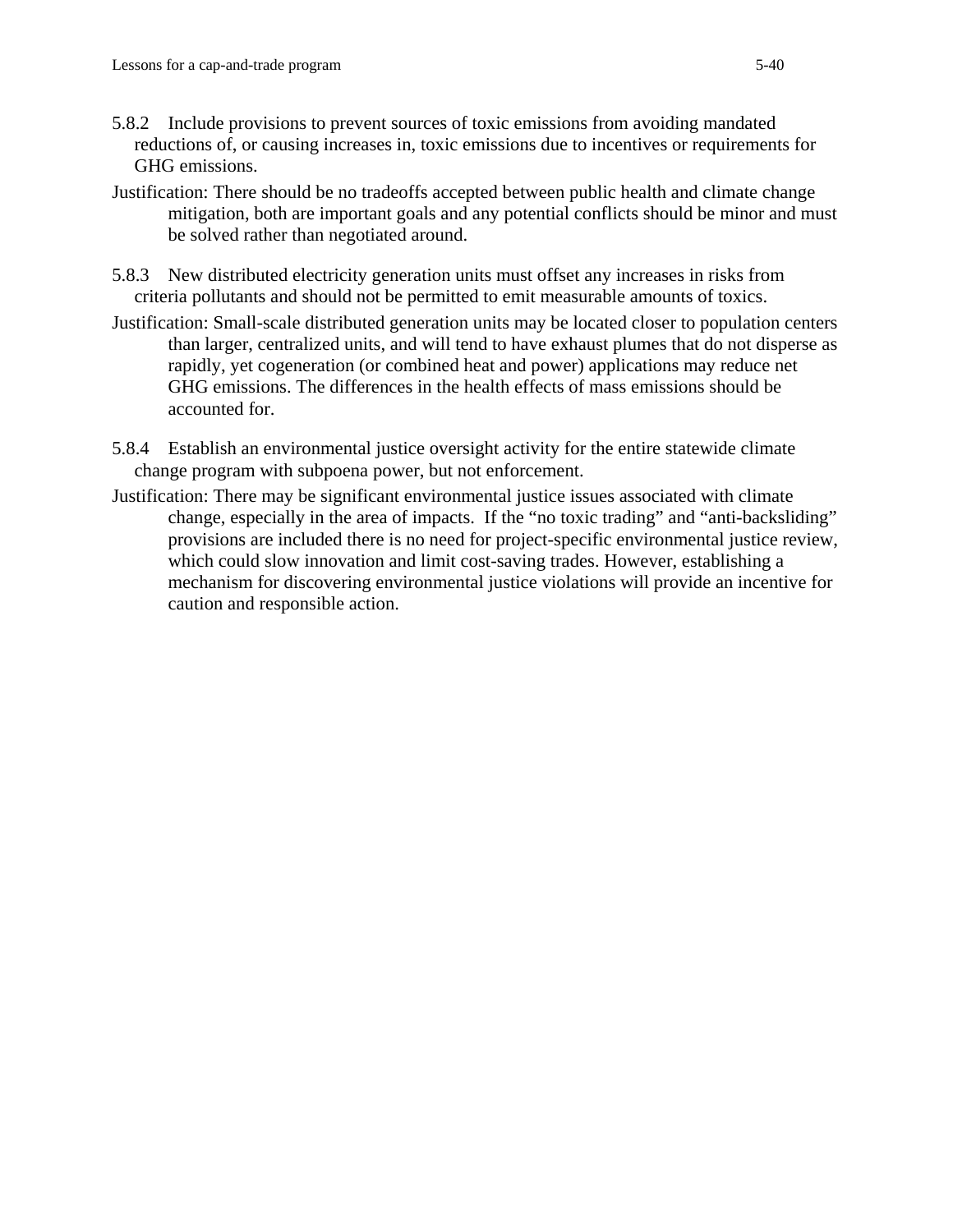#### **References**

- Arimura, T. H. (2002). "An empirical study of the SO2 allowance market: Effects of PUC regulations." Journal of Environmental Economics and Management 44(2): 271-289.
- Arrandale, T. (2000). Balking on Air. Governing: 26-29.
- Arrow, K., B. Bolin, et al. (1995). "Economic Growth, Carrying Capacity, and the Environment." Science 268: 520-521.
- Ayres, R. (1994). "Developing a Market in Emission Credits Incrementally: An 'Open Market' Paradigm for Market-Based Pollution Control." BNA Environment Reporter 25(31): 1526.
- Azar, C. and H. Dowlatabadi (1999). A Review of Technical Change in Assessment of Climate Policy. Annual Review of Energy and the Environment. R. Socolow, D. Anderson and J. Harte. Palo Alto, California, Annual Reviews Inc. 24: 513-544.
- Babiker, M. H., G. E. Metcalf, et al. (2003). "Tax distortions and global climate policy." Journal of Environmental Economics and Management 46(2): 269-287.
- Begg, K. and D. Van Der Horst (2004). "Preserving Environmental Integrity in Standardised Baselines: The Role of Additionality and Uncertainty." Mitigation and Adaptation Strategies for Global Change 9: 181-200.
- Bohi, D. (1997). "Introduction: Special Issue on Restructuring the Electricity Industry in the United States." Resource and Energy Economics 19(1): 1-2.
- Bovenberg, A. L. and L. H. Goulder (2001). Neutralizing the Adverse industry Impacts of CO2 Abatement Policies: What Does It Cost? Behavioral and Distributional Effects of Environmental Policy. C. Carraro and G. E. Metcalf. Chicago, University of Chicago Press.
- Burtraw, D. (1996). "The SO2 emissions trading program: cost savings without allowance trades." Contemporary Economic Policy 14(April): 79-94.
- Burtraw, D., D. A. Evans, et al. (2005). "Economics of Pollution Trading for SO2 and NOX." Annual Review of Environment and Resources forthcoming.
- Burtraw, D., D. Kahn, et al. (2005). Allocation fo CO2 Allowances in the Regional Greenhouse Gas Initiative and the Effect on Electricity Investors. Washington, DC, Resources For the Future.
- Burtraw, D. and E. Mansur (1999). "Environmental effects of SO2 trading and banking." Environmental Science & Technology 33(20): 3489-3494.
- Burtraw, D. and K. Palmer (2004). The SO2 Cap-and-Trade Program in the United States: A "Living Legend" of Market Effectiveness. Choosing Environmental Policy. W. Harrington, R. D. Morgenstern and T. Sterner. Washington, DC, RFF Press.
- Burtraw, D., K. Palmer, et al. (2001). "Cost-effective reduction of NOx emissions from electricity generation." Journal of the Air & Waste Management Association 51(10): 1476-1489.
- Burtraw, D., K. Palmer, et al. (2001). The Effect of Allowance Allocation on the Cost of Carbon Emission Trading. Washington DC, Resoruces For the Future.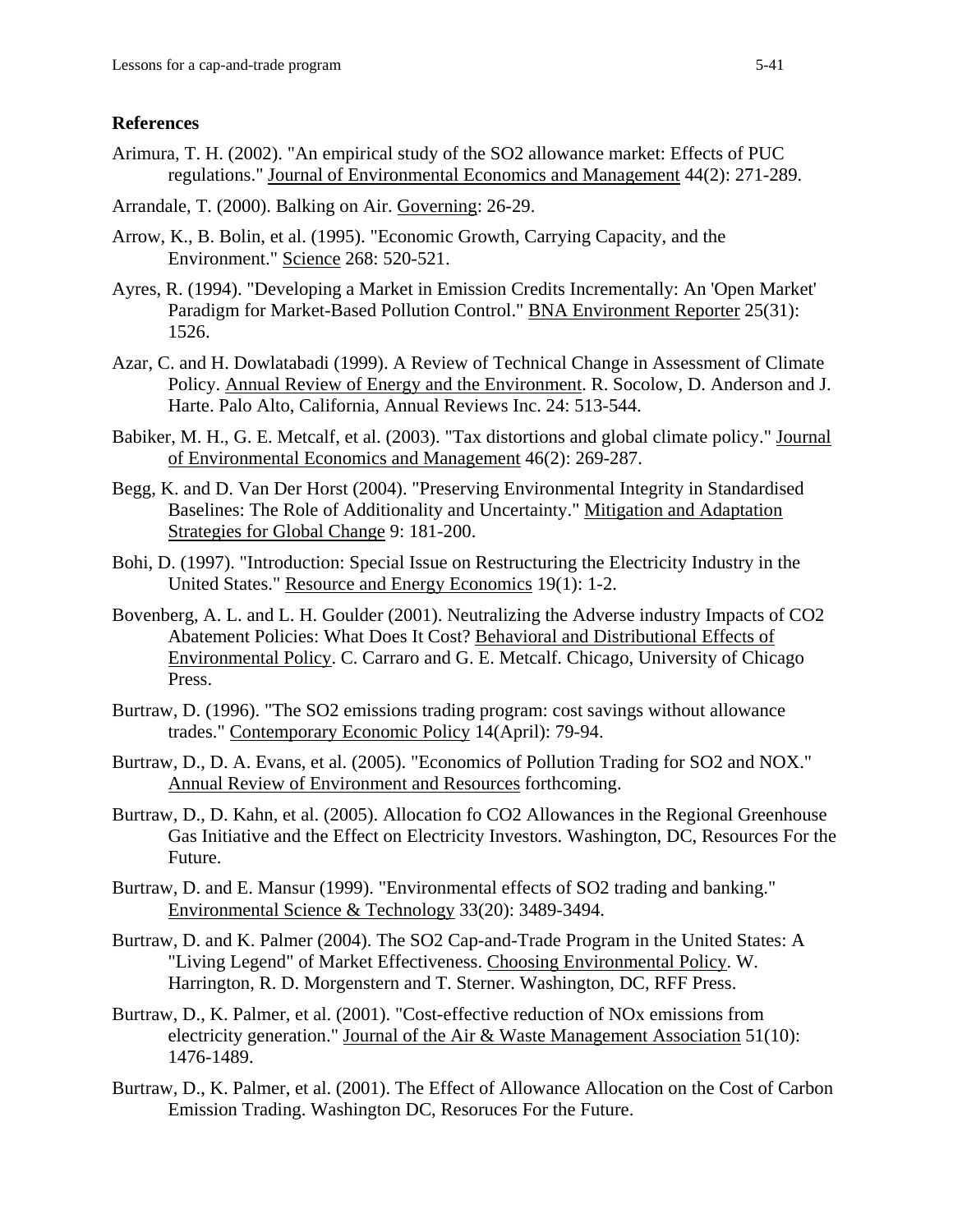- Burtraw, D., K. Palmer, et al. (2001). "The Effect on Asset Values of the Allocation of Carbon Dioxide Emission Allowances." The Electricity Journal 15(5): 51-62.
- Carlson, C., D. Burtraw, et al. (2000). "Sulfur dioxide control by electric utilities: What are the gains from trade?" Journal of Political Economy 108(6): 1292-1326.
- Center for Clean Air Policy (2005). Design of a Cap on Emissions from California Power Demand. Washington, DC: 27.
- Coglianese, C. and J. Nash, Eds. (2001). Regulating from the Inside: Can Environmental Management Systems Achieve Policy Goals? Washington, DC, RFF Press.
- Coglianese, C. and J. Nash (2001). Toward Management-Based Environmental Policy? Regulating from the Inside: Can Environmental Management Systems Achieve Policy Goals? C. Coglianese and J. Nash. Washington, DC, RFF Press: 222-234.
- Coy, C., P. Meuller, et al. (2001). White Paper on Stabilization of NOx RTC Prices. Diamond Bar, CA, South Coast Air Quality Management District: 59.
- del Rio Gonzalez, P., F. Hernandez, et al. (2005). "The implications of the Kyoto project mechanisms for the deployment of renewable electricity in Europe." Energy Policy 33(15): 2010-2022.
- Dudek, D. J. and J. Palmisano (1988). "Emission Trading: Why Is This Thoroughbred Hobbled?" Columbia Journal of Environmental Law 13: 217-56.
- Ellerman, A. D. (2003). Lessons from Phase 2 Compliance with the U.S. Acid Rain Program. Center for Energy and Environmental Policy Research. Cambridge, MIT: 23.
- Ellerman, A. D., P. L. Joskow, et al. (2003). Emissions Trading in the U.S.: Experience, Lessons, and Considerations for Greenhouse Gases. Arlington, VA, Pew Center on Global Climate Change: 57.
- Ellerman, A. D., P. L. Joskow, et al. (2000). Markets for Clean Air: the U.S. Acid Rain Program. Cambridge, UK, Cambridge University Press.
- Ellerman, D. and J.-P. Montero (1998). "The declining trend in sulfur dioxide emissions: Implications for allowance prices." Journal of Environmental Economics and Management 36(1): 26-45.
- Energy Information Administration (2001). Analysis of Strategies for Reducing Multiple Emissions from Power Plants: Sulfur Dioxide, Nitrogen Oxides, Carbon Dioxide, Mercury, and a Renewable Portfolio Standard. Washington, DC, U.S. Department of Energy: 250.
- Environmental Law Institute (1997). Fresh Air: Innovative State and Local Programs for Inproving Air Quality. Washington, DC, Environmental Law Institute.
- EPA Office of the Inspector General (2002). Open Market Trading Program for Air Emissions Needs Strengthening. Washington, DC, USEPA: 81.
- Farrell, A. (2000). "The NOx Budget: A Look at the First Year." Electricity Journal March: 83- 92.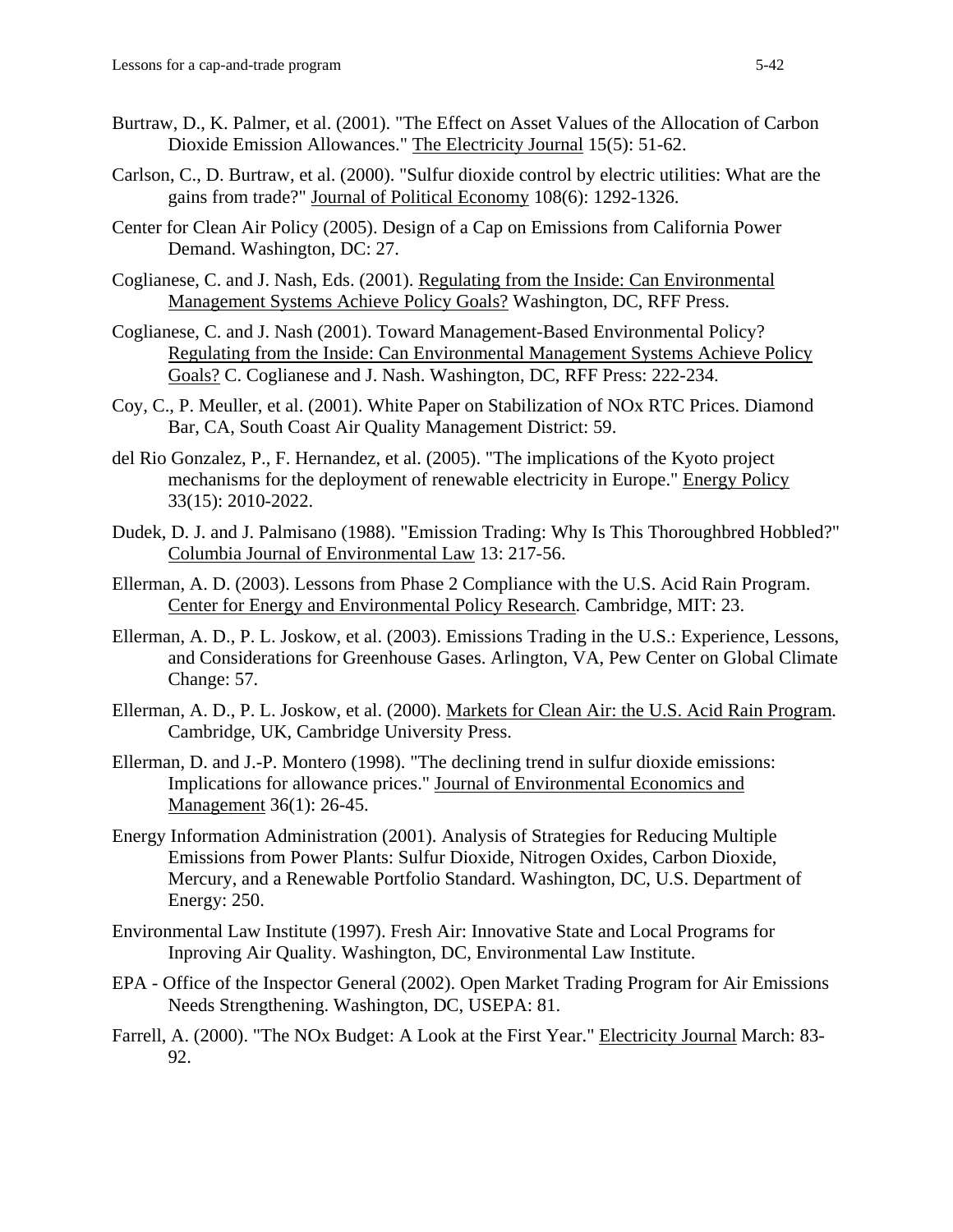- Farrell, A. E. (2003). Temporal Hotspots in Emission Trading Programs: Evidence from the Ozone Transport Commission's NOX Budget. J. Apt. Pittsburgh, Carnegie Mellon Electricity Industry Center: 17.
- Farrell, A. E., R. Carter, et al. (1999). "The NOx Budget: Costs, Emissions, and Implementation Issues." Resource & Energy Economics 21(2): 103-124.
- Farrell, A. E. and T. J. Keating (2002). "Transboundary Environmental Assessments: Lessons From OTAG." Environmental Science & Technology 36(12): 2537-2544.
- Farrell, A. E. and L. B. Lave (2004). "Emission Trading and Human Health." Annual Review of Public Health 25: 119-138.
- Fischer, C. (2003). "Combining Rate-Based and Cap-and-Trade Emissions Policies." Climate Policy 3S2: S89-S109.
- Fischer, C. and A. Fox (2004). Output-Based Allocations of Emissions Permits: Efficiency and Distributional Effects in a General Equilibrium Setting with Taxes and Trade. Washington, DC, Resources For the Future.
- Fischer, C., I. W. H. Parry, et al. (2003). "Instrument choice for environmental protection when technological innovation is endogenous." Journal of Environmental Economics and Management 45(3): 523-545.
- Foster, V. and R. W. Hahn (1995). "Designing More Efficient Markets: Lessons From Los Angeles Smog Control." Journal of Law and Economics 38(1): 19-48.
- Fullerton, D., S. McDermott, et al. (1997). "Sulfur Dioxide Compliance of a Regulated Utility." Journal of Environmental Economics and Management 34(1): 32-53.
- General Accounting Office (1994). Toxic Substances: EPA Needs More Reliable Source Reduction Data and Progress Measures. Washington, DC.
- Goffman, J. (1997). Statement by before the Joint Economic Committee United States Congress: Emissions Trading - Practical Lessons From Experience, U.S. Congress.
- Goulder, L. H., I. W. H. Parry, et al. (1997). "Revenue-raising versus other approaches to environmental protection: The critical significance of preexisting tax distortions." Rand Journal of Economics 28(4): 708-731.
- Goulder, L. H., I. W. H. Parry, et al. (1999). "The cost-effectiveness of alternative instruments for environmental protection in a second-best setting." Journal of Public Economics 72(3): 329-360.
- Greenberger, L. S. (1992). "Shopping for Acid Rain Control Strategies." Public Utilities Fortnightly January 15: 37-40.
- Hahn, R. W. and G. L. Hester (1989). "Marketable Permits: Lessons for Theory and Practice." Ecology Law Quarterly 16: 361, 381-91.
- Hahn, R. W. and G. L. Hester (1989). "Where Did All The Markets Go? An Analysis of EPA's Emissions Trading Program." Yale Journal of Regulation 6(1): 109-153.
- Harrison, K. (2002). Challenges in Evaluating Voluntary Environmental Programs. New Tools for Environmental Protection. T. Dietz and P. C. Stern. Washington, DC, Naional Academy Press: 263-282.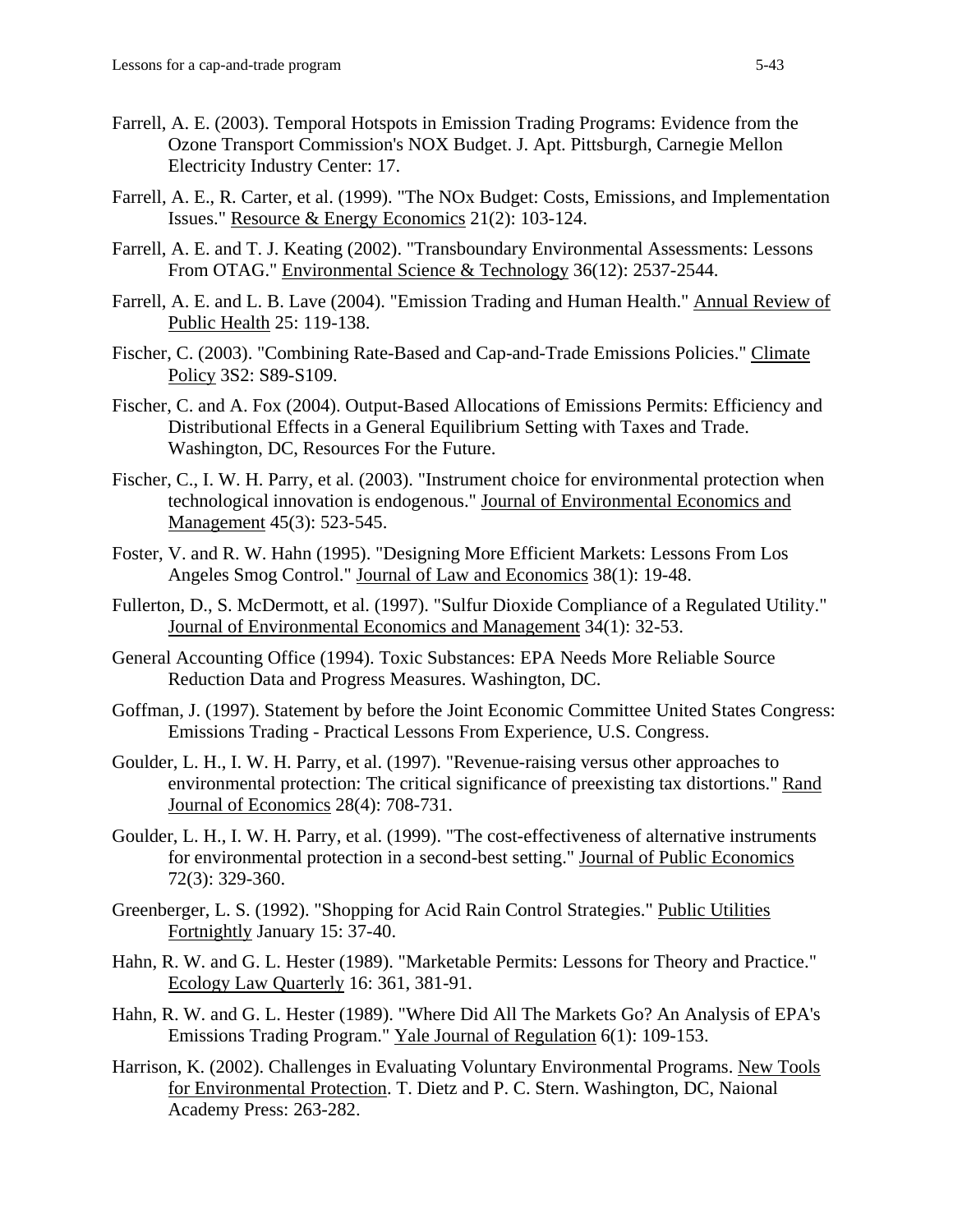- Harrison, K. and W. Antweiler (2003). "Incentives for pollution abatement: Regulation, regulatory threats, and non-governmental pressures." Journal of Policy Analysis and Management 22(3): 361-382.
- Hayhoe, K., D. Cayan, et al. (2004). "Emissions pathways, climate change, and impacts on California." Proceedings of the National Academy of Sciences of the United States of America 101(34): 12422-12427.
- Hoffert, M., K. Caldeira, et al. (1998). "Energy Implications of future stabilization of atmospheric CO2 content." Nature 395(6075): 881-884.
- Hoffert, M. I., K. Caldeira, et al. (2002). "Advanced Technology Paths to Global Climate Stability: Energy for a Greenhouse Planet." Science 298: 981-987.
- Intergovernmental Panel on Climate Change (2001). Third Assessment Report: The Scientific Basis. New York, Cambridge University Press.
- Israels, K., R. Grow, et al. (2002). An Evaluation of the South Coast Air Quality Management District's Regional Clean Air Incentives Market - Lessons in Environmental Markets and Innovation. San Francisco, U. S. Environmental Protection Agency Region 9: 69.
- Joskow, P. and R. Schmalensee (1998). "The political economy of market-based environmental policy: The US acid rain program." Journal of Law and Economics 41(1): 37-83.
- Kartha, S., M. Lazarus, et al. (2004). "Baseline recommendations for greenhouse gas mitigation projects in the electric power sector." Energy Policy 32(4): 545-566.
- Kerr, S. and R. G. Newell (2003). "Policy-induced technology adoption: Evidence from the US lead phasedown." Journal of Industrial Economics 51(3): 317-343.
- Kete, N. (1992). The politics of markets: the acid rain control policy in the 1990 Clean Air Act Amendments. Geography and Environmental Engineering. Baltimore, Johns Hopkins University.
- Klier, T. H., R. H. Mattoon, et al. (1997). "A Mixed Bag: Assessment of Market Performance and Firm Trading Behaviour in the NOx RECLAIM Programme." Journal of Environmental Planning and Management 40(6): 751-774.
- Kolstad, C. D. (1990). "Acid deposition regulation and the US coal industry." Energy Policy 18(9): 845852.
- Krey, M. (2005). "Transaction costs of unilateral CDM projects in India-results from an empirical survey." Energy Policy 33(18): 2385-2397.
- Kruger, J. A. (2005). From SO2 to Greenhouse Gases: Trends and Events Shaping Future Emissions Trading Programs in the U.S. Washington, DC, Resources For the Future.
- Kruger, J. A., B. J. McLean, et al. (2000). A Tale of Two Revolutions: Administration of the SO2 Trading Program. Emissions Trading: Environmental Policy's New Approach. R. F. Kosobud. New York, John Wiley & Sons, Inc.
- Kuehn, S. E. (1993). Utility plans take shape for Title IV compliance. Power Engineering: 19-26.
- Lazarus, M., S. Kartha, et al. (1999). Evaluation of Benchmarking as an Approach for Establishing Clean Development Mechanism Baselines, US EPA: 117.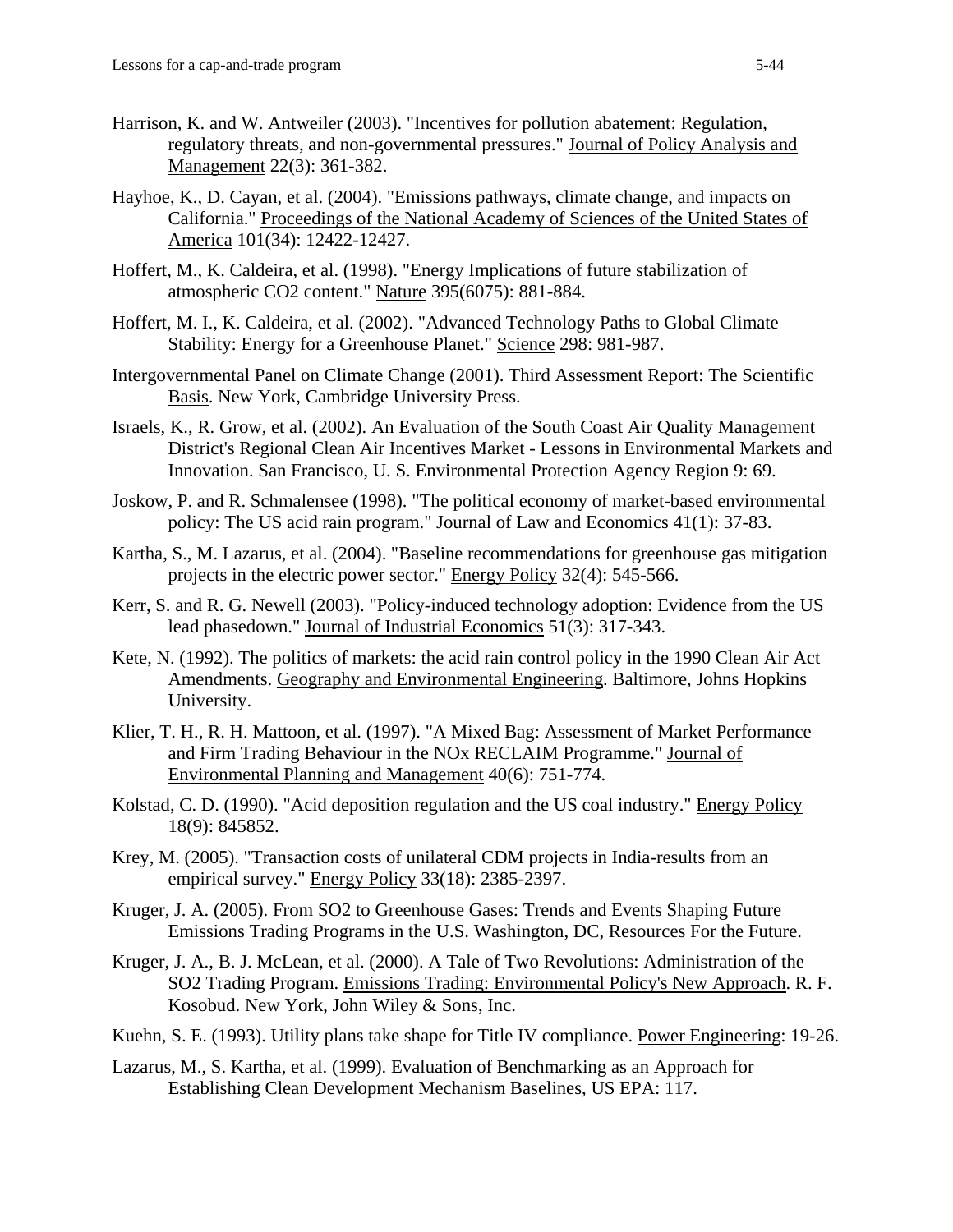- Lents, J. M. and P. Leyden (1996). "RECLAIM: Los Angeles' New Market-Based Smog Cleanup Program." Journal of the Air & Waste Management Association 46: 195-206.
- McCarthy, J. M. (1992). "Coal, State Protectionism, and the 1990 Clean Air Act Ammendments - Why Keeping Sears in Illinois Withstands Commerce Clause Scrutiny, But Keeping Coal-Mining Jobs Does Not." University of Illinois Law Review(4): 1119-1181.
- Michaelowa, A., M. Stronzik, et al. (2003). "Transaction costs of the Kyoto Mechanisms." Climate Policy 3(3): 261-278.
- Milliman, S. R. and R. Prince (1989). "Firm Incentives to Promote Technological-Change in Pollution-Control." Journal of Environmental Economics and Management 17(3): 247- 265.
- Montero, J. P. (1999). "Voluntary compliance with market-based environmental policy: Evidence from the US Acid Rain Program." Journal of Political Economy 107(5): 998- 1033.
- Mueller, P. (1995). An Analysis of the First Year of the RECLAIM Program. Air & Waste Management Association Annual Meeting, San Antonio, TX.
- National Healthy Air License Exchange (1995). Comments on EPA's Notice of Proposed Rulemaking on the Open Market Trading Rule for Ozone Smog Precursors (60FR 39688 August 3, 1995). EPA Air Docket A-95-21.
- National Research Council Committee on Tropospheric Ozone Formation and Measurement (1991). Rethinking the ozone problem in urban and regional air pollution. Washington, DC, National Academy Press.
- Norberg-Bohm, V. (1999). "Stimulating 'green' technological innovation: An analysis of alternative policy mechanisms." Policy Sciences 32(1): 13-38.
- Nordhaus, R. R. and K. W. Danish (2003). Designing a mandatory greenhouse gas reduction program for the U.S. Arlington, VA, Pew Center on Global Climate Change: 66.
- O'Neill, B. C. and M. Oppenheimer (2002). "Climate change Dangerous climate impacts and the Kyoto protocol." Science 296(5575): 1971-1972.
- Ono, T. (2002). "The effects of emission permits on growth and the environment." Environmental & Resource Economics 21(1): 75-87.
- Ozone Transport Commission (1994). Memorandum of Understanding Among the States of the Ozone Transport Commission On Development Of A Regional Strategy Concerning The Control Of Stationary Source Nitrogen Oxide Emissions. Washington, DC, Ozone Transport Commission: 4.
- Palmer, K., D. Burtraw, et al. (2005). In Search of Simple Rules for Using CO2 Allowances to Compensate Firms. Washington, DC, Resources For the Future.
- Parkinson, S., K. Begg, et al. (2001). "Acounting for flexibility against uncertain baselines: lessons from case studies in the eastern European energy sector." Climate Policy 1: 55- 73.
- Parry, I. W. H. (1997). "Environmental Taxes and quotas in the presence of distorting taxes in factor markets." Resource and Energy Economics 19: 203-220.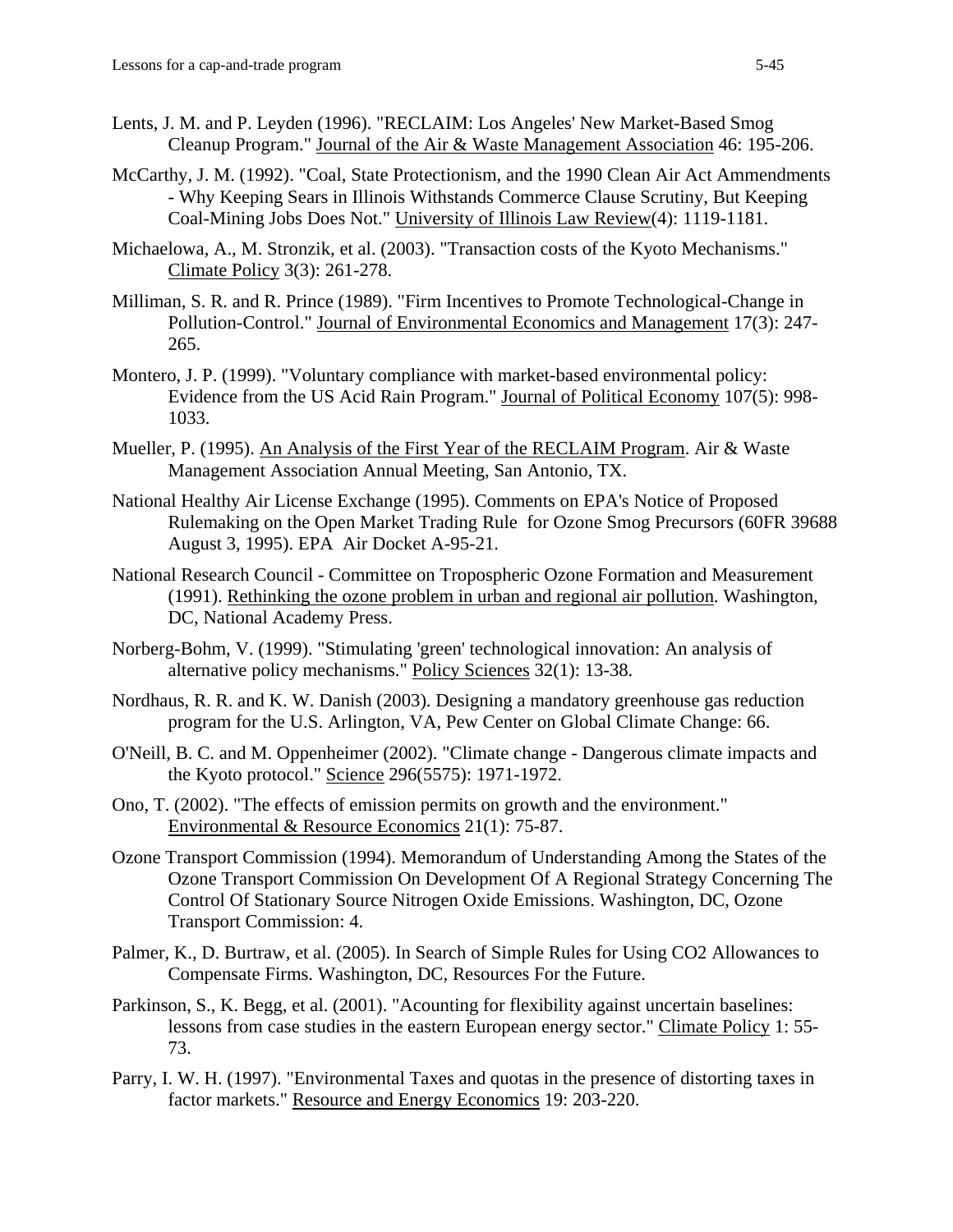- Parry, I. W. H. (2005). "Fiscal Interactions and the Costs of Pollution Control from Electricity." Rand Journal of Economics forthcoming.
- Pizer, W. A. (2002). "Combining Price and Quantity Controls to Mitigate Global Climate Change." Journal of Public Economics 85: 409-434.
- Popp, D. (2003). "Pollution control innovations and the Clean Air Act of 1990." Journal of Policy Analysis and Management 22(4): 641-660.
- Reilly, J. M., H. D. Jacoby, et al. (2003). Multi-gas contributors to global climate change: Climate Impacts and Mitigation Costs of Non-CO2 Gases. Arlington, VA, Pew Center on Global Climate Change: 48.
- Roos, M. (2003). The Effects of Global Climate Change on California Water Resources. Public Interest Energy Research Program - Research Development and Demonstration Plan. Sacramento, CA, California Energy Commission: 56.
- Rubin, E. S., M. R. Taylor, et al. (2004). "Learning curves for environmental technology and their importance for climate policy analysis." Energy 29(9-10): 1551-1559.
- Rubin, J. D. (1996). "A model of intertemporal emission trading, banking, and borrowing." Journal of Environmental Economics and Management 31(3): 269-286.
- Sathaye, J., S. Murtishaw, et al. (2004). "Multiproject baselines for evaluation of electric power projects." Energy Policy 32(11): 1303-1317.
- Schennach, S. M. (2000). "The economics of pollution permit banking in the context of Title IV of the 1990 Clean Air Act Amendments." Journal of Environmental Economics and Management 40(3): 189-210.
- Schmalensee, R., P. Joskow, et al. (1998). "An Interim Evaluation of Sulfur Dioxide Emission Trading." Journal of Economic Perspectives 12(3): 53-68.
- Sharma, S. and R. M. Shrestha "Baseline for electricity sector CDM projects: Simplifying estimation of operating margin emission factor." Energy Policy In Press.
- Shaw, R. (2002). Ecological Impacts of a Changing Climate. PIER Environmental Area Report. Sacramento, California Energy Commission: 39.
- Smock, R. (1991). Utilities struggle with acid rain control compliance decisions. Power Engineering: 17-22.
- Solomon, B. D. and H. S. Gorman (1998). "State-level air emissions trading: The Michigan and Illinois models." Journal of the Air & Waste Management Association 48(12): 1156- 1165.
- Stavins, R. (1997). "What can we learn from the grand policy experiment? Lessons from SO2 allowance trading." Journal of Economic Perspectives 12(3): 69-88.
- Stavins, R. (2003). Experience with Market-Based Environmental Policy Instruments. The Handbook of Environmental Economics. K. Goren-Maler and J. Vincent. Amsterdam, North-Holland/Elsevier Science. 1.
- Stavins, R. N. (2000). Market-Based Environmental Policies. Public Policies for Environmental Protection. P. R. Portney and R. N. Stavins. Washington, DC, RFF Press: 31-76.